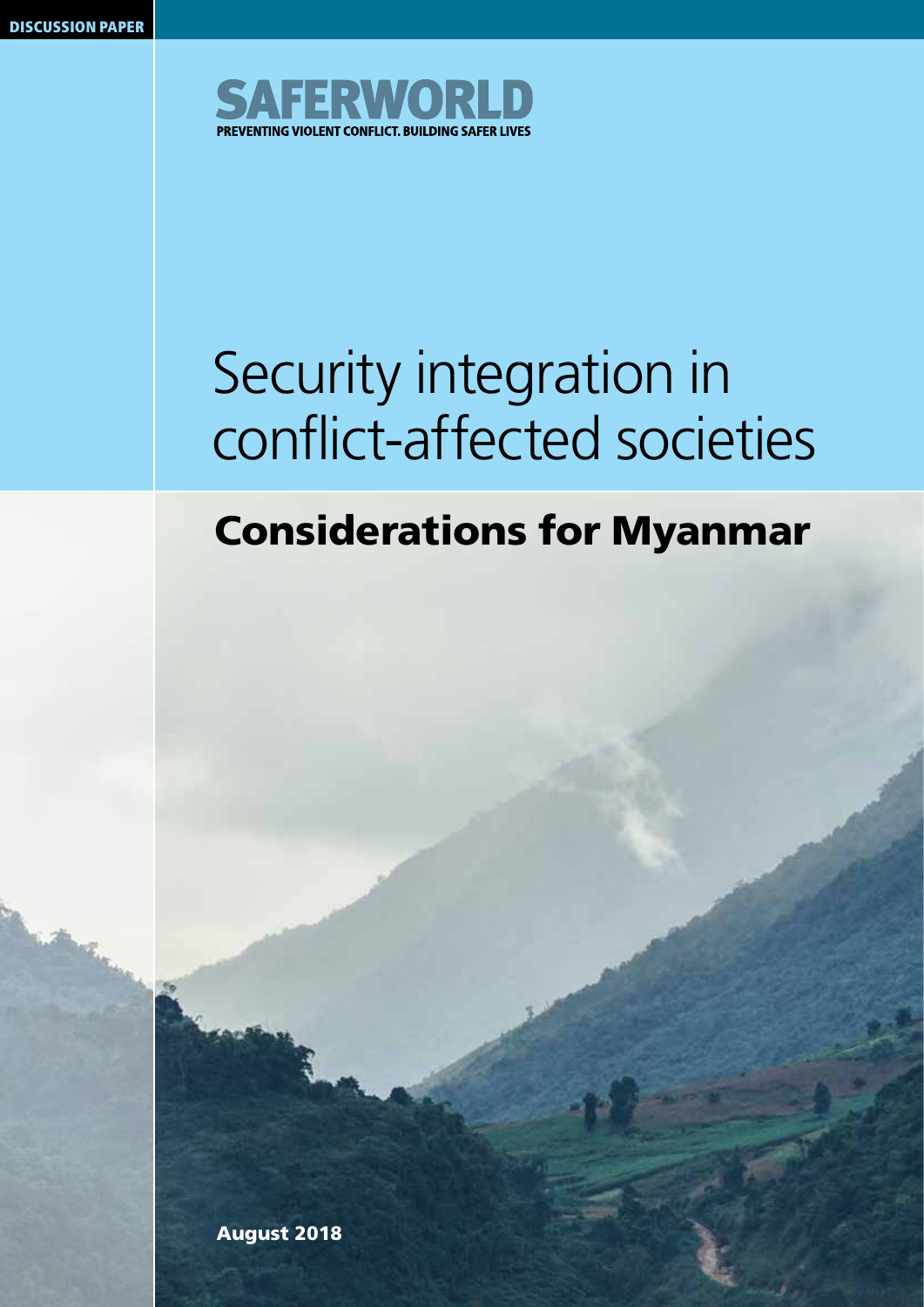### Security integration in conflict-affected societies Considerations for Myanmar

SAFERWORLD

AUGUST 2018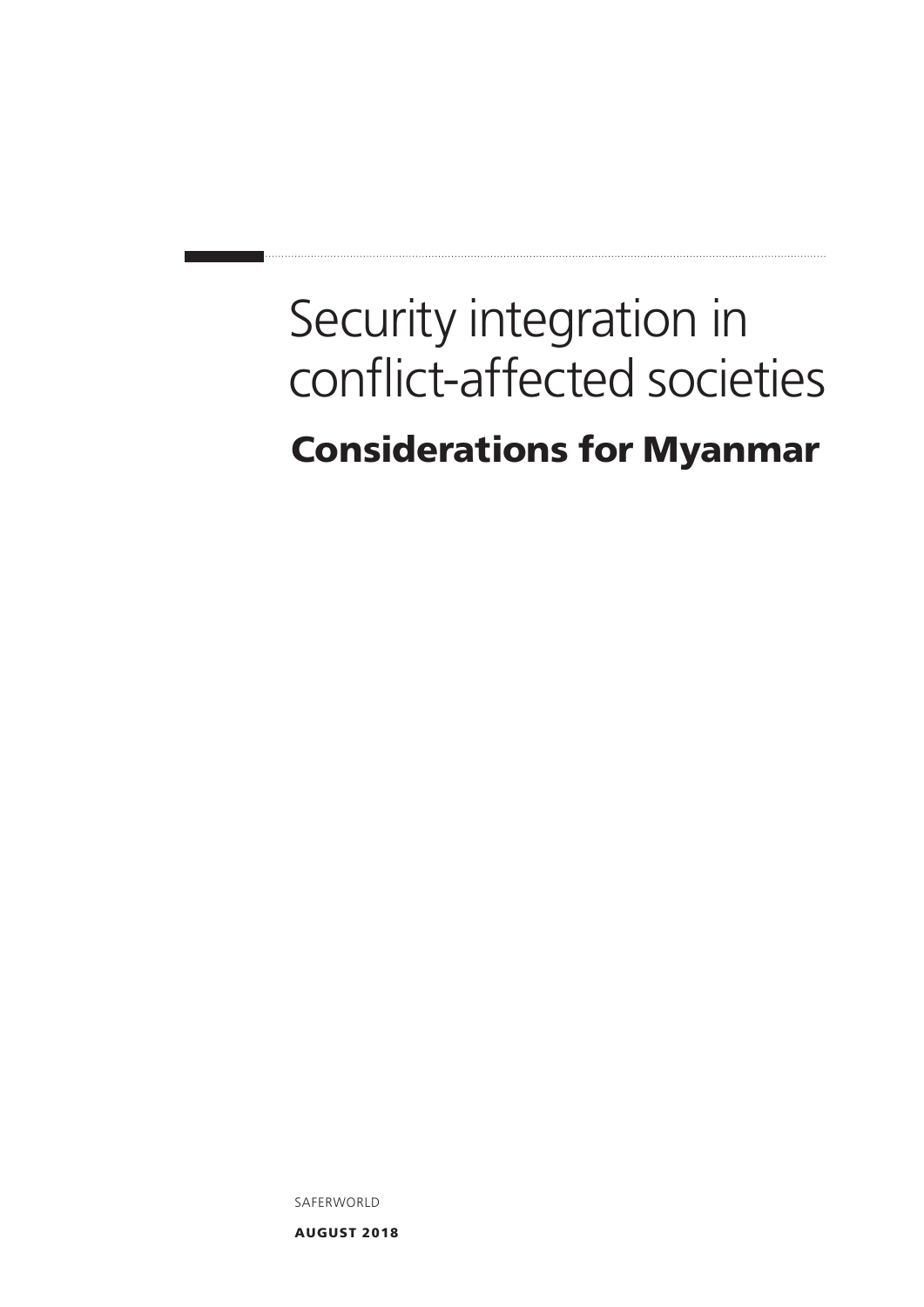### About the Authors

The lead author of this report was Dylan Hendrickson, with additional input from Kim Jolliffe.

**Dylan Hendrickson** is a Senior Fellow in the Department of War Studies, King's College London. He is Editor of Conflict, Security & Development, a peer-reviewed policy journal. He specialises in security transformation processes and has conducted research and provided policy advice in this area in a wide range of conflict-affected countries in Africa and Asia. He has worked on Myanmar since 2013.

**Kim Jolliffe** is an independent researcher, analyst and resource person specialising in security, conflict and international aid in Myanmar. Since 2009, Kim has conducted research on conflict, security and international aid in Myanmar. He has been working with Saferworld in Myanmar since 2013. Kim is the lead author of the report *Security Integration in Myanmar: Past Experiences and Future Visions*.

### Acknowledgements

The research for this report was conducted by Dylan Hendrickson and Kim Jolliffe in response to a request from Saferworld's Myanmar programme. The paper also benefited greatly from early analysis developed by Matt Walsh, an independent consultant. It has been managed by Kim Jolliffe and John Bainbridge, who is Saferworld's Myanmar Country Manager. Saw Lin Chel, Saferworld's Programme Manager in Myanmar, contributed to conceptualisation of the research, as did Theo Hollander, who is the Myanmar programme's Security and Justice Advisor. The report was copy edited by John Newman. It was designed by Jane Stevenson.

© Saferworld, August 2018. All rights reserved. No part of this publication may be reproduced, stored in a retrieval system or transmitted in any form or by any means electronic, mechanical, photocopying, recording or otherwise, without full attribution. Saferworld welcomes and encourages the utilisation and dissemination of the material included in this publication.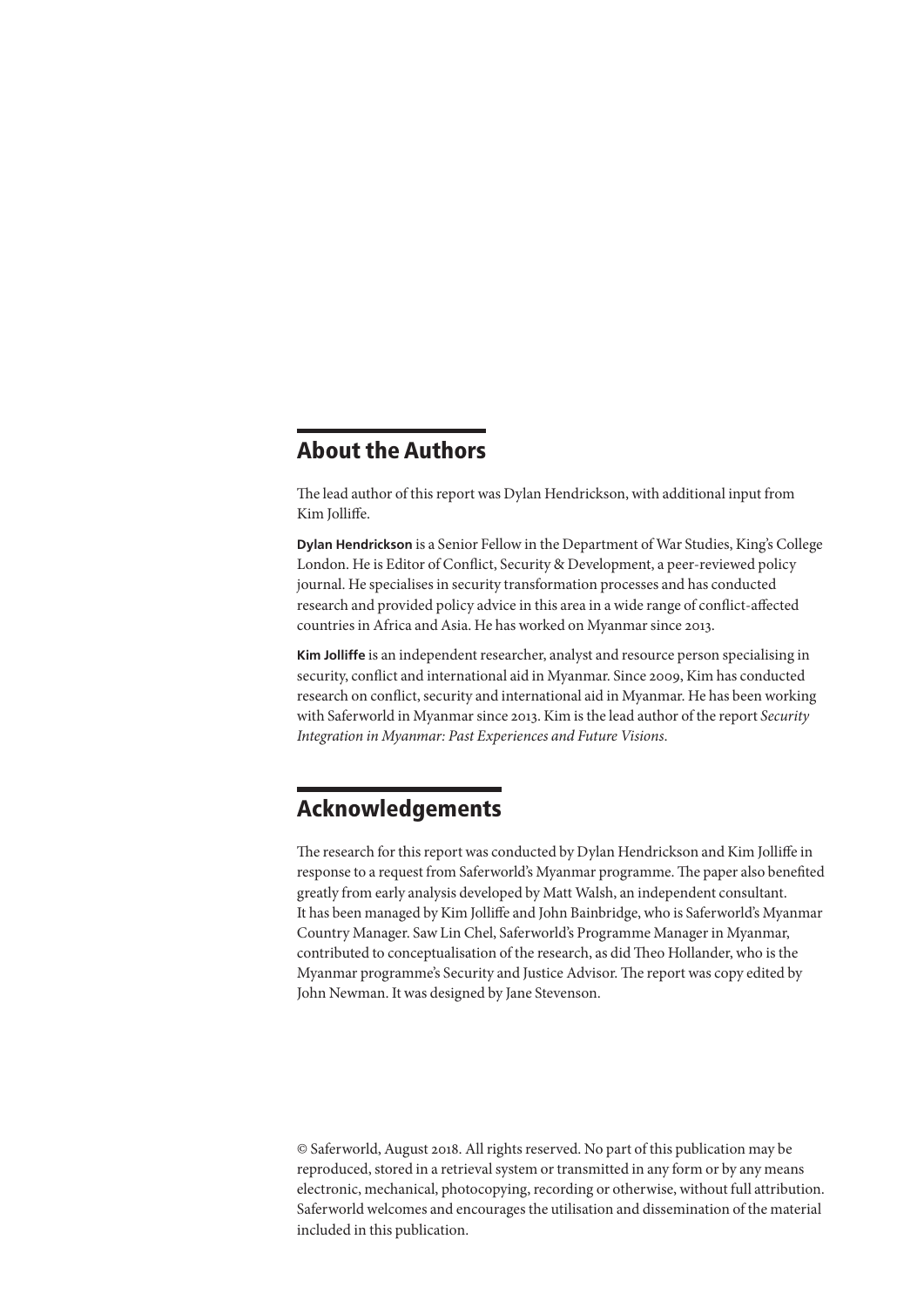### **Contents**

| Foreword                                                                          | İ   |
|-----------------------------------------------------------------------------------|-----|
| Executive summary                                                                 | iii |
| 1. Introduction                                                                   | 1   |
| 2. Towards a shared understanding of security                                     | 6   |
| a. Promoting an equal voice for all parties                                       | 7   |
| b. Benefits of an inclusive security concept                                      | 10  |
| c. Integrating SSR into peace agreements and processes<br>of security integration | 12  |
| 3. Structuring security within a federal system                                   | 15  |
| a. Balancing union and local military powers                                      | 17  |
| b. Options for organising policing                                                | 19  |
| c. Applying external accountability mechanisms                                    | 22  |
| d. Making the security sector more inclusive                                      | 24  |
| e. Paying for security in a federal system                                        | 26  |
| 4. Going down the path of security integration                                    | 28  |
| a. Buying time and space for security integration                                 | 29  |
| b. The cases of South Africa and the Philippines                                  | 34  |
| c. International support for security integration                                 | 38  |
| 5. Conclusions and implications for Myanmar                                       | 40  |
| ANNEX 1: Armed Organisations in Myanmar<br>(excluding government-backed militia)  | 43  |
| ANNEX 2: Bibliography                                                             | 45  |
| ANNEX 3: Suggested reading                                                        | 48  |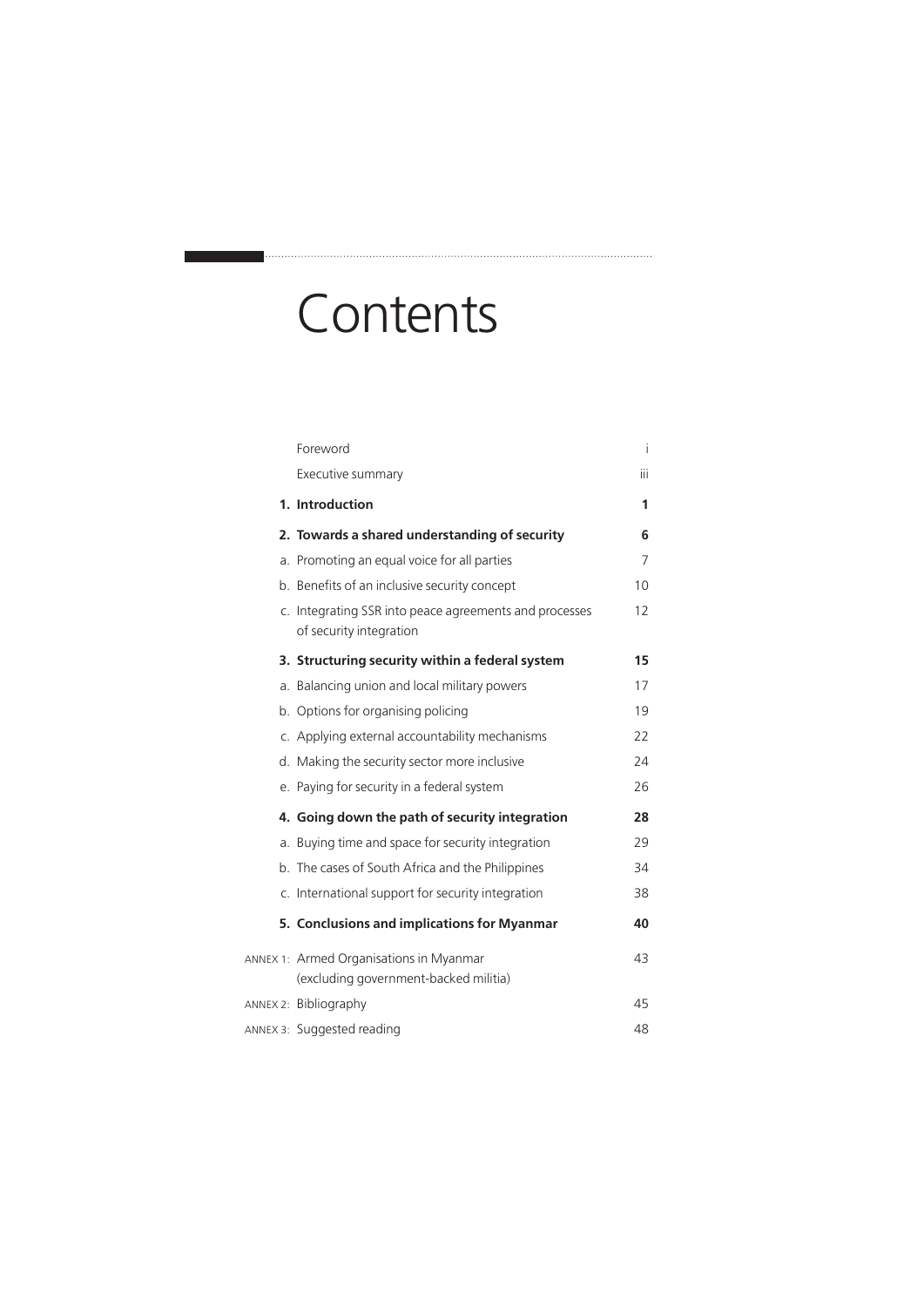### **Glossary**

### Glossary of acronyms and terms

| AFP            | Philippine Armed Forces                       |
|----------------|-----------------------------------------------|
| <b>AFSPA</b>   | Armed Forces Special Powers Act               |
| <b>ANC</b>     | <b>African National Congress</b>              |
| <b>BMATT</b>   | British Military Advisory and Training Team   |
| <b>BSF</b>     | <b>Border Security Force</b>                  |
| <b>CAB</b>     | Comprehensive Agreement on the Bangsamoro     |
| CAS            | Advisory Council on Security                  |
| <b>CPF</b>     | Community Police Forums                       |
| <b>CSO</b>     | civil society organisation                    |
| <b>DDR</b>     | disarmament, demobilisation and reintegration |
| EU             | European Union                                |
| <b>FMoD</b>    | Federal Ministry of Defence                   |
| <b>FRELIMO</b> | Frente de Libertação de Moçambique            |
| <b>JMCC</b>    | Joint Military Coordinating Council           |
| <b>KLA</b>     | Kosovo Liberation Army                        |
| <b>KPC</b>     | <b>Kosovo Protection Corps</b>                |
| <b>MILF</b>    | Moro Islamic Liberation Front                 |
| MК             | uMkhonto we Sizwe                             |
| <b>MNLF</b>    | Moro National Liberation Front                |
| <b>NCA</b>     | National Ceasefire Agreement                  |
| <b>NGO</b>     | non-governmental organisation                 |
| <b>NHRC</b>    | National Human Rights Commission              |
| <b>PCA</b>     | Police Complaints Authority                   |
| <b>PLA</b>     | People's Liberation Army                      |
| <b>PNC</b>     | National Civil Police                         |
| <b>PNP</b>     | Philippine National Police                    |
| <b>RCMP</b>    | Royal Canadian Mounted Police                 |
| <b>RENAMO</b>  | Resistência Nacional Moçambicana              |
| <b>SADF</b>    | South African Defence Forces                  |
| <b>SANDF</b>   | South African National Defence Forces         |
| <b>SAPS</b>    | South African Police Service                  |
| <b>SSD</b>     | security sector development                   |
| <b>SSR</b>     | security sector reform                        |
| <b>TNI</b>     | Tentara Nasional Indonesia                    |
| UK             | United Kingdom                                |
| UN             | <b>United Nations</b>                         |
| <b>UNRG</b>    | National Guatemalan Revolutionary Unit        |
| US             | United States of America                      |

#### Glossary of ethnic armed organisations, military governments, state-backed ethnic paramilitary actors, and ethnic alliances

| <b>ABSDF</b>    | All Burma Students Democratic Front                                                                            |
|-----------------|----------------------------------------------------------------------------------------------------------------|
| <b>ALP</b>      | Arakan Liberation Party                                                                                        |
| <b>CNF</b>      | Chin National Front                                                                                            |
| <b>DKBA</b>     | Democratic Karen Benevolent Army                                                                               |
| EAO             | Ethnic Armed Organisation                                                                                      |
| KIO             | Kachin Independence Organisation                                                                               |
| <b>KNPP</b>     | Karenni National Progressive Party                                                                             |
| KNU             | Karen National Union                                                                                           |
| LDU             | Lahu Democratic Union                                                                                          |
| <b>MPF</b>      | Myanmar Police Force                                                                                           |
| <b>NLD</b>      | National League for Democracy                                                                                  |
| <b>NMSP</b>     | New Mon State Party                                                                                            |
| <b>PNLO</b>     | Pa-O National Liberation Organisation                                                                          |
| <b>SSPP</b>     | Shan State Progress Party                                                                                      |
| <b>Tatmadaw</b> | Myanmar language for "Armed Forces"<br>used in thie report as the formal name for<br>the national armed forces |
| <b>TNLA</b>     | Ta'ang National Liberation Army                                                                                |
| <b>UNFC</b>     | United Nationalities Federal Council                                                                           |
| <b>USDP</b>     | Union Solidarity and Development Party                                                                         |
| <b>UWSP</b>     | United Wa State Party                                                                                          |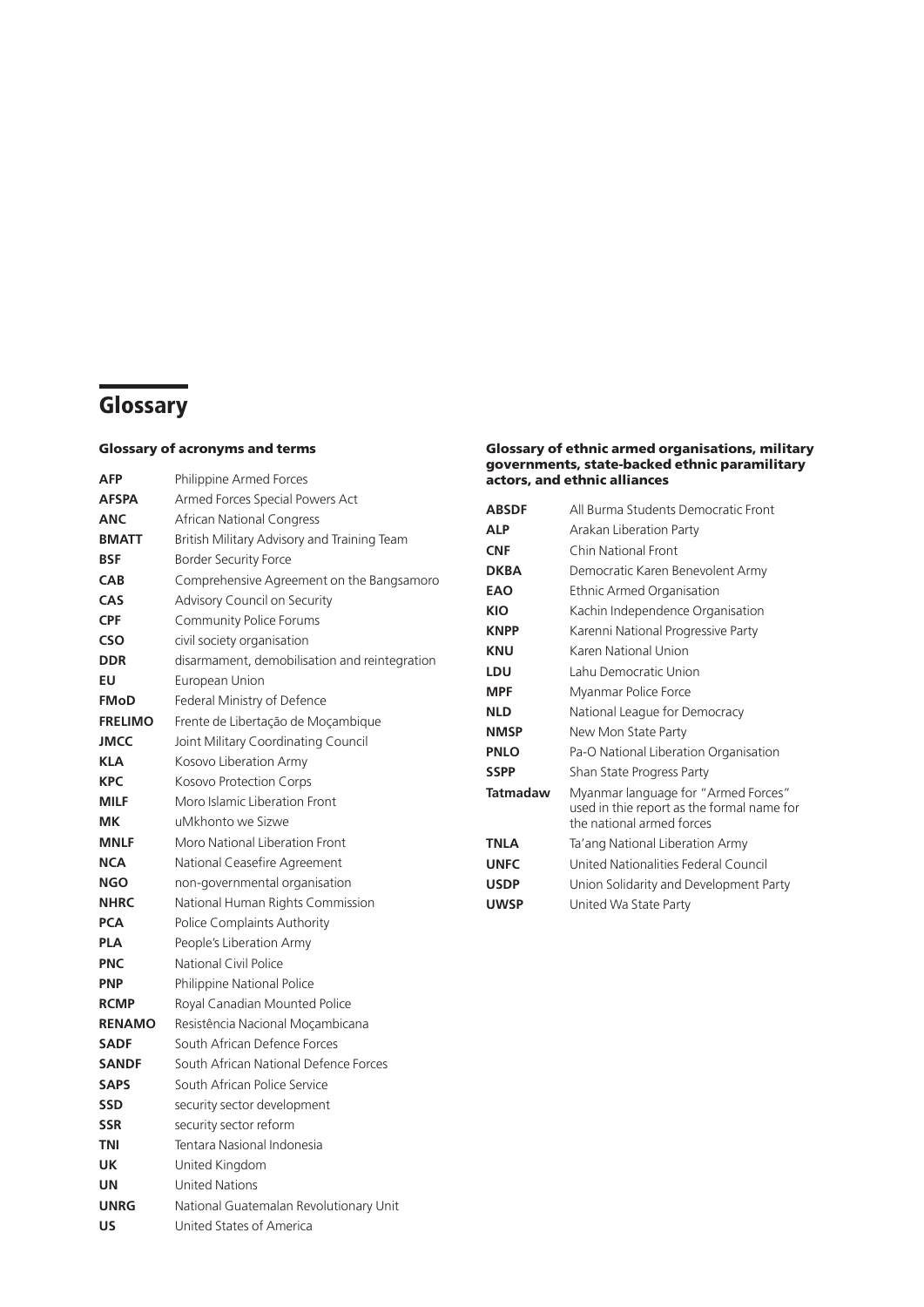### Foreword

this paper is the second in <sup>a</sup> two-part series on security integration in Myanmar. The first – *Security integration in Myanmar: past experiences and future visions* – contextualised the complex history and current discourse around security reform and governance in the country. Since its publication in July 2017, talks on federalism – and security in particular – have progressed slowly, not least due to the widely divergent interests and positions of the National League for Democracy, the Tatmadaw, and the multiple Ethnic Armed Organisations on security integration.

The absence of a shared vision for security integration quickly raises redlines for both Ethnic Armed Organisations and the Tatmadaw, making progress difficult. As a consequence, in-depth security discussions have been delayed, which has likely contributed to deepening the reluctance of some National Ceasefire Agreement nonsignatory Ethnic Armed Organisations to sign up to the process, and of the Tatmadaw to fully invest in it.

This paper draws on the experiences of a number of countries in Africa, Asia, Europe and the Americas to offer technical and political insights on three themes: sustaining security sector negotiations and making them more inclusive; the institutional features of security sectors in federal countries; and the integration of non-state armed groups with national security bodies. It aims to support reflection and promote discussion on how to develop a more inclusive security sector in Myanmar – one that will meet the needs of the country's diverse ethnic and religious communities and help to consolidate long-term peace and stability.

While insights from other countries which have grappled with the challenges of security integration may be helpful in stimulating discussions in Myanmar, the country will need to craft an approach to security reform which responds to its unique circumstances. The overarching lesson from the diverse experiences reflected in this report is that there are no simple models for security integration that can be applied in Myanmar.

Although these are profoundly complex and sensitive issues, we hope it will make a constructive and useful contribution in support of all those actively seeking positive changes in the sector.

**Paul Murphy** *Executive Director*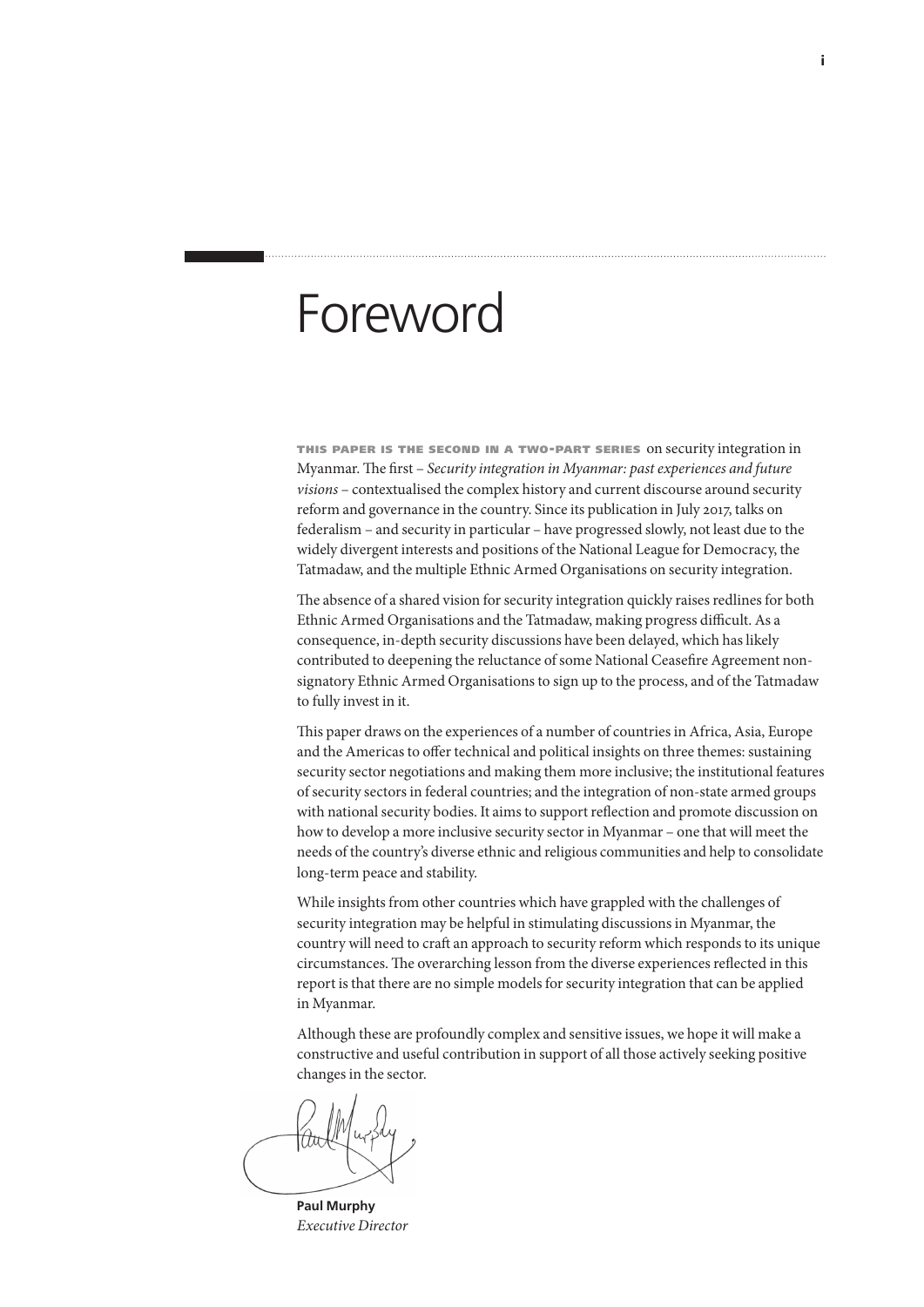

Map of Myanmar States and Regions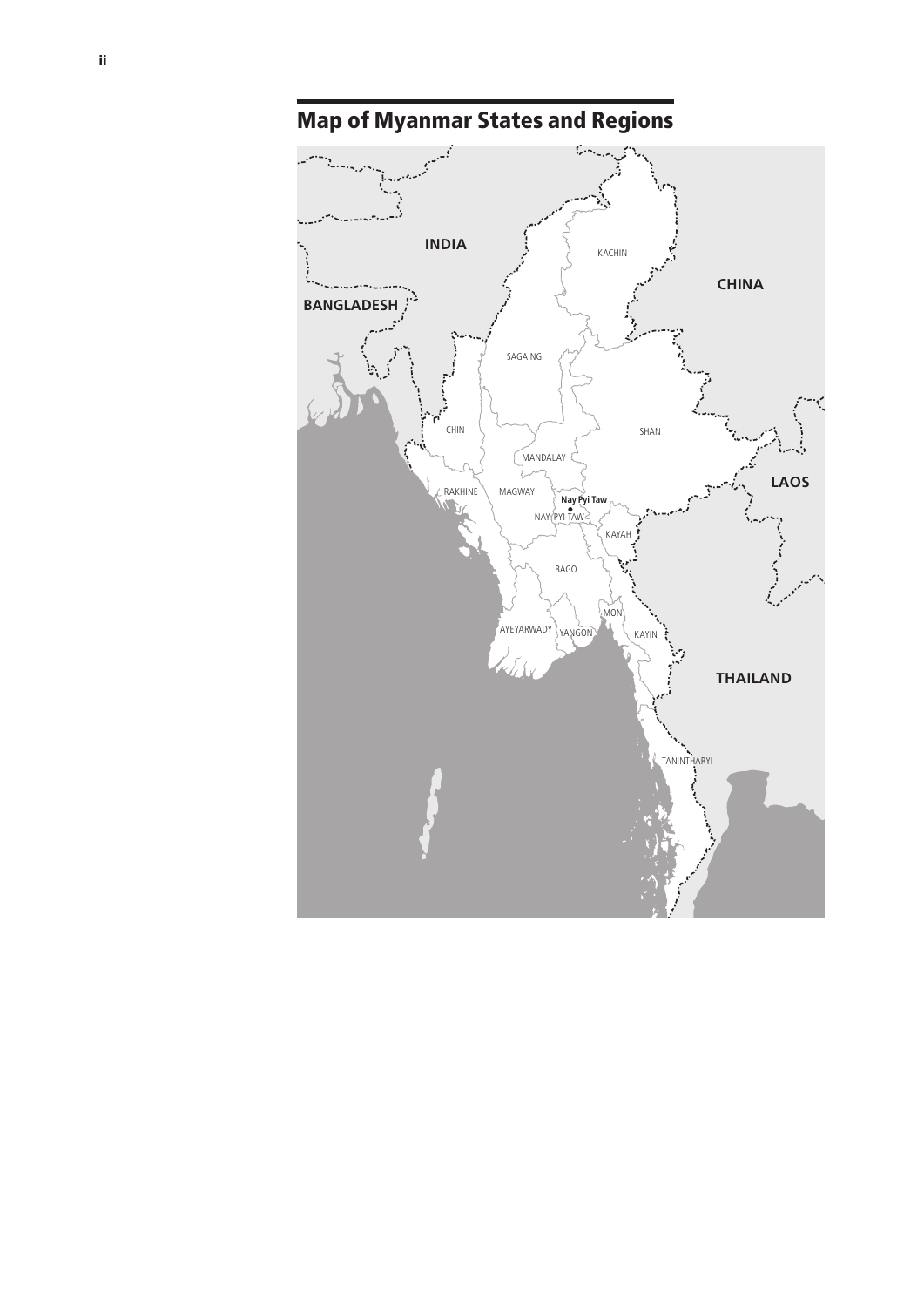### Executive summary

this report provides technical and political insights on security sector negotiations drawn from different African, Asian, Central American and European countries to inform Myanmar's peace process. It focuses on three themes: sustaining security sector negotiations and making them more inclusive; the key institutional features of security sectors in federal countries; and the integration of non-state armed groups with national security bodies. The report aims to inform deeper reflections on the challenges of developing an inclusive security sector in Myanmar that can help consolidate long-term peace, stability and security. This report is the second in a twopart series on security integration in Myanmar; the first, *Security integration in Myanmar: past experiences and future visions*, focuses solely on Myanmar, contextualising the complex history and current discourse surrounding security integration, including the different visions major stakeholders have for the future: especially the National League for Democracy (NLD), the Tatmadaw (Myanmar's armed forces) and the multiple ethnic armed organisations (EAOs).

Myanmar's first multilateral political dialogue has been underway since 2016, framed by the structures agreed under the Nationwide Ceasefire Agreement (NCA) that commits parties to negotiations that seek to create a more democratic and federal state. But talks have been slow and are not yet fully inclusive. So far, only 10 of the country's more than 20 EAOs have signed the NCA (see Annex 1, page 43). This has helped bring more stability to some areas, though in others armed conflict has been at its most intense since the 1980s.

Meanwhile, the transition from direct military rule – a process which brought the NLD to power in 2016 – remains fragile. While the Tatmadaw no longer leads the day-to-day administration of the country, it has retained significant political, legislative and economic powers as well as wide-ranging security functions and complete autonomy in warfare, making it a central player in peace talks.

Myanmar's current political situation raises important questions about the future structure and governance of the country's security sector. First, how can it be structured within a federal system so that it meets the needs of the country's different ethnic and religious groups? Second, how can EAOs that have signed the NCA integrate into the union's security sector or 'opt out' without compromising the security of their personnel or the people they claim to represent? Third, how can enough time be set aside during ongoing peace talks so that these issues can be satisfactorily addressed for all? This will affect the achievement of a lasting political settlement to Myanmar's armed conflicts and is central to the long-term prospects for stability and development.

The long-term challenge for Myanmar will be to merge the diverse security and justice bodies associated with the government, the Tatmadaw and the EAOs to create a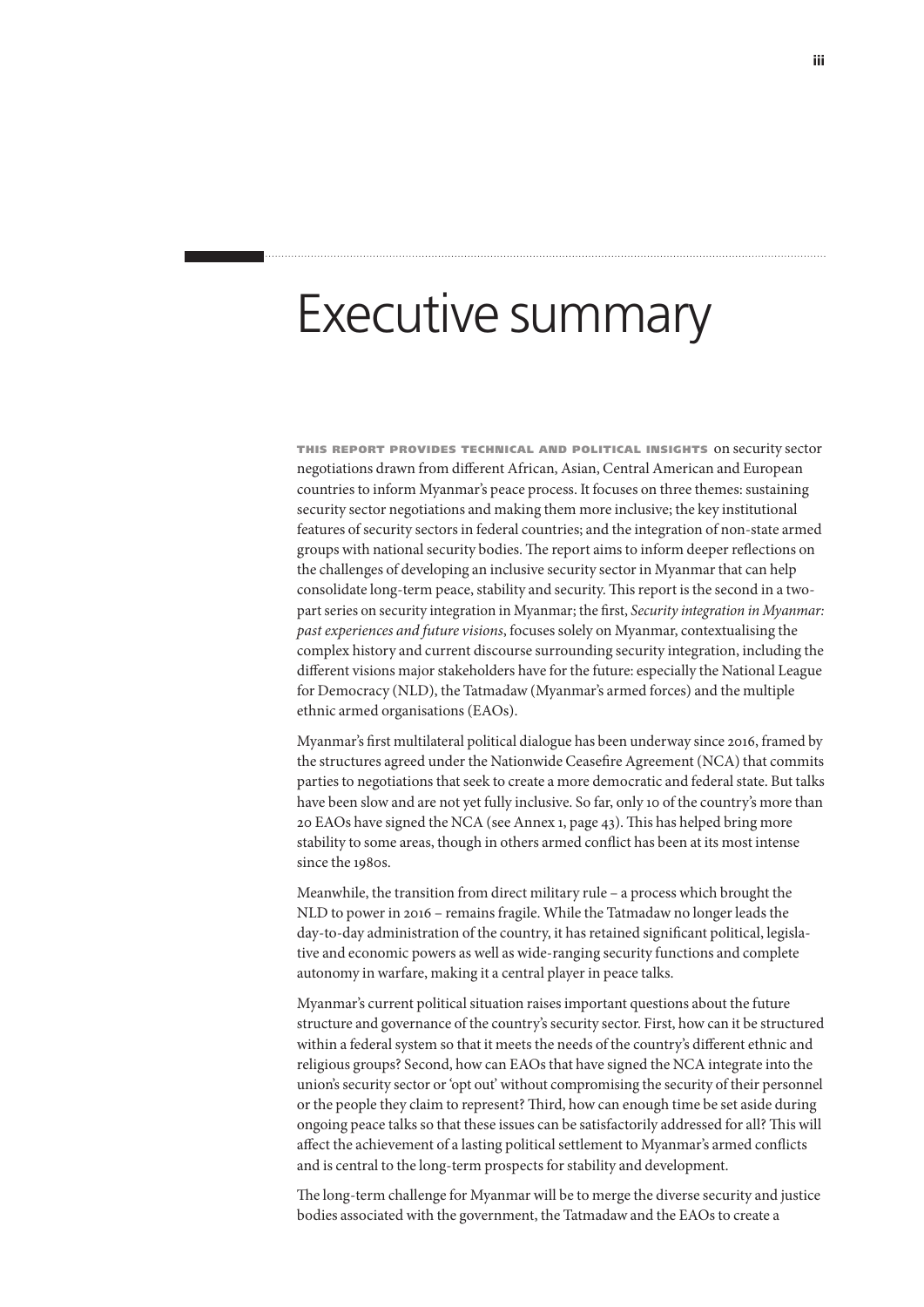unified security sector that is seen as legitimate by all parties and is capable of defending the country, maintaining law and order, and protecting the rights of citizens from diverse ethnic and religious backgrounds. Meeting this challenge will require a shared vision of how security will be structured and governed within a democratic and federal system,<sup>1</sup> and will need parties on all sides to commit to change.

Although the concept of 'security reintegration' was mentioned in the 2015 NCA, there is limited agreement on exactly how to use it as a framework for security discussions in Myanmar. When parties use the term 'security reintegration', they are generally referring to some combination of disarmament, demobilisation and reintegration (DDR) and security sector reform (SSR) – two aspects of the conventional international approach to peacebuilding in countries emerging from or in the midst of armed conflict.<sup>2</sup>

However, in practice, the Tatmadaw and the EAOs still have widely divergent understandings, interests and positions with respect to DDR and SSR. Discussion of these issues quickly raises red lines for both sides. While the Tatmadaw has focused on DDR of EAOs as a priority, the EAOs have insisted on a broader SSR process to achieve a more decentralised and inclusive security system. This has created an impasse, with negotiations periodically stalling. This lack of progress has likely deepened the reluctance of some non-signatory EAOs to sign up to the NCA, and of the Tatmadaw to fully invest in it.

Realistically, it may not be possible as a first step in Myanmar's security integration process for either the EAOs to disarm and demobilise their forces (as the Tatmadaw has called for) or for the Tatmadaw to undertake the fundamental reforms demanded by the EAOs that would reduce their control over the security sector. This highlights the need not just for greater consensus on what DDR and SSR mean in practice, but also for the parties to find a 'middle path' between these two extreme positions. Achieving even a basic consensus on these issues is a prerequisite for the successful agreement of a 'union accord' – which the government aims to achieve through talks before 2020.

### **Toward a shared understanding of security**

Myanmar, like other countries which have sought to end armed conflicts and repair divisions, can benefit from a clear and shared understanding of what security means in its particular context. As adversaries engage in the process of negotiation and confidence building, this can provide an opportunity to re-orient security thinking towards longterm peacetime needs; in other words, to imagine what the role of military, police and other forces will be in a peaceful and united country.

Nevertheless, developing a shared understanding of security will be a slow and difficult process. It will depend on concerted efforts to make current negotiations more inclusive, both of the wide range of conflict parties and of diverse and marginalised voices in society. The inclusion of women in particular is strongly correlated with long-lasting and durable peace agreements, particularly where they relate to political, social and security reforms.

If Myanmar's parties are not able to engage in peace talks on an equal footing, they are unlikely to get consensus on the changes needed to end conflict. Adopting an inclusive concept of security can in turn facilitate efforts to agree on the structure of a future federal security system that is responsive to the needs of everyone. International cases show that agreeing and including even *minimum* provisions relating to SSR in peace settlements can help to lay the groundwork for future discussions on this issue during implementation.

- referring to the future political system, and do not imply that one is more important than the other.
- **2** This was indicated in an addendum to the NCA containing key clarifications and in numerous public statements from

officials.

**<sup>1</sup>** The authors recognise ongoing disputes regarding the official sequencing of the terms 'democratic' and 'federal' when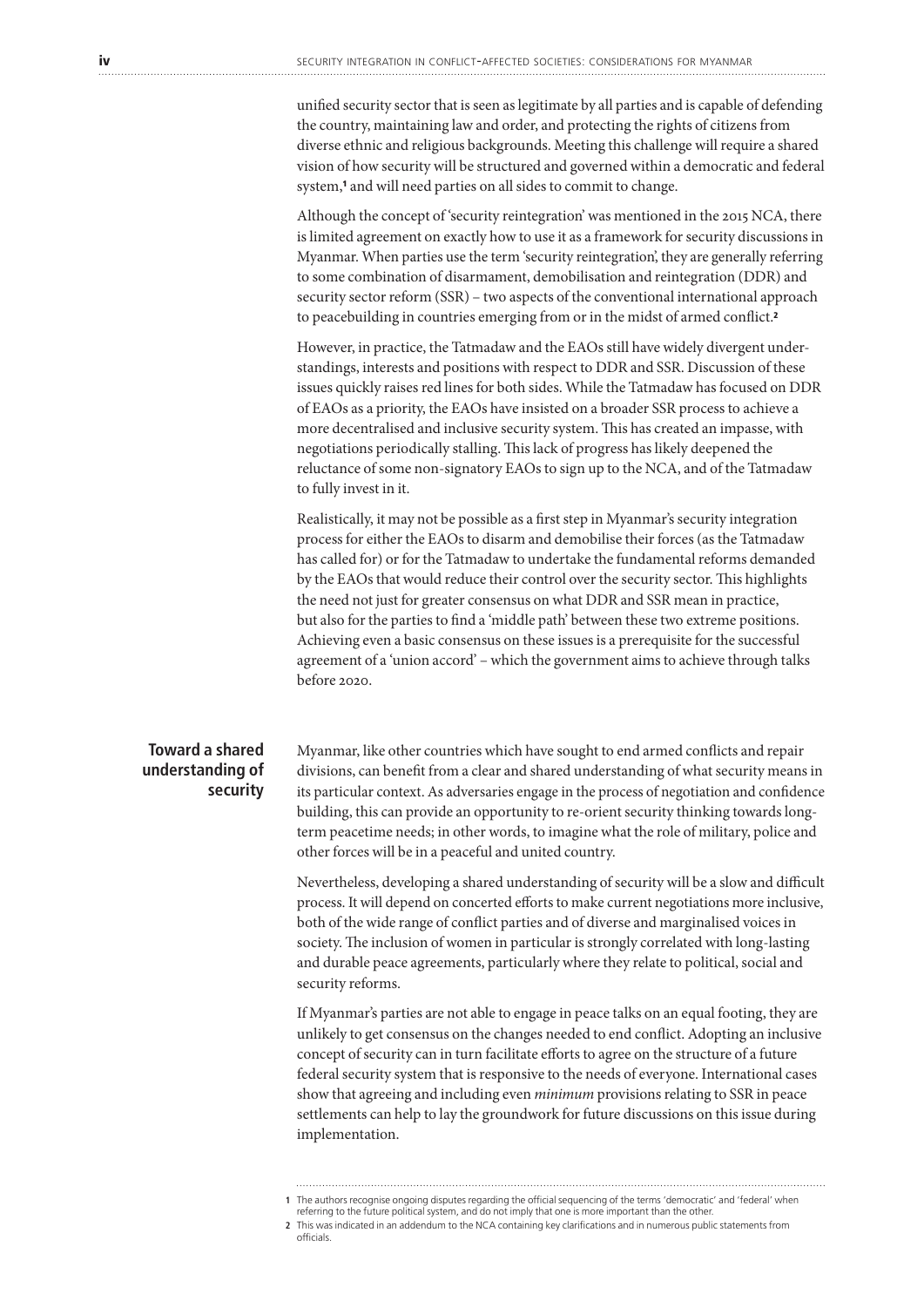### **In search of a federal security model**

There are four key security benefits associated with federalism that make it an appealing form of government in post-conflict or conflict affected states: a) they promote peace and cooperation between different regions; b) they help to protect ethno-linguistic minority rights; c) they increase opportunities for participation by citizens and minority groups in public decision making; and d) they allow for more variety in the delivery of public services – including public safety and justice – so that they better meet people's needs.

However, there are no simple models for a federal security system that can be applied to Myanmar. Of the 192 United Nations (UN) Member countries, only 27 are federations and each of their security sectors are structured, managed and delivered in different ways. The experiences of countries which have recently adopted federal political systems, such as Somalia (2012) and Nepal (2015), underscore that determining how best to structure security sectors raises difficult political and practical questions that must be carefully addressed according to local circumstances and priorities.

In light of the experiences of other countries, this report examines five sets of issues and dilemmas which are likely to arise in Myanmar as it transitions to a federal system.

- First, the challenge of balancing 'union' (meaning central) and local military powers to defend national sovereignty while ensuring that states and regions have appropriate legal, political and institutional safeguards to protect against interventions by federal military forces in their internal affairs.
- Second, the advantages and drawbacks of different options for organising policing. Simply decentralising policing powers to state and local levels will not automatically result in enhanced security for populations without ensuring they can manage, oversee and deliver security services.
- Third, the need to develop mechanisms to increase the accountability of security services to publicly elected parliaments at the state and federal levels, and to make these accountability mechanisms responsive to the country's diverse ethnic and religious groups, as well as to both women's and men's needs.
- Fourth, understanding that decentralising security powers to states will not always be enough to increase ethnic or gender inclusion in security forces. There will likely be a need for more proactive efforts (such as the use of recruitment quotas) to provide everyone with equal opportunities to influence decisions about the governance and delivery of security services.
- Fifth, the challenges Myanmar is likely to face in paying for and sustaining security services locally and at the state level amid public financial constraints. This will require pragmatic discussions between federal and state governments about priorities for the development of new security services to ensure the widest possible benefit to communities.

Reflecting the complexity at the heart of Myanmar's conflicts, the report underscores that the challenges of constructing a responsive federal security system will be shaped by the nature of power relations between union-level and local-level (e.g. state, region or self-administered area) institutions. It is often argued (not least by minority rights advocates) that decisions made by local governments will automatically be more responsive to people's needs than those made by federal authorities. This is linked to a common fear (an understandable one in many contexts) that federal governments will be blind to local priorities. But security provision in federal systems has closely inter-linked federal and local dimensions. To be effective, it requires close cooperation between government bodies at all levels.

All federal systems follow the same rationale: functions and services from which all regions of a country would benefit, but which local governments cannot provide on their own (due to cost or the need for national infrastructure) are the responsibility of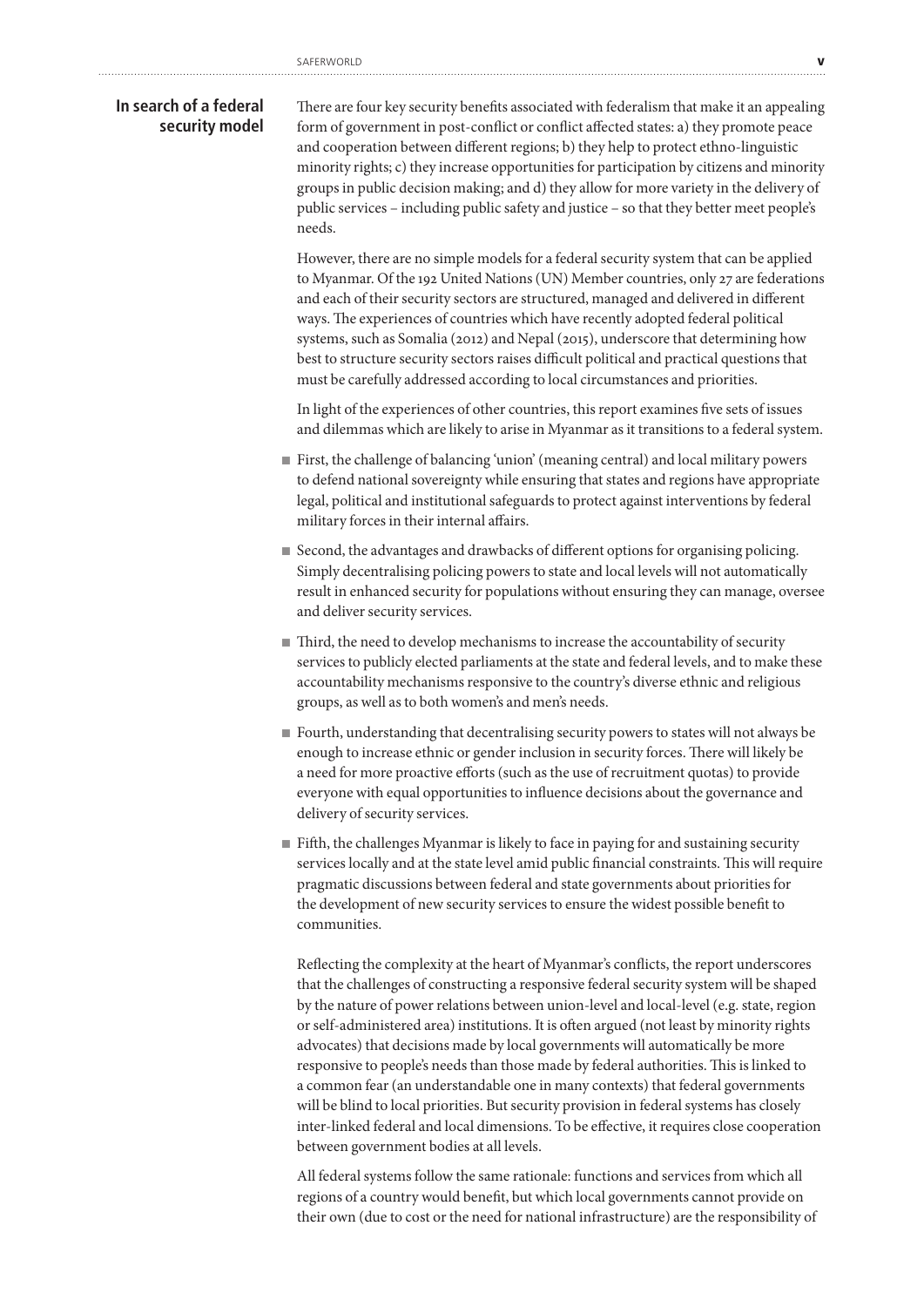the federal government. Matters which are seen to be purely of local concern (such as public safety and law and order) are the responsibility of lower levels of government. But where states or local actors lack the ability to manage, oversee or deliver security services, they may depend on – and benefit from – federal support, infrastructure, or resources.

While the EAOs believe that creating a federal armed force is the best way to check the power of the Tatmadaw, there is virtually no country where the central government has compromised on maintaining full control of military forces.<sup>3</sup> But concern over the concentration of power in a centralised armed force is not unique to Myanmar. In federal countries – as the examples of the United States (US), Germany and India show – different legal and political safeguards have evolved over time which give states varying degrees of protection against intervention in their affairs by federal military forces.

Policing, on the other hand, can be highly decentralised. Looking at the cases of Nigeria, Canada and Germany, among others, this report examines three different ways to structure the police in a federal system: centralised policing, two-tiered decentralised policing and a hybrid model. Each approach was heavily influenced by the local political and institutional context. The case of Nepal underscores that the process of transitioning to a new federal security system in Myanmar is likely to be both technically complex and politically sensitive. This should be kept in mind during future negotiations between the EAOs and the government towards a union peace accord and constitutional reform.

### **Going down the path of security integration**

Myanmar's EAOs may follow different paths to security integration depending on their main political objectives. The process of security integration could include some form of DDR, the re-constituting of EAO forces as formally governed security services under the control of states, the integration of EAOs with union security forces, or combinations of all three. For those choosing integration with the state system, a crucial aspect of negotiations will be the future composition of their security forces, which may include not just their armed wings, but in some cases civilian-led police forces and paramilitary bodies.

The challenges of integrating EAOs with union security forces are particularly notable in Myanmar because there are significantly more parties involved, and because it would have to happen at the same time as the complex transition to federalism. Failed past attempts at security integration have also left some EAOs apprehensive about relinquishing their security autonomy.4 As a result, Myanmar will likely experience a particularly long 'interim period' when future security arrangements are negotiated and trust and confidence are rebuilt between the parties.

In other countries emerging from armed conflict – including Nepal, Kosovo and Cambodia – transitional security measures that provide a temporary status for armed organisations without requiring them to disband immediately have been used to buy time for security integration and reduce the risk of relapse into conflict. Such measures can facilitate discussions between parties and help them reach agreement on the direction and timeline for security integration. This can also help lay the political groundwork for more substantial, longer-term reforms in the security sector. Unless Myanmar can take tangible steps to show that it is moving from a 'war footing' to a 'peace footing' that better meets the needs of all ethnic and religious groups, the conditions needed for DDR, the integration of EAO forces and SSR may never materialise.

**4** The legacy of militia programmes and most recently the Border Guard Force scheme are discussed in the first paper of this series.

**<sup>3</sup>** One exception is the Peshmerga, the military forces responsible for the security of the federal region of Iraqi Kurdistan, which the Iraqi army is forbidden by law from entering. See Mario Fumerton and Wladimir van Wilgenburg (2015), 'Kurdistan's Political Armies: The Challenge of Unifying the Peshmerga Forces' (Beirut: Carnegie Middle East Center), 16 December, available at: http://carnegie-mec.org/2015/12/16/kurdistan-s-political-armies-challenge-of-unifying-peshmerga-forces/in5p.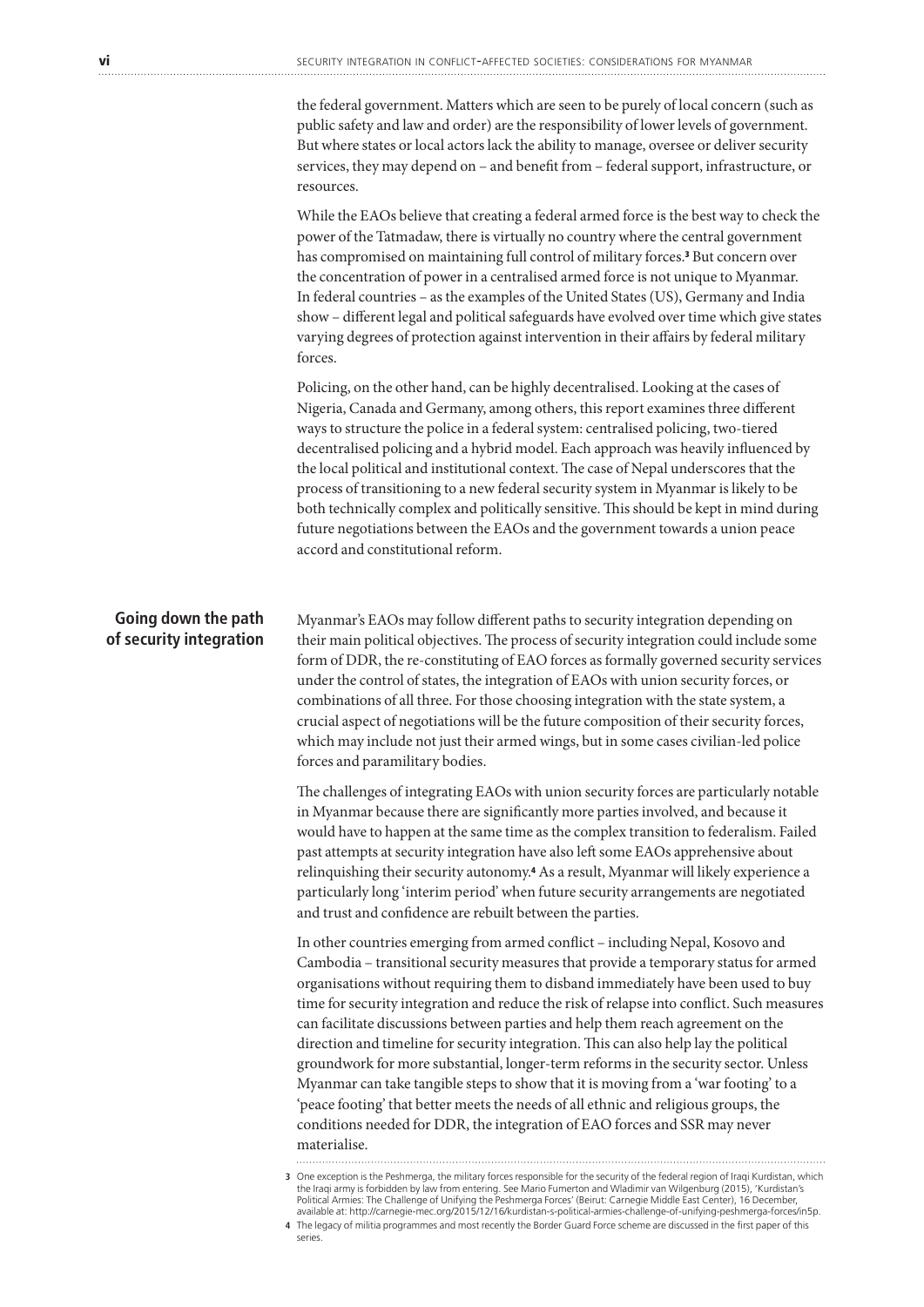The case of South Africa provides insight into the technicalities of security integration, particularly around inclusive design and implementation, the benefits of unit-level integration, and the mobilisation of international partners to support (though not necessarily lead) the process. Meanwhile, lessons from the Philippines show the benefits of taking a flexible approach to DDR and allowing armed groups to retain a certain level of autonomy so they remain engaged in often protracted and fraught processes of change. This can also facilitate efforts to address differences in language, political beliefs, military doctrines and religion that can hinder efforts to integrate former adversaries into a common force.

#### The case studies in this report have evolved in political and institutional contexts which are different from Myanmar's. While none of the 'solutions' discussed are directly transferable, they highlight a number of important considerations for Myanmar as it goes down the path of negotiating a more inclusive security sector as a means to building lasting peace. **Implications for Myanmar**

#### Importance of an internally-driven approach

Meaningful change and progress in security negotiations will only be possible with serious commitment and political will from within Myanmar. A key element will be the development of an agreed definition of security that all parties can buy into and which reflects national circumstances. The international concepts of DDR and SSR can serve as a useful framework for thinking about the challenges of building an inclusive security sector in Myanmar. However, these concepts do not provide a clear guide for action, nor should they be used as a substitute for negotiations between the Myanmar parties to agree an agenda and a roadmap for change in the security sector.

In countries where SSR has been 'handed down' from external bodies, for instance in the context of some large multi-national peace support operations, the momentum for change has often slowed, with initial gains reversing after international actors have pulled out. Myanmar's locally-driven peace process provides an opportunity for domestic actors to build the institutions, technical capacities and political momentum necessary to achieve a locally owned and more sustainable – albeit long and painstaking – process of change in the security sector.

#### Timeframe for security integration

The ambitious changes that the NLD and EAOs want to see in Myanmar's security sector are likely to take a generation or more to achieve. An additional set of challenges will arise as Myanmar shifts to a federal political system. In most countries, development of federal security systems has been an *evolutionary* rather than a *revolutionary* process – occurring over an extended period and allowing for adjustments to be made in response to changing circumstances on the ground.

In the absence of a clear agreement on the structure of Myanmar's future federal security system, an incremental approach may be preferable, allowing greater space to get the needed political consensus, institutional capacity and financial resources. Involved parties could benefit from mapping out a phased process of security integration involving goals and actions for key stages both before and after a union accord, with each step of the process accompanied by transitional security arrangements that give EAOs the confidence to stay the course.

#### Domestic constituencies for change

The creation and nurturing of civilian policy communities that focus on defence and security issues are crucial to the success of security transitions in countries without a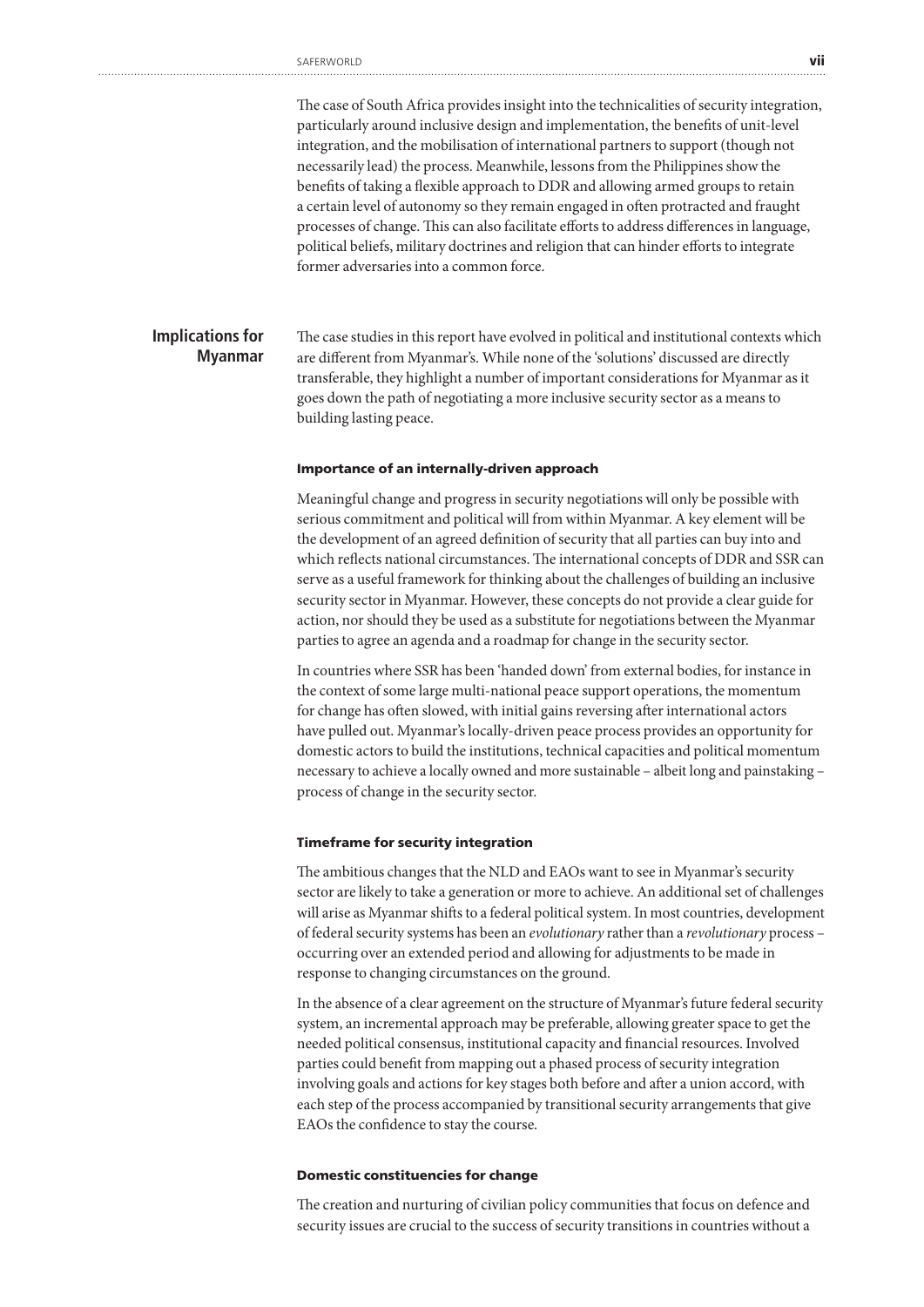tradition of democratic security sector governance. Such networks can help steer security discussions towards a broader focus on people's needs, build partnerships across the civilian-military divide, hold security actors to account for their actions, and strengthen domestic coalitions for change. Experience from other countries suggests that, over time, as civilians gain expert security knowledge and influence, they can gain the respect of military counterparts and also encourage former adversaries to collaborate more closely in addressing reform challenges. This in turn can help to open up policy debates on defence and security to a wider civilian audience.

The process of reconciling conflicting security visions and interests will nonetheless take time in Myanmar and will involve both successes and setbacks. But without progress through dialogue there cannot be a realistic expectation of improving democratic security sector governance in the country. The stated and written commitments of the government, Tatmadaw and EAOs to a democratic, federal state offer a common basis on which this dialogue should continue.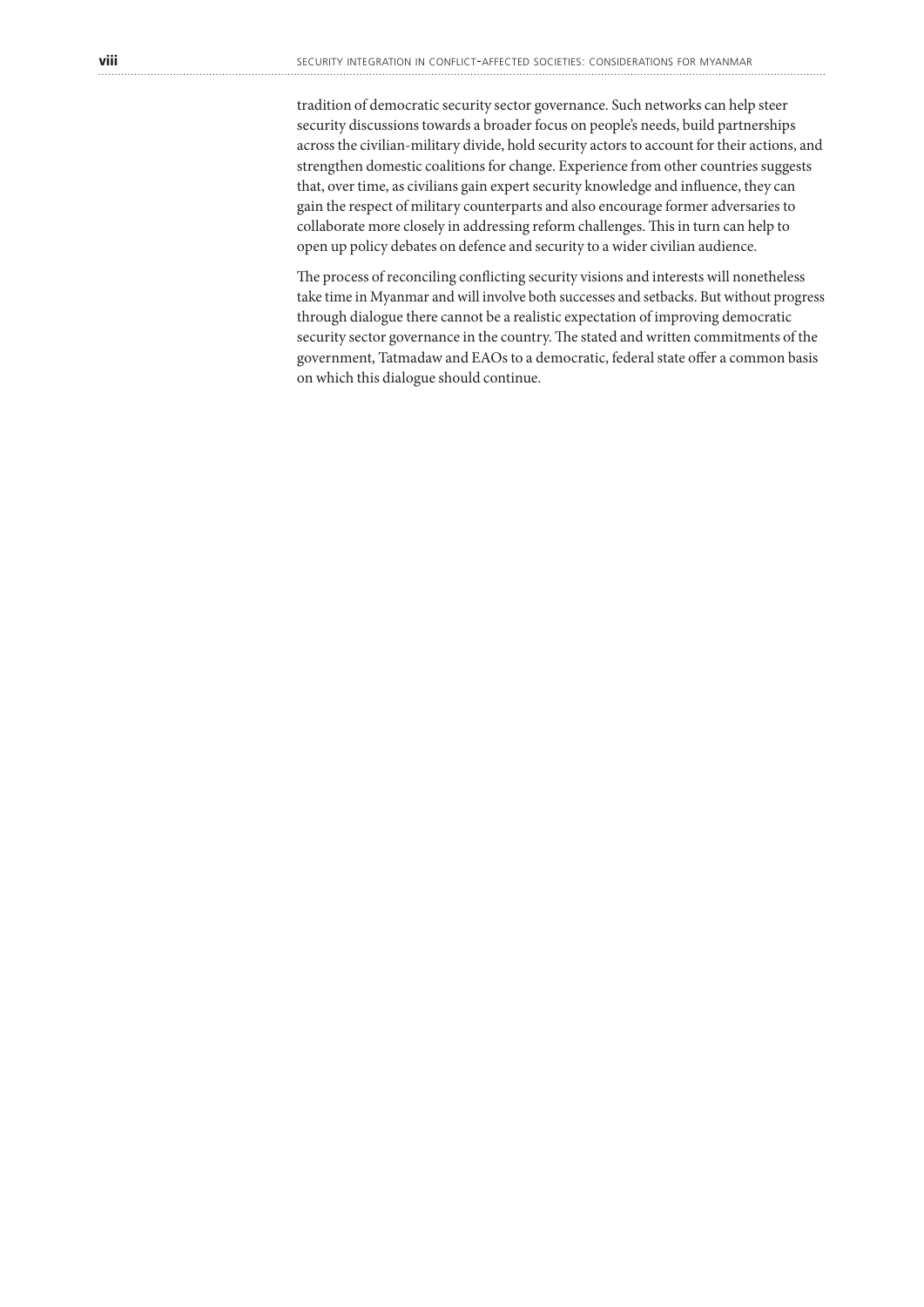### Introduction

this report provides technical input from global experiences to move the discussion on security integration in Myanmar forward. The report draws on the experiences of a number of countries in Africa, Asia, Europe, and the Americas, which offer insights into the challenges of integrating non-state armed groups into national security sectors. The aim of this report is to support reflection on how to develop a more inclusive security sector in Myanmar that will meet the needs of the country's diverse ethnic and religious communities and help to consolidate long-term peace and stability. It is the second in a two-part series on security integration in Myanmar; the first focuses on the local context and is entitled *Security integration in Myanmar: past experiences and future visions*. 5

### **Slow pace of security negotiations**

1

Myanmar's first multilateral political dialogue has been underway since 2016. It is framed by the peacebuilding vision of the military founded Union Solidarity and Development Party (USDP) that took power in 2011. Following a series of bilateral ceasefires signed with Ethnic Armed Organisations (EAOs) from 2012 onwards, in October 2015 a Nationwide Ceasefire Agreement (NCA) was signed; structured around a threeway discourse between the EAOs, Tatmadaw (Myanmar's armed forces) and government. In March 2016, the National League for Democracy (NLD)-led government took power and stated that peace and reconciliation would be their top priority. Talks have been slow, however, and are not yet fully inclusive. So far, 10 of the country's more than 20 EAOs have signed the NCA (see Annex 1, page 43), which commits parties to establishing a democratic, federal state.<sup>6</sup>

While the NCA and the many bilateral ceasefires signed since the 1980s have shored up stability in some areas,7 in others, such as Kachin, Shan and Rakhine states, armed conflict has been at its most intense for decades. This has led to widespread displacement of people, with the violence in northern Rakhine state dominating international media coverage on Myanmar. In Shan and Kachin states, the armed conflict has likely deepened the reluctance of some NCA non-signatory EAOs to sign up to the process, and of the Tatmadaw to fully invest in it.

Meanwhile, the transition from direct military rule – set in motion by the 2008 militarydrafted constitution and led by President Thein Sein from 2011 until the 2015 elections,

**<sup>5</sup>** Saferworld (2017), 'Security integration in Myanmar: past experiences and future visions', July. https://www.saferworld.org. uk/resources/publications/1132-security-integration-in-myanmar-past-experiences-and-future-visions

**<sup>6</sup>** Technically, one of the signatories, the All Burma Students Democratic Front (ABSDF), is not an ethnically-based organisation. It was established by students from across Myanmar and maintains a predominantly pro-democratic stance rather than an ethno-political one.

**<sup>7</sup>** Depending on how these are counted, the government has signed as many as 50 ceasefires since the 1980s; some 40 between 1989 and 2010, and seven to 14 new ones under the Thein Sein government.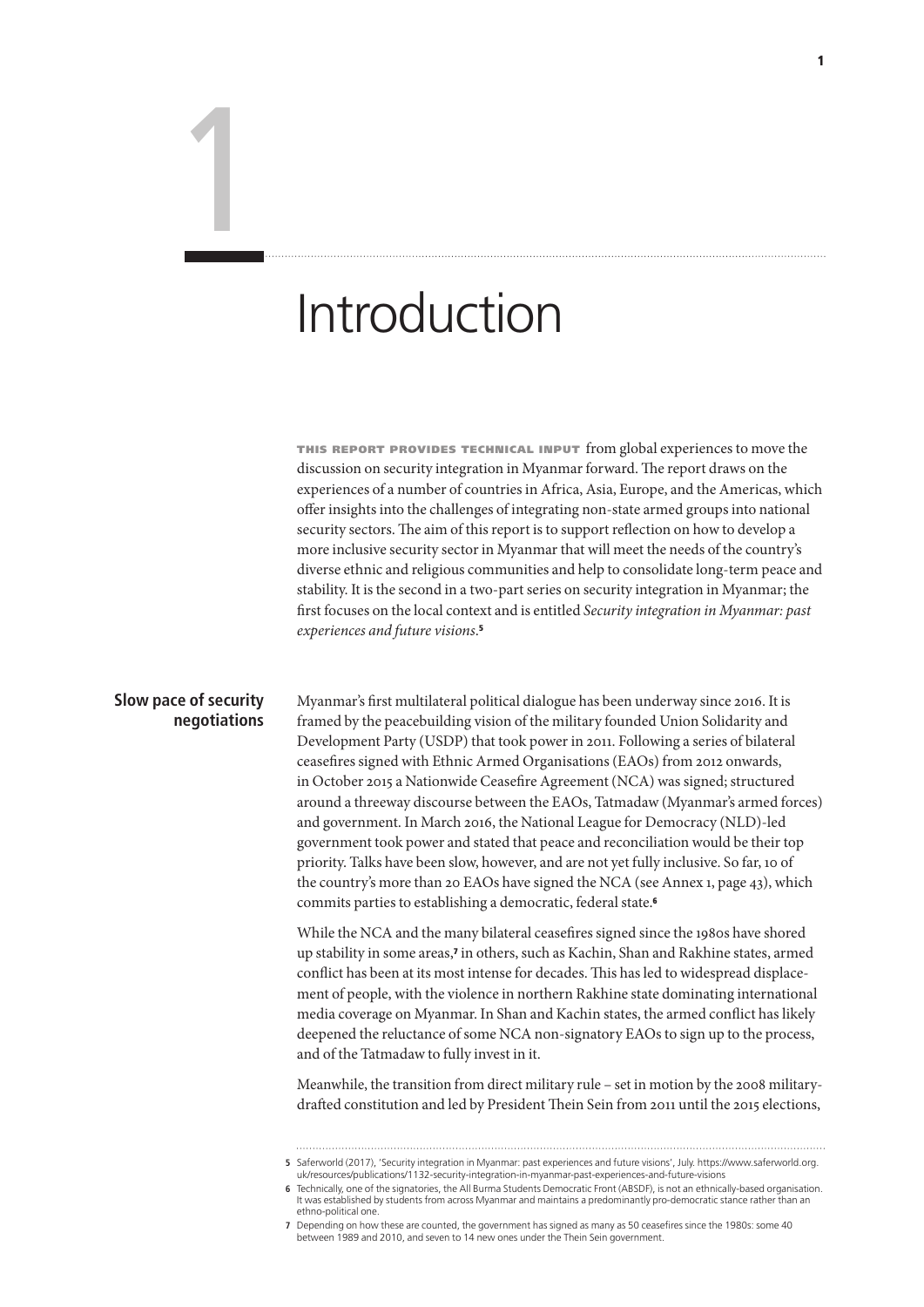which brought the NLD to power – remains fragile. The Tatmadaw no longer leads the day-to-day administration of the country, but there is likely to be significant continuity in its self-appointed 'statebuilding' and national security roles.8 Notably, the Tatmadaw retains a constitutional mandate over security policy, and occupies 25 per cent of parliamentary seats. In addition, the Tatmadaw effectively appoints the ministers for defence, home affairs and border affairs, giving it near complete autonomy in the conduct of warfare, and making it a central player in peace talks.

This situation raises several critical questions about the future structure and governance of Myanmar's security sector. How can the security sector be structured within a federal system so that it meets the needs of the country's ethnic and religious groups? What paths lay open to EAOs that have signed the NCA to integrate into the 'Union' (meaning central) government security sector or 'opt out' without compromising the security of their personnel or the communities they currently govern and represent? How can time and space be created during ongoing peace talks so that the above issues can be satisfactorily worked out for all parties?

How these questions are answered is inextricably linked to achieving a lasting political settlement to Myanmar's armed conflicts, and is central to the long-term prospects for stability and development. Despite their critical importance, talks on federalism – and security, in particular – have progressed slowly. In the absence of a shared vision of security integration, discussion of this issue quickly raises redlines for both EAOs and the Tatmadaw, making progress difficult. As a consequence, in-depth security discussions have been delayed, which has likely deepened the reluctance of some NCA non-signatory EAOs to sign up to the process, and of the Tatmadaw to fully invest in it.

### **A complex security environment**

The slow pace of security negotiations in Myanmar reflects both the distrust that prevails between the parties and the sheer complexity of the country's security environment. Despite decades of direct military rule aimed at consolidating sovereignty and stability, the Myanmar state has never been able to establish control over the entire country. In addition to the widely deployed and infantry-heavy armed forces, the security environment is made up of multiple armed actors linked both to the government and EAOs, which exercise a wide range of military, law enforcement, and justice-related functions. These forces often have overlapping territorial claims and jurisdictions, sometimes in cooperation (where ceasefires are in place, and where they hold) and sometimes in outright military confrontation.

The Tatmadaw is a vast organisation with units stationed in most towns, bases positioned throughout rural areas and direct control of the Myanmar Police Force (MPF), as well as various paramilitary bodies.9 The EAOs, of which there are more than 20 groups, vary greatly in size, military capability,10 and the nature of their relations with communities.11 Some EAOs have well-developed civilian institutions for maintaining law and order, administering justice and delivering social services (health, education, etc.) for the local populations, while others are military organisations first and foremost.

The long-term challenge of security integration confronting Myanmar is to merge these diverse security and justice bodies to create a set of legitimate forces capable of defending the territory from external aggression, enforcing the law, and protecting the rights of citizens from diverse ethnic and religious backgrounds. Meeting this challenge will depend on developing a shared vision of how the future security sector will be

**<sup>8</sup>** Wilson T (2016), 'Strategic Choices in Myanmar's Transition and Myanmar's National Security Policies', *Asia & the Pacific Policy Studies* 3 (12), January, pp 62–71.

**<sup>9</sup>** Among the most prominent are 23 Border Guard Forces and at least 15 People's Militia Forces, and many smaller village-level militia forces. See Buchanan J (2016), 'Militias in Myanmar', report published by the Asia Foundation: Yangon.

**<sup>10</sup>** The United Wa State Party (UWSP) is the most powerful EAO with an estimated 30,000 troops, while the others range from a few hundred to around 10,000 troops and have less sophisticated military capabilities.

**<sup>11</sup>** Not all of them actually have armed forces or control territory. For example, the Lahu Democratic Union (LDU), the Wa National Organisation (WNO), and the Arakan National Council (ANC) all have few or no troops.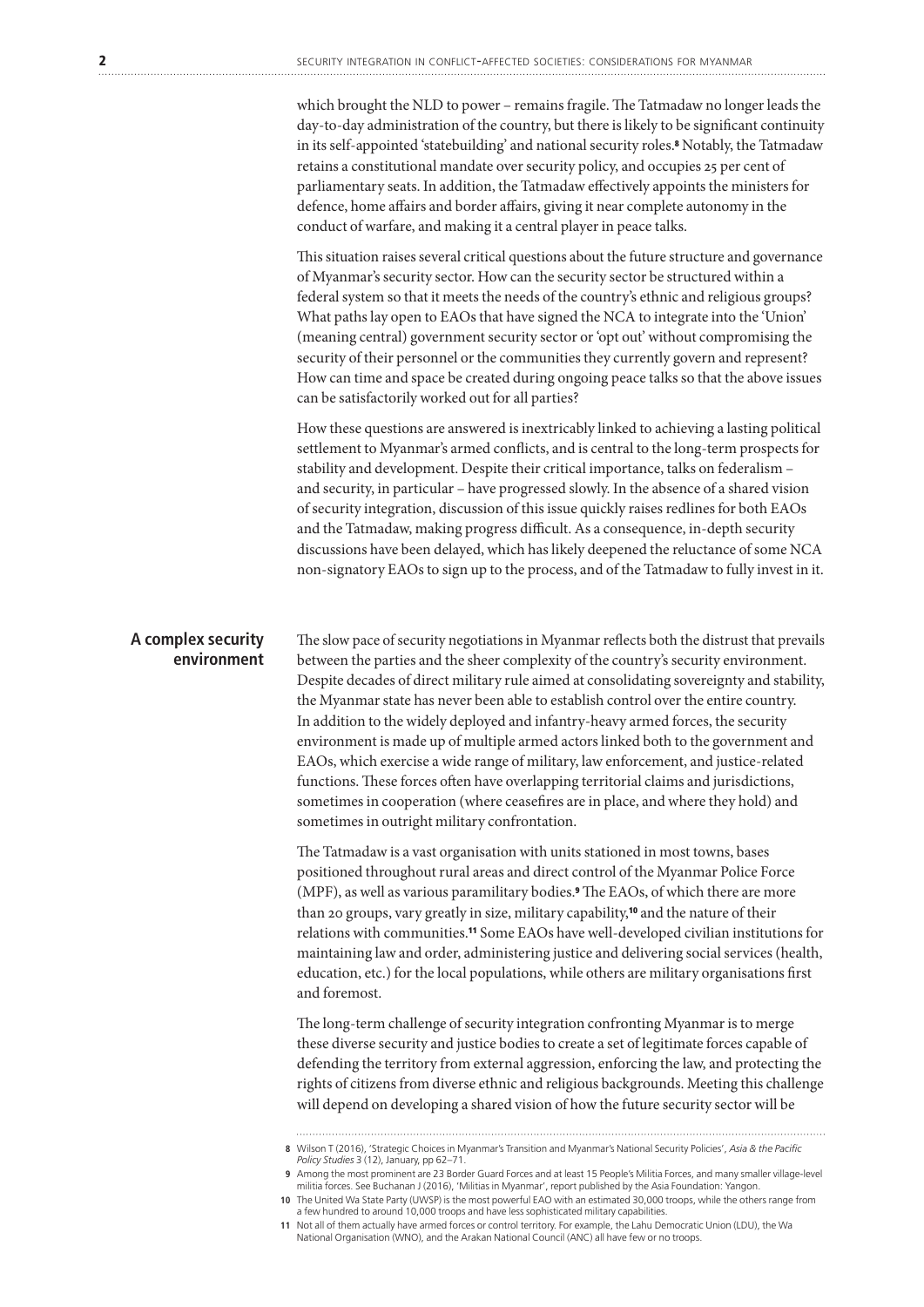structured and governed within a democratic, federal system,<sup>12</sup> and on significant commitments to transformative change from actors on all sides of the conflict – both of which are currently lacking.

### **Fragile consensus on security integration**

The political dialogue currently underway in Myanmar has raised hopes that agreement can be achieved on future security arrangements. The process by which this would occur was referred to in the 2015 NCA as 'security reintegration', loosely referring to a process of DDR and SSR (for definitions see box below). The concepts of DDR and SSR are external in origin but have been adopted, at least at a rhetorical level, by the Myanmar parties. DDR and SSR represent two aspects of the conventional international approach to consolidating peacebuilding and peacemaking processes in countries emerging from a period of armed conflict.

### Definitions of DDR and SSR

DDR stands for disarmament, demobilisation and reintegration. The United Nations (UN) defines DDR as a process of removing weapons from the hands of combatants, taking the combatants out of military structures, and helping them to integrate socially and economically into society.

SSR stands for security sector reform. The UN defines SSR as a process of enhancing effective and accountable security for the State and its peoples without discrimination and with full respect for human rights and the rule of law.

There is currently a fragile consensus in Myanmar on using the concept of security reintegration as a framework for security discussions. The first paper in this series outlines the widely divergent interests and positions of the NLD government, the Tatmadaw, and the EAOs on the security integration issue, as well as their differing understandings of what DDR and SSR mean and entail in practice.

The Tatmadaw is focused first and foremost on the accelerated modernisation of its operational capabilities.13 It has rebuffed claims that transformational SSR – in the sense of any fundamental changes to the way in which it is structured or governed – will be necessary to build lasting peace. Tatmadaw leaders have generally been reluctant to discuss the formal security sector in any detail, insisting that EAOs must eventually enter a process of DDR or simply come under the command of the Tatmadaw. To the extent that SSR is relevant to Myanmar, it sees this policy agenda as solely applicable to EAOs.<sup>14</sup>

Contrastingly, the NLD has long argued that the Tatmadaw must relinquish its political role and come under the control of elected civilians as a basis for rebuilding trust with the people. While the NLD has often emphasised the introduction of 'international standards' including human rights norms, as well as the full separation of military and policing powers, it has not actively sought to circumscribe the Tatmadaw's prerogatives or influence since entering government. In addition, the NLD has yet to publicise a position on the question of integrating Myanmar's EAOs with state security forces, despite Aung San Suu Kyi having given loose support to the EAOs' long-held demand for 'federal armed forces' before coming to power.<sup>15</sup>

As for the EAOs, they vary greatly in their positions on SSR. Nonetheless, since the late 2000s, a core bloc of pro-federal EAOs have made holistic reform of the armed forces along federal lines a central demand. In varying proposals, the main provisions for 'federal armed forces' – or what could more accurately be called 'federalised' or

**<sup>12</sup>** The question of whether the state should be conceived as a "democratic federal state" or a "federal democratic state" has been a topic of notable controversy in recent peace talks. In this paper we use "democratic, federal state", with the comma denoting equal emphasis on both adjectives.

**<sup>13</sup>** The Tatmadaw talks about the creation of a 'standard' army, which refers to improving standards of training among all ranks and enhancing its operational capabilities with modern weapons and technologies.

**<sup>14</sup>** Indicative of this are statements made by the Tatmadaw on a number of occasions referring to SSR as 'security sector reintegration', by which it means that the EAOs need to disarm and integrate into the Union security sector.

**<sup>15</sup>** These proposals have appeared in party documents since the 1990s, including the 2015 election manifesto.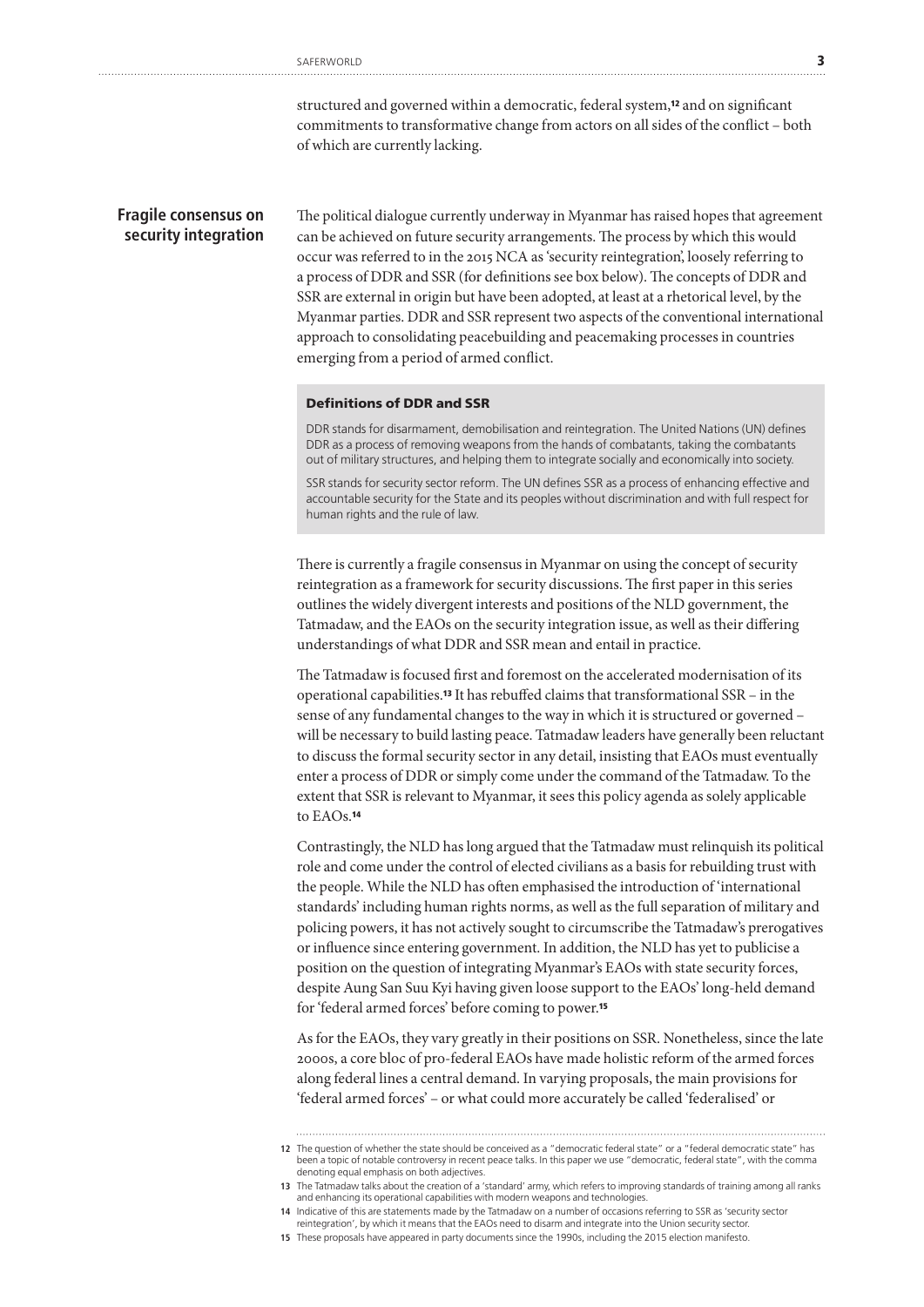'federated' armed forces – have included instituting civilian command and establishing state-level defence and police forces.16 Many of the strongest EAOs have stated repeatedly that they will reject any plans to redeploy their capacities solely to serve the central government without significant political and security reforms.

The key implication of these divergent positions on DDR and SSR is that it may not be possible, as a hard and fast first step in the security integration process, for either the EAOs to disarm and demobilise their forces (as the Tatmadaw has called for) or for the Tatmadaw to undertake the fundamental reforms (demanded by the EAOs) that would reduce their control over the security sector.<sup>17</sup> This highlights the need not just for greater consensus on what DDR and SSR mean in practice, but also for the parties to find a 'middle path' between the two extreme positions that they currently occupy.

The track record of DDR and SSR in conflict affected contexts is mixed.18 The reasons for these shortcomings vary, but regularly stem from the absence of key political, economic and social preconditions for DDR and SSR (as conventionally promoted) needed to succeed, rather than from resource and technical gaps. SSR is a highly prescriptive policy agenda which governments often perceive to be based on Westernised standards that are either not relevant or are unrealistic in their contexts. Where national consensus is lacking, SSR can be a high-risk, politically sensitive undertaking. **Limits of international concepts**

> Because the ideal conditions are often lacking in countries emerging from or continuing to experience conflict, such as Myanmar, building trust and confidence between parties is a precondition for security integration processes to succeed. Security transitions typically require significant changes in mindsets on all sides of the conflict as parties move from a reliance on 'hard power' to secure their interests to a reliance on 'soft power' grounded in a governance framework. Where excessive pressure is applied on parties to disarm or reform rapidly, this may generate new political dynamics that provide opportunities for groups opposed to DDR and SSR to block their implementation.

> In these circumstances, this report argues that it may be helpful to conceive of security integration as a two-speed process that seeks, on the one hand, to develop shorter-term transitional security measures that will give the EAOs confidence to sign the NCA and engage in political dialogue (without disarmament as a precondition) while, on the other, gradually creating conditions for long-term SSR which will enable the EAOs to progressively integrate into the Union security sector. This will require meaningful commitments by all parties to abide by a 'road map' for security integration.

> The overarching lesson from the diverse country experiences examined in this report is that there are no simple models of security integration that can be applied in Myanmar. While the country will need to craft an approach that responds to its unique circumstances, insights from other countries which have grappled with the challenges of security integration may be helpful in stimulating discussions in Myanmar.

### **Overview of this report**

The countries examined in this report include a combination of unitary states and federal states that have recently been affected by conflict, as well as several more established and stable federal states whose security systems have evolved over time.<sup>19</sup> Many of these countries have themselves benefitted in recent years from sharing

**<sup>16</sup>** Other proposals include limits on the size and business activities of all forces; quotas to ensure ethnic equality in recruitment, including of officer cadets; and the establishment of dedicated institutions and training courses on international humanitarian law and other international norms.

**<sup>17</sup>** Among Myanmar's civil society groups, no homogenous position on the question of SSR has emerged.

**<sup>18</sup>** Sedra M (2017), *Security Sector Reform in Conflict-Affected Countries: The Evolution of a Model* (Routledge).

**<sup>19</sup>** The countries examined include Nepal, Nigeria and Somalia (which are federal states), India and South Africa (which are quasi-federal states), Guatemala, Indonesia, Mozambique, the Philippines, Sierra Leone and Zimbabwe (which are unitary states), as well as Canada, Germany, and the United States (which are more established federal states), and the UK.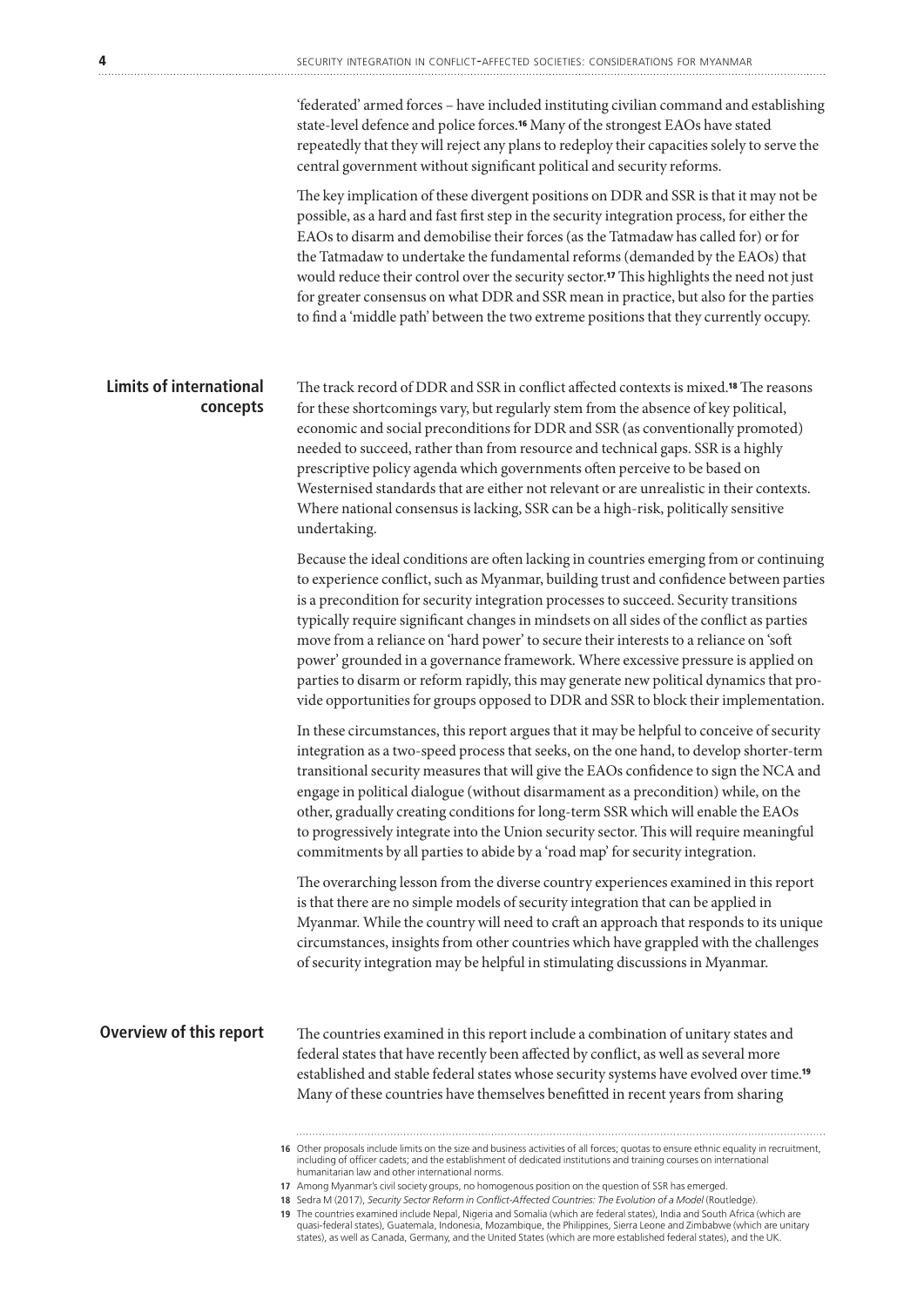insights from other countries, which were pivotal in some cases in getting former adversaries to work together in designing new, more inclusive, security sectors.

The concept of SSR as discussed in this report includes not just reform of military, police and intelligence actors, but also other bodies involved in the justice system. This report focuses primarily on security forces, which, due to being armed, are usually the initial focus in security integration processes. Crucially, however, a holistic long-term approach to SSR must encompass all relevant security and justice actors and also take into account linkages with other peacebuilding agendas, such as transitional justice, which aim to address the root causes of conflict, promote reconciliation between parties to conflict and prevent a relapse in violence.<sup>20</sup>

The rest of this report is structured as follows:

- Section 2 examines challenges involved in building national consensus on security, which include promoting an equal voice for all parties, agreeing an inclusive security concept, and incorporating minimum SSR provisions into peace agreements that will bind all parties to a future dialogue on this issue.
- Section 3 unpacks five sets of issues that arise in the design of federal security systems, including safeguarding against the abuse of federal military powers, organising policing, creating new accountability mechanisms, making the security sector more inclusive, and paying for security reforms.
- Section 4 examines options for integrating former adversaries into state forces, looking first at ways to buy time and space when conditions are not conducive to proceed, and then at two in-depth case studies of security integration (South Africa and the Philippines), including some of the dilemmas involved in international support for security integration processes.
- The final section offers some concluding thoughts on these issues.

**<sup>20</sup>** For additional information on the challenges of justice reform in Myanmar, see McCartan B and Jolliffe K (2016), 'Ethnic Armed Actors and Justice Provision in Myanmar', Asia Foundation, https://asiafoundation.org/2017/01/11/understandingjustice-myanmars-ethnic-armed-actors/, and on transitional justice see: What is Transitional Justice?, https://www.ictj.org/ about/transitional-justice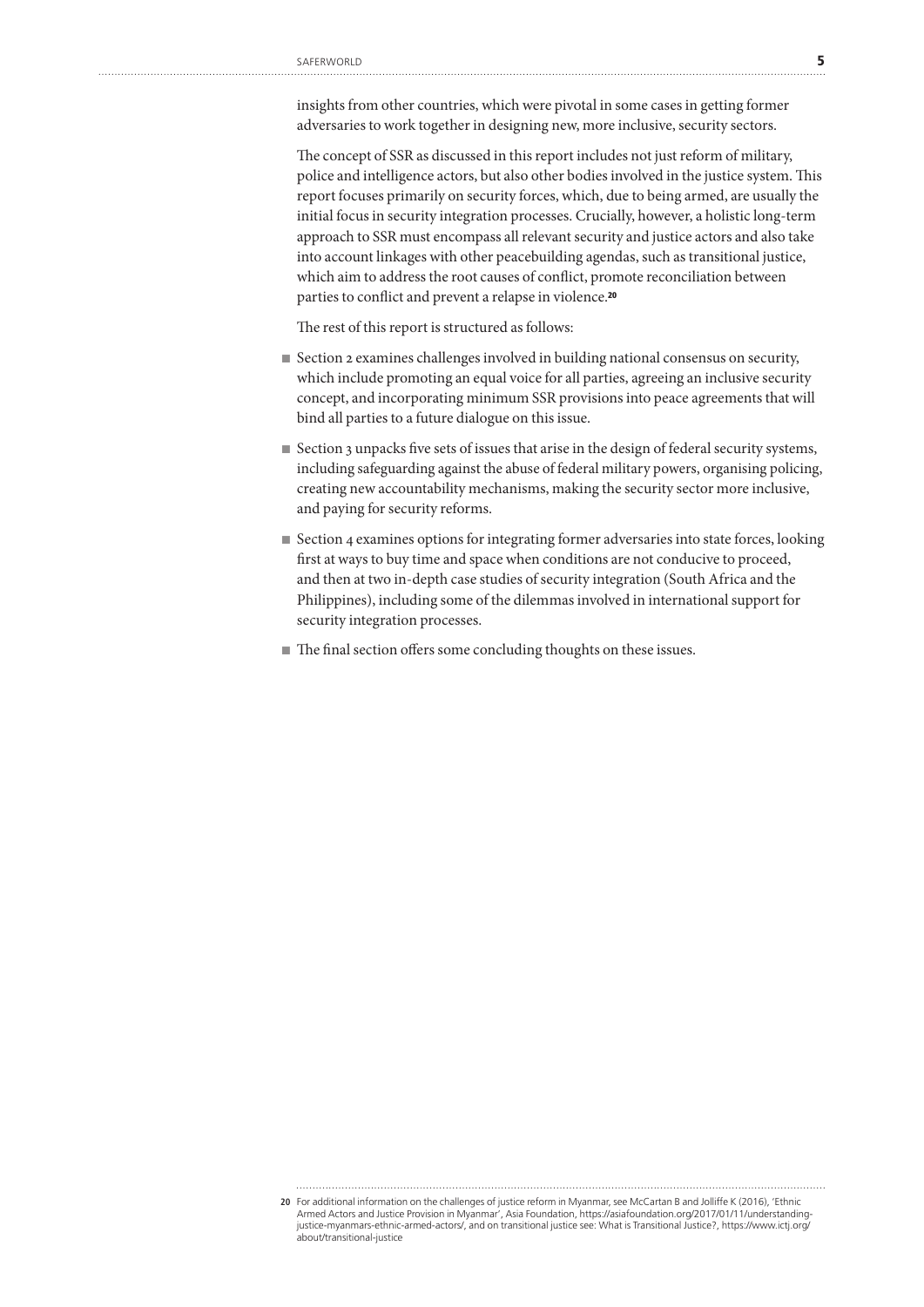# Towards a shared understanding of security

countries seeking to end armed conflicts and repair divisions can benefit from a clear and shared understanding of what security means in their particular context. As adversaries engage in the process of negotiation and confidence-building, this can be an opportunity to re-orient security thinking towards long-term peacetime needs; in other words, to imagine what the role of military, police and other forces will be in a peaceful country.

In Myanmar's case, it will be particularly important to reconcile differences on perceptions of DDR and SSR. This will be difficult as the stakes are high for all parties concerned. The current narrow focus on the sequencing of DDR and SSR has led to delays in discussions about a number of bigger issues which will have a long-term impact on Myanmar's security and stability. These issues include how security should be structured within a federal system, how to ensure the needs of all ethnic groups are adequately met, the different options available for EAOs to either integrate into or opt out of the security sector, and the Tatmadaw's future political, economic and security roles.

These bigger issues will understandably take a long time to resolve and some will unavoidably be best deferred until there is increased trust between the parties. But it will nonetheless be important to answer in advance key procedural questions relating to when these issues will be addressed in the political dialogue, which security concept will frame the discussions, and how to ensure that all parties (including groups that have traditionally been marginalised, such as women) have a voice. Greater clarity on these procedural issues may facilitate the current dialogue and efforts to get additional EAOs to sign the NCA.

Drawing on other countries' experiences, this section first examines the importance of promoting an equal voice for all parties in security negotiations. It then examines why adopting an inclusive security concept can facilitate efforts to build a security sector that is more responsive to the needs of all groups in society. Third, it considers how including even *minimum* SSR provisions in a peace settlement can help to lay the groundwork for future discussions on SSR during the implementation phase.

2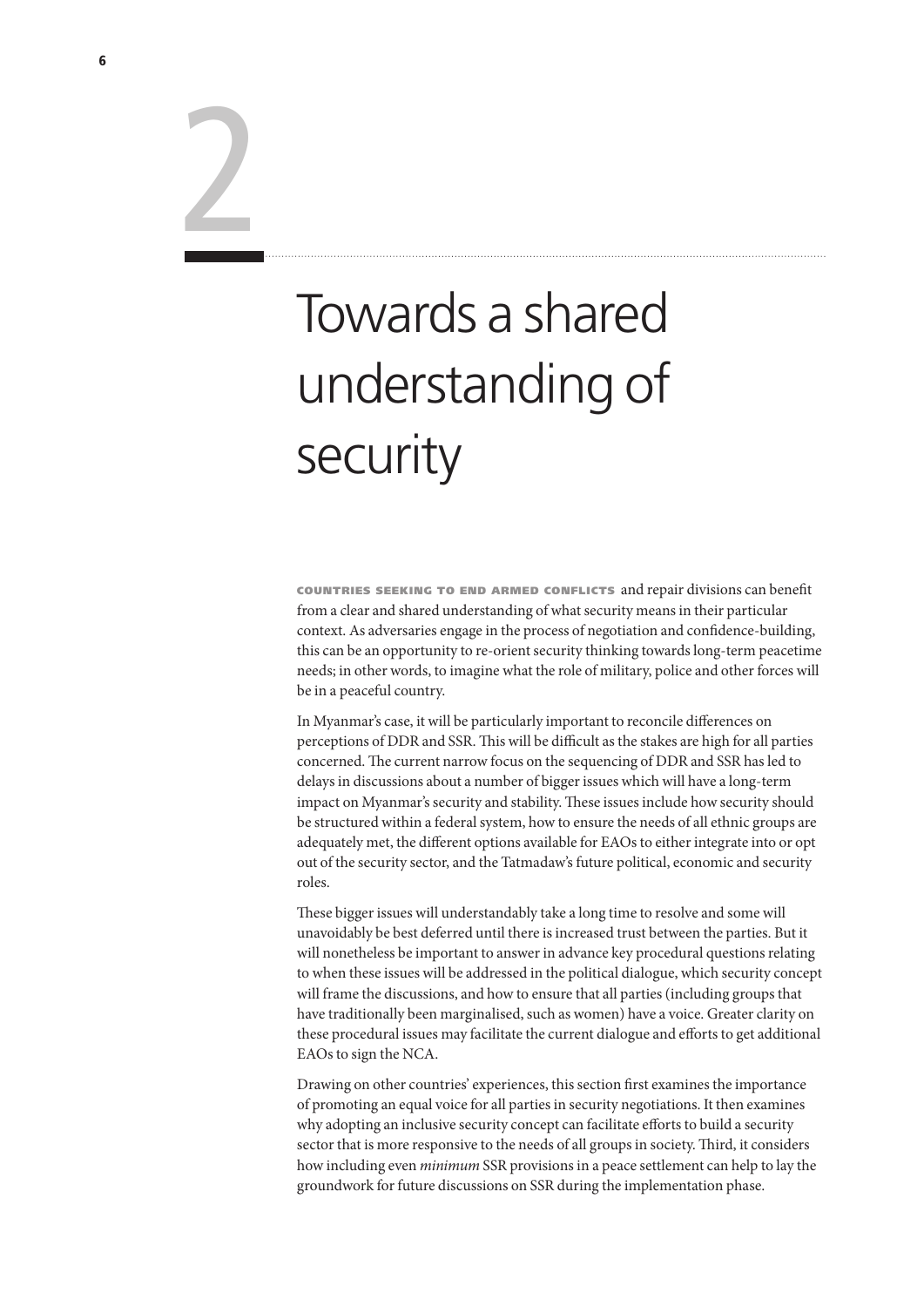### a. Promoting an equal voice for all parties

Inclusivity is crucial to success in peace negotiations. If parties are not able to engage in peace talks on an equal footing in the first place they are unlikely to achieve consensus on the changes necessary to end conflict. In the security sector, it is crucial that a common vision is developed by all parties that need to commit to change. Unequal proceedings may in turn lead to the failure of peace negotiations, which is ultimately not in the interest of any of the parties seeking to resolve a conflict, including the 'stronger' party. Although it is often assumed that a much less powerful party will simply have to go along with their stronger adversary in the end, the nature of modern warfare is such that asymmetrical conflicts can persist for decades, with seemingly weaker actors often demonstrating significant staying power and resilience.

### **Power imbalances between parties**

Experience from other contexts suggests that negotiation processes often embed deep asymmetries<sup>21</sup> that reflect power differences between involved parties. For instance, a state is usually in a more powerful military and political position than a non-state group. The result may be that certain parties – typically non-state or rebel groups – are not able to effectively voice their concerns, or that these concerns are simply ignored by the stronger party. This often results in agreements that are weighted in favour of the state, and ceasefire obligations that are imbalanced.<sup>22</sup>

Asymmetry between parties can arise for a number for reasons. First, because states have sovereignty under international law, which includes the right to provide security within their territory. From the outset, this means that governments may demand commitments that will not be reciprocated. Thus, non-state groups may face pressure to agree to a ceasefire, if not disarm, as a prerequisite for further talks.<sup>23</sup>

Second, non-state armed groups are often inadequately equipped to handle the technical demands involved with negotiations (for instance, regarding how security integration will be structured and implemented). This is simply because states often have more resources at their disposal, including better access to technical expertise. This can result in pressure on non-state armed groups to sign up to agreements that they have not been able to adequately assess and influence.

Third, governments typically organise and set the parameters for peace talks, which includes determining the venue, content and pace of talks. This can disadvantage non-state armed groups in various ways. Where external support is being provided for peace talks, governments – to their own benefit – may also hold sway over how international resources are used. This can enable them to drag out talks for a longer period if they feel that this will give them a political advantage.

Peace talks tend to be less sustainable in a context of asymmetry. If non-state armed groups feel that their interests have not been taken on board, then negotiations are more likely to stall, or implementation of a peace agreement to fail. This can deter other groups who have yet to sign a deal from engaging in negotiations. It is therefore in the interest of non-state armed groups to plan for asymmetry and to consider what strategic measures they can take to leverage increased bargaining power.

Myanmar's EAOs have had to confront numerous problems that stem from an imbalance in power between them and the Tatmadaw. In response, they have sought to increase their bargaining power by building military and political coalitions among themselves – such as the creation of the United Nationalities Federal Council (UNFC)

**<sup>21</sup>** Philipson L (2005), 'Engaging Armed Groups: The Challenge of Asymmetries', *Accord* Issue 16, available at: http://www.c-r.org/accord/engaging-armed-groups/engaging-armed-groups-challenge-asymmetries.

**<sup>22</sup>** Public International Law and Policy Group (2013), *The Ceasefire Drafter's Handbook: An Introduction and Template for Negotiators, Mediators, and Stakeholders*, May.

**<sup>23</sup>** *Ibid*.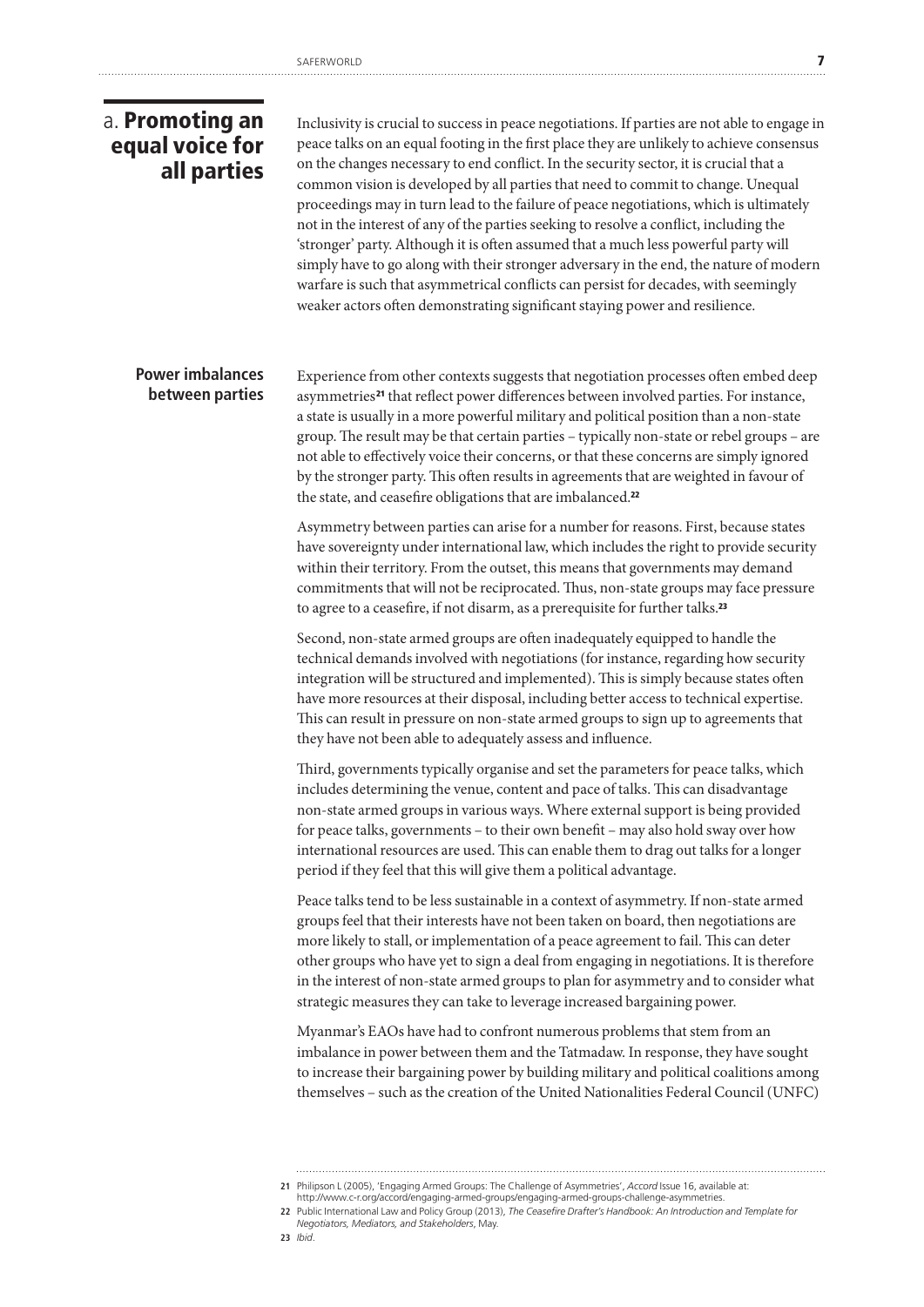and the Northern Alliance – and securing international support.24 Furthermore, unlike peace processes conducted elsewhere under the auspices of the UN or regional organisations, Myanmar's has been relatively independent, in the sense that there has been no formal external third-party role. This has limited efforts to reduce the asymmetry between the parties.

The issue of asymmetry has hampered security negotiations in other countries, including Guatemala, whose peace process involved a wide range of actors, including the UN and civil society organisations (CSOs). Despite some early successes agreeing a broad definition of security (see the next section), when it came to actually drafting the security provisions, the rebel National Guatemalan Revolutionary Unit (UNRG) was at a disadvantage because of its relatively weak organisational capacity and lack of expertise.25 Key clauses in the peace agreement were left loose and imprecise, allowing the government and the military to exploit them to their own advantage during implementation.<sup>26</sup>

Similarly, in South Africa, during the negotiations that preceded the historic transition from the white apartheid regime to a democratic one, the former guerrilla forces who backed the African National Congress (ANC)<sup>27</sup> found themselves at a disadvantage when negotiations on defence transformation became very technical.<sup>28</sup> Representatives of the pre-existing national armed forces, the South African Defence Forces (SADF), often dominated the discussion given their ability to justify their position with practical considerations deriving from better knowledge of the existing armed forces structures and capacities.<sup>29</sup>

But in South Africa's case, this technical advantage enjoyed by former members of the apartheid defence establishment was offset by the incorporation of a widened security discourse emphasising human security in the political and organisational transformation process in the security sector. Members of the ANC's political and military wings who had been in exile during the anti-apartheid struggle, along with local research-oriented groups, played a vital role in shaping policy debates and the new democratically governed security sector.<sup>30</sup>

### **Power imbalances within parties**

There are also power imbalances within parties, including both governments and opposing political movements or armed groups, which can adversely affect how security issues are addressed in negotiations. This occurs, for instance, where negotiations are led by political and security elites who are often military and, for that reason, men as well. At a general level, the exclusion of civilians from talks on security issues has been quite common due to a belief that they lack the experience or knowledge required to negotiate on security matters. This is a problem more generally in the SSR field, where security is often equated with military issues.

Experience from peace processes underscores that, to the extent possible, it is important to encourage participation by a broad range of stakeholders. Steps to remedy this problem usually fall short, however, in bringing in key groups including civil society actors, particularly women. The factors behind the exclusion of these groups are

**<sup>24</sup>** EAO engagement with CSOs in the areas they control has increased pressure on the parties to reach peace, but civil society networks remain relatively undeveloped in Myanmar compared to other countries. See, swisspeace (2014), 'Civil Society Contributions to Myanmar's Peace Process', *Catalyzing Reflection 3*/2014, http://www.swisspeace.ch/fileadmin/user\_upload/<br>Media/Publications/Catalyzing\_Reflections\_3\_2014.pdf.

**<sup>25</sup>** Leon Escribano C R and Gonzalez Chavez M P (2008), *Security Sector Reform Provisions in Peace Agreements: Central America Case Study: El Salvador and Guatemala*, (unpublished manuscript).

**<sup>26</sup>** Allison M E (2015), 'The Guatemalan National Revolutionary Unit: The Long Collapse', available at http://www.tandfonline. com/doi/full/10.1080/13510347.2016.1159557?src=recsys.

**<sup>27</sup>** These military forces were called Umkhonto we Sizwe, known as MK.

**<sup>28</sup>** Lala A (2008), '*SSR Provisions in Peace Agreements: South Africa Case Study*'.

**<sup>29</sup>** Williams R (2006), *South African Guerrilla Armies: The Impact of Guerrilla Armies on the Creation of South Africa's Armed Forces*, Monograph 127 (Pretoria: ISS), pp 37–50.

**<sup>30</sup>** Cawthra G (2003), 'Security Transformation in Post-Apartheid South Africa', in Cawthra G and Luckham R (Eds.) (2003), *Governing Insecurity: Democratic Control of Military and Security Establishments in Transitional Democracies*, (London: Zed Books), pp 31–56.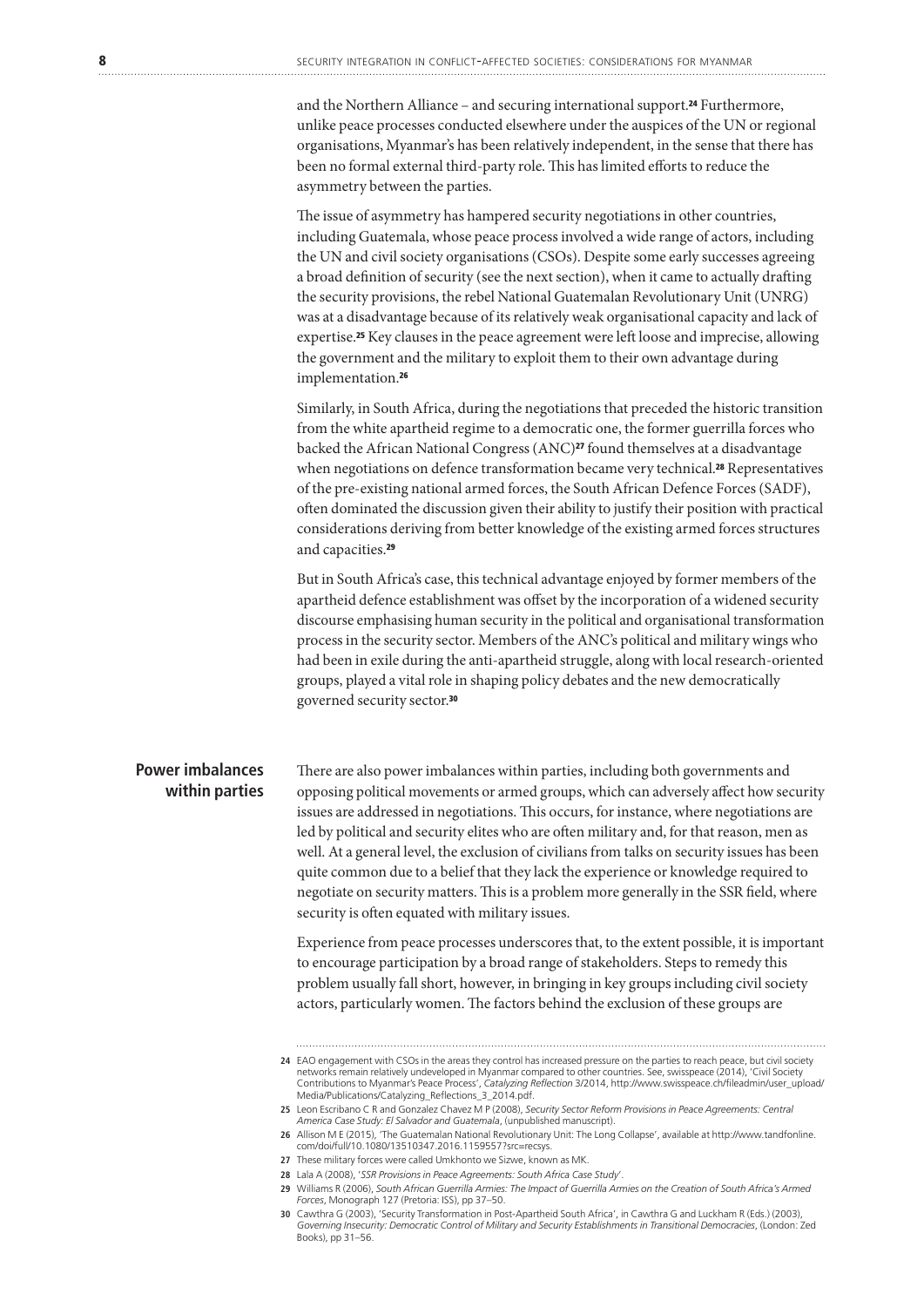complex, reflecting cultural, socio-economic and political dynamics within societies, and they require a range of measures to be addressed.<sup>31</sup> The key issue is that warring parties tend to be led by men, and peace talks often prioritise bringing together the actors who have been fighting.

The exclusion of women is particularly problematic. It is now well understood that the inclusion of women and youth can shorten peace processes, and makes peace settlements more likely to hold for longer.32 Women are often excluded from significant roles in peace negotiations – precisely because they often put pressure on military and political elites to hasten the end to conflict – on the grounds that they lack sufficient qualifications to participate in discussions on security, thus reinforcing traditional gendered notions of 'security'.33 This was the case in Liberia and Sierra Leone, for instance, despite the fact that women's groups were instrumental through the pressure they applied in bringing armed groups to the negotiating table in the first place.<sup>34</sup>

In addition, experience shows that women, youth and other marginalised groups are often as vulnerable after 'peace' settlements are signed as they were before. This is because implementation of agreements often fails to improve security for vulnerable groups. While sexual violence in conflict is receiving increasing attention, certain kinds of violence, for instance domestic violence, which persist following the end of wars can become overlooked or 'normalised' because they are not formally covered by a peace process and fall outside the public view.35 In order to ensure that the interests of groups in society are addressed equally in peace talks, it is necessary to include groups who might otherwise be excluded so they can better articulate their security needs.

Certainly, the case of South Africa has illustrated very well that the central role played by women was key in getting a more inclusive concept of security onto the negotiation agenda. Their influence in developing and articulating a new security paradigm was evident on three levels: as academics and activists, as members of the ANC and its armed wing, and as voices from the grassroots. In the decade following the democratic transition, women's roles were central in initiatives related to security integration and wider SSR, including the Defence Review and speaking out against corruption in defence procurement.<sup>36</sup>

The exclusion of women, youth and civil society groups has been a persistent problem in Myanmar as well, on both the government and EAO sides, due to traditional mindsets and attitudes which say that 'peace is politics and it is a man's task'.<sup>37</sup> To remedy this problem, it is important to address all aspects of the peace architecture, including both formal and informal negotiation processes as well as mechanisms for monitoring and verifying ceasefires and other transitional security arrangements.

**<sup>31</sup>** Philipson L (2005), 'Engaging Armed Groups: The Challenge of Asymmetries', *Accord*, Issue 16, available at: http://www.c-r.org/accord/engaging-armed-groups/engaging-armed-groups-challenge-asymmetries.

**<sup>32</sup>** Inclusive Ceasefires: Women, Gender and a Sustainable End to Violence, https://www.inclusivesecurity.org/publication/ inclusive-ceasefires-women-gender-sustainable-end-violence/. For additional information, see: https://wilpf.org/reportrelease-feminism-at-the-frontline-addressing-womens-multidimensional-insecurity-in-yemen-and-libya/.

**<sup>33</sup>** Khen S O and Haung Nyoi M Y (2014), 'Looking at the Current Peace Process in Myanmar through a Gender Lens', *Catalyzing Reflection* 1/2014 (Swiss Peace), January, http://www.swisspeace.ch/fileadmin/user\_upload/Media/Publications/ Catalyzing\_Reflections\_1\_2014.pdf.

**<sup>34</sup>** Sandy J (2008), *Lessons from Liberia and Sierra Leone, Security Sector Reform Provisions in Peace Agreements* (unpublished manuscript).

**<sup>35</sup>** This was the case in South Africa: https://rapecrisis.org.za/rape-in-south-africa/.

**<sup>36</sup>** Anderlini S N (2004), *Negotiating the Transition to Democracy and Reforming the Security Sector: The Vital Contributions of South African Women* (Women Waging Peace Policy Commission).

**<sup>37</sup>** Khen S I and Haung Nyoi My Y (2014), 'Looking at the Current Peace Process in Myanmar through a Gender Lens', *Catalyzing Reflection* 1/2014 (Swiss Peace), January, http://www.swisspeace.ch/fileadmin/user\_upload/Media/Publications/ Catalyzing\_Reflections\_1\_2014.pdf.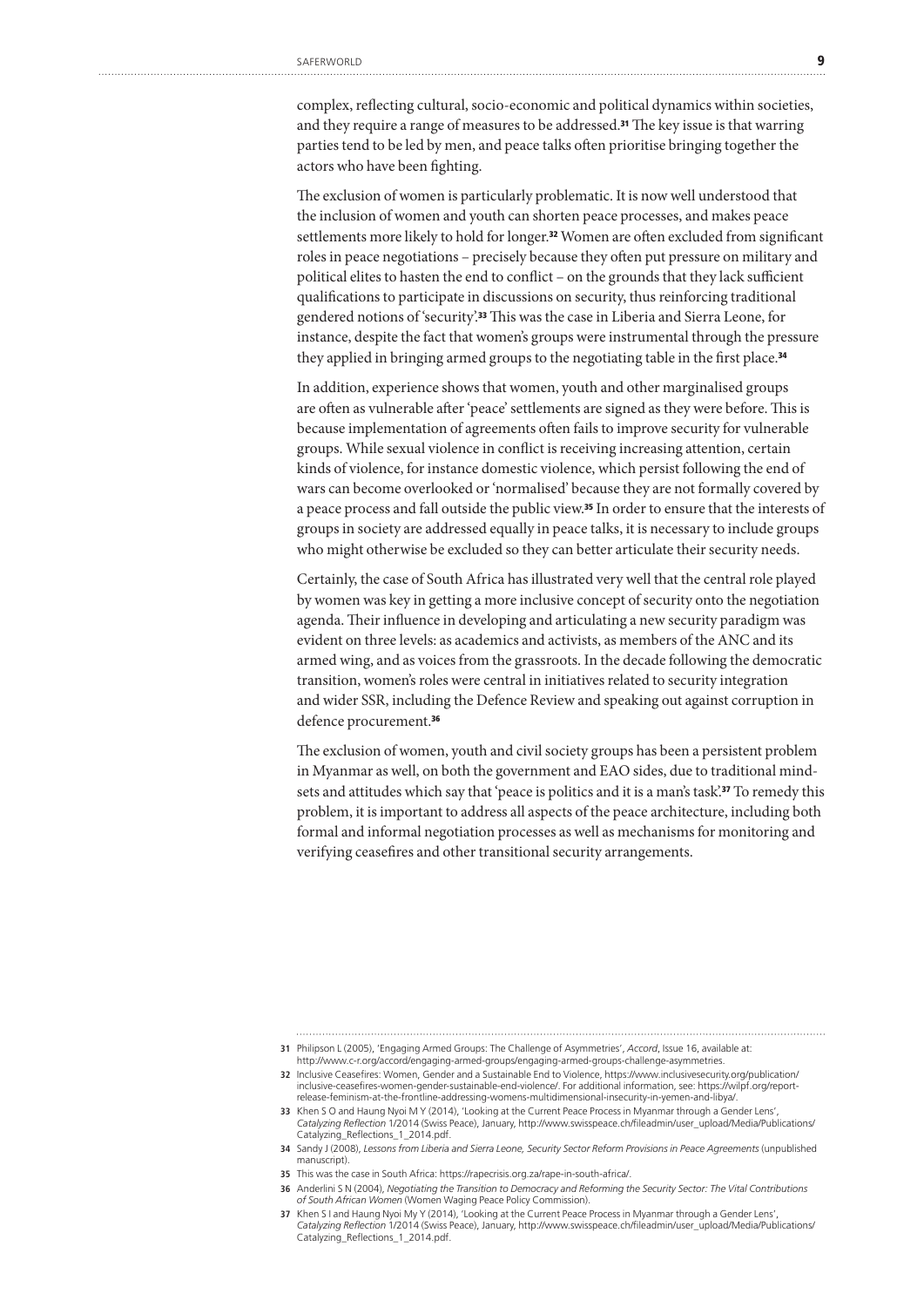### b. Benefits of an inclusive security concept

Inclusivity is also vital in the development of a central security concept to drive discussions around the sector.38 Indeed, the term 'security' means different things to different people (including for men and for women) and there are often disagreements about who or what the sector should be designed to 'secure'. Perceptions of security determine what kinds of security provisions appear (or not) in a peace agreement, and *whose* interests the security sector serves. An inclusive security concept focuses talks on how to organise, manage and operate the security sector so that it provides safety and security for all groups and is better oriented to preventing conflict between them.<sup>39</sup>

Deciding on which security concepts to employ is nevertheless often a key point of contention in security negotiation processes. While widely accepted internationally,<sup>40</sup> the concept of SSR is relatively new to many countries, including Myanmar, and may clash with existing security concepts and ways of managing security. This may lead parties to either resist the concept or try to adapt it to their needs. The difficulty of achieving consensus on what SSR means reflects in part the ambiguous nature of the concept. In spite of the clear normative underpinnings of SSR, it covers a wide range of objectives, approaches and activities. This makes it easy for parties with different interests and agendas (including international actors) in relation to security to define it in such a way that suits their purposes.

### Inclusive security

In line with the notion of 'Human Security', protection of individuals is now often viewed as crucial to national security. The security conditions required for people's well-being are not limited to traditional matters like national defence and law and order, but also incorporate broader social, political and economic issues that ensure a life free from risk and concern. The idea of making security more 'inclusive' has to do with seeing it as a public policy issue rather than simply a military matter. This means involving groups traditionally excluded from security decision-making (including civilians, ethnic minorities, women, and youth) so that policy better reflects the diverse needs of society. Broadening the concept of security in this way can help countries to move away from a reliance on force to meet security needs and to develop more integrated policy responses to security problems that cut across all areas of public action. This is particularly important in cases where violence against women or certain ethnic or religious groups has been a deliberate security strategy.

Thus, some groups may see SSR as primarily about improving the transparency and accountability of the security sector, while others see it as about improving the operational effectiveness of security forces. These two aims are complementary, though a narrow focus on one or the other can give rise to different (and potentially contradictory) guidelines for 'reform'. Depending on what one's priority is, this may involve bringing security forces under closer civil democratic control or providing more equipment and operational training to security forces. Hence, SSR – like all concepts – needs to be grounded in the context in question and agreed between the parties that use the term.

Globally, much of the pressure for integrating SSR into peace negotiations has been exerted by groups that have been the most affected by violence and insecurity. This includes rebel organisations, CSOs and women's organisations. This was the case in a number of West African countries, including Sierra Leone and Liberia, which experienced destructive cycles of armed conflict during the 1980s and 1990s. Pressure from these groups was critical in transforming the security provisions of earlier peace agreements – which focused on ensuring the security of 'warlords' (who did not enjoy

**<sup>38</sup>** Hutchful E (2009), 'Security Sector Reform Provisions in Peace Agreements', *African Security Sector Network*.

<sup>39</sup> For an overview of the importance of "listening to and giving precedence to the people and groups who are excluded from<br>current framings of security and development", see Luckham R (2018) (forthcoming); 'From Disarmamen to Inclusive Peace and Security: Insights from Four Decades of IDS Analysis and Research', *IDS Bulletin*.

**<sup>40</sup>** The concept of SSR emerged 20 years ago in Europe and has been embraced by most donor countries and multilateral international organisations, including the EU and the UN. Most of these actors advocate for a holistic approach, consistent<br>with the notion of human security. In essence, this means that rather than looking at the differen (personal, military, economic, social, etc.) separately, they need to be addressed in an integrated manner.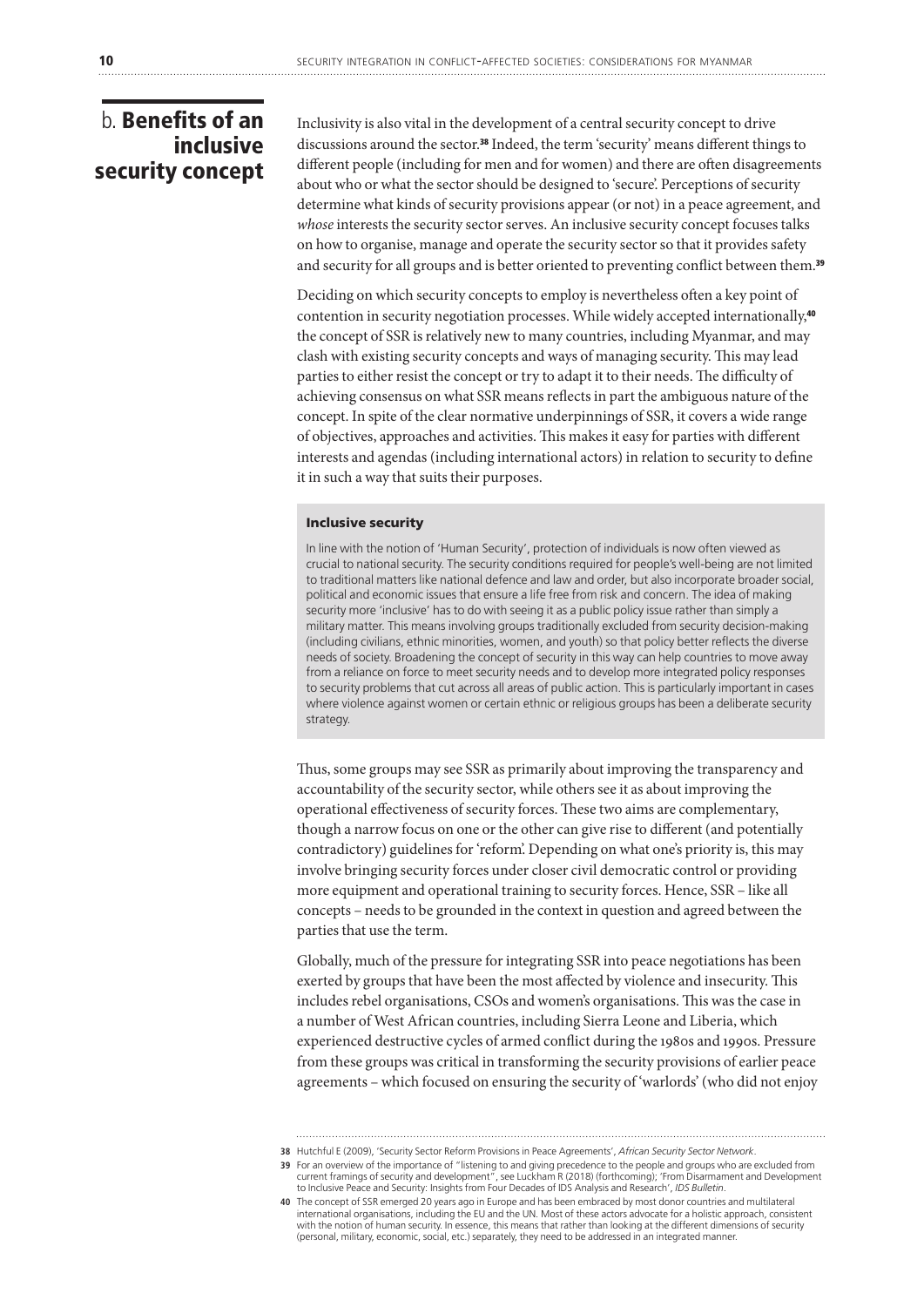broad public support) – to one that emphasised 'public security' and rights-based concepts of security in later agreements.<sup>41</sup>

Both countries went on to undertake major SSR programmes, though the pace, scale and approach adopted in each country varied significantly. The case of Sierra Leone, which had three separate peace agreements, demonstrates the pitfalls of failing to develop a shared concept of security and over-emphasising DDR early on. The focus of initial agreements was on DDR because the principle security challenge was seen as a military one – namely to disarm the warring parties – rather than to rebuild a security sector that would meet the needs of the public. This narrow focus facilitated the interests of warring parties by allowing them to dictate the terms of peace agreements. This was to the detriment of civil society groups advocating for public security and a broader focus on strengthening democratic security sector governance. This military focus contributed to the failure of the first two peace agreements in Sierra Leone.<sup>42</sup>

This highlights the fact that, when negotiations occur without consensus on the underpinning notion of security, there is a risk that parties who have a stake in the outcome of negotiations will be excluded because they may not be deemed relevant. There is also a risk of a disconnect between a government's security reform agenda and the factors that gave rise to and sustained conflict in the first place. This can arise if the principle security challenge is simply seen as to disband opposition armed parties, rather than address more fundamental problems in the way that the security sector operates which gave rise to armed opposition originially.

Having a broad and detailed vision for how security matters will be handled by the government following a peace settlement makes it easier to include the range of political, social and economic factors that typically impact upon the security of parties in negotiations. In Guatemala, for instance, the regional context facilitated the inclusion of a new concept of 'integral security' in the 1996 peace accord.43 Civil society and community involvement in the negotiations was instrumental in ensuring that SSR provisions were included in negotiations. Women had a particularly high level of influence through strong coalition-building in the women's sector and effective advocacy strategies to ensure the inclusion of numerous provisions in the final agreement.<sup>44</sup>

### Guatemala's concept of 'integral security'

The Agreement on 'Strengthening of the Civil Power and the role of the Army in a Democratic Society' specified the following:

*"Security is a broad concept. It is not limited to protection against external armed threats, which is the responsibility of the army, or protection against threats to the public order and internal security, which is the responsibility of the National Civil Police … a firm and lasting peace must be based on respect for human rights and for the multi-ethnic, multicultural and multilingual character of the Guatemalan nation; … the security of the citizens and the state cannot be dissociated from the citizens' full exercise of their political, economic, social and cultural rights and duties."*

This security concept laid a basis not just for ending the violence, but for the transformation of the security and defence systems in Guatemala, including their doctrine and missions. The Guatemalan security model had previously been heavily militarised, with weak civilian and legislative oversight. The proposed changes included the creation of the new National Civil Police (PNC), the restructuring of the National Intelligence System, the establishment of an Advisory Council on Security (CAS) – made up of civil society representatives selected by the president, with the objective to maintain an 'integral security view' in public policies – and the formulation of a

**<sup>41</sup>** Hutchful E (2009), 'Security Sector Reform Provisions in Peace Agreements', *African Security Sector Network*, p 14.

**<sup>42</sup>** Addo P (2008), *Security Sector Reform Provisions in West African Peace Agreements* (unpublished manuscript).

**<sup>43</sup>** AFPC, Art. 18 and 19, in Leon Escribano C R and Gonzalez Chavez M P (2008), *Security Sector Reform Provisions in Peace* 

*Agreements: Central America Case Study: El Salvador and Guatemala*, (unpublished manuscript).

**<sup>44</sup>** Graduate Institute of Geneva, 'Case Study Series: Women in Peace and Transition Processes: Guatemala (1994–1999)', http://www.inclusivepeace.org/sites/default/files/IPTI-Case-Study-Women-Guatemala-1994-1999.pdf.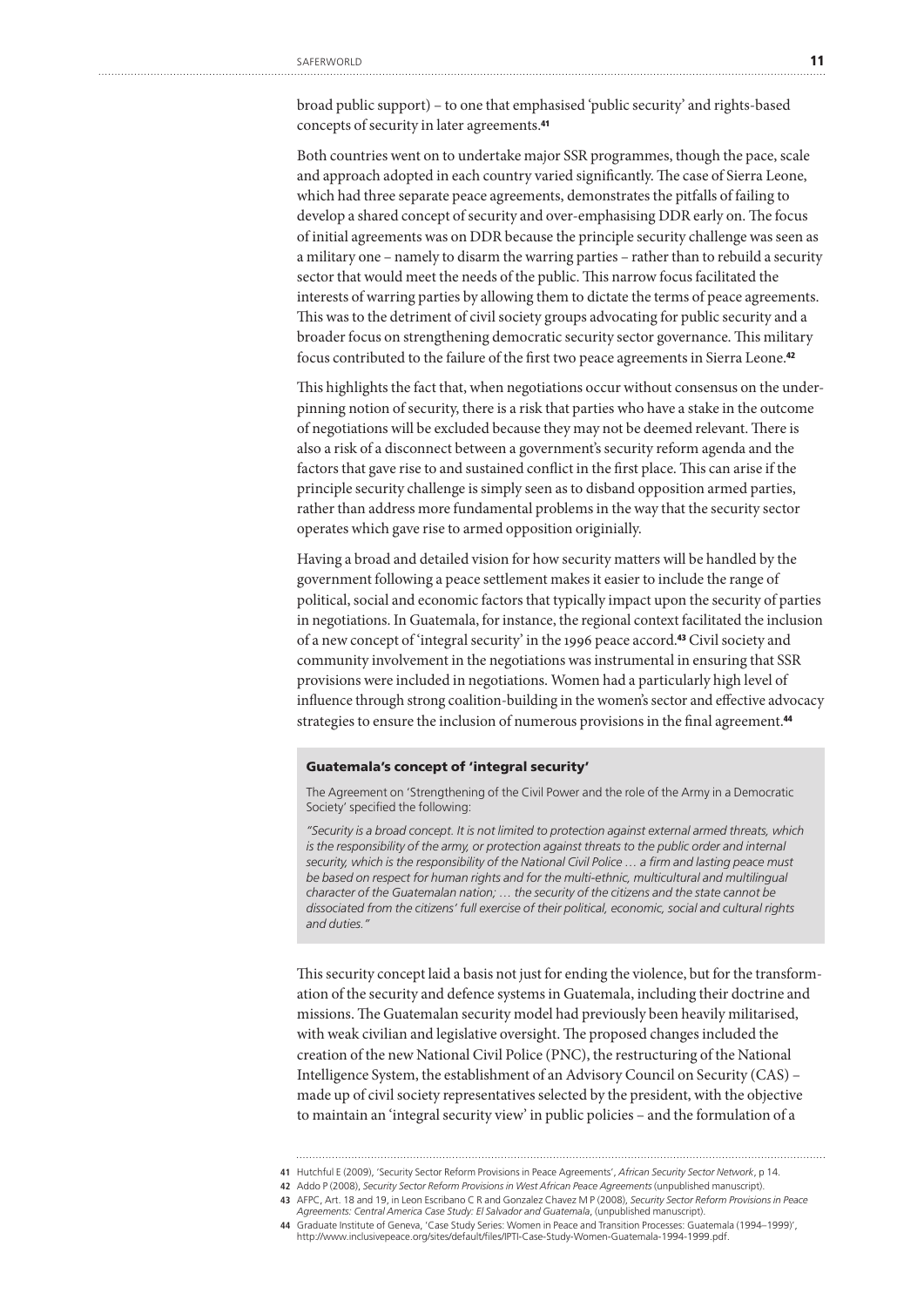judicial framework to guarantee the transformation process. Nonetheless, the actual process of reform proved slow and difficult (as discussed further below), not least because high levels of violence and crime have persisted, which have affected women in particular.<sup>45</sup>

### c. Integrating SSR into peace agreements and processes of security integration

Security integration has been addressed in many different ways in peace agreements. Until 15 years ago few peace agreements made any explicit reference to SSR, with the focus generally on DDR. Since then, SSR has increasingly become a central provision of peace agreements. Experience from other countries underscores that it matters greatly both *whether* and *how* SSR is integrated into negotiation processes and subsequent ceasefire agreements or peace settlements.46 Peace negotiations can establish a legal and political foundation for SSR and tie the main parties to the conflict to its future implementation.

SSR can include varying combinations of DDR, military integration, police reform, justice reform, intelligence reform, and diverse interventions to strengthen civil oversight and governance of the security sector. However, the focus on SSR in peace negotiations is most often on the first three, reflecting the primacy of short-term initiatives to restore security and peace in the aftermath of armed conflicts, even at possible risk to long-term political stability. The limited emphasis on military integration in many contexts<sup>47</sup> as well as the failure to adequately recognise and enhance the linkages between SSR and other peacebuilding activities such as transitional justice, is testament to this.<sup>48</sup>

### Transitional justice and SSR: mutually-reinforcing

Transitional justice refers to the way that divided societies address past, large-scale human rights violations in an effort to prevent reoccurrence, enhance reconciliation, and provide a measure of accountability. The failure to deal with the legacies of conflict can leave grievances unaddressed and pose a risk to long-term peace. Where there has not been progress on reconciliation, this can also hamper efforts at security integration. In the absence of meaningful trust and dialogue between members of formerly-opposed armed groups, for instance, it will be more difficult to create a new unified security sector that is oriented to protecting the rights and interests of all ethnic, religious and political groups in society.

SSR initiatives that can advance transitional justice aims may include reforming constitutions, laws and security codes; strengthening the governance and management of security structures; and giving members of security forces the skills and knowledge required to implement new laws, norms and values. The ultimate objective, which is a long-term one, is to bring about a shift in the mindsets that contributed to past behaviours and human rights violations.

The importance of transitional justice is confirmed by lessons from other contexts, including: Guatemala, Nepal, Northern Ireland, Rwanda and South Africa, where societies have adopted different approaches, with varying degrees of success, to deal with the legacies of conflict<sup>49</sup>. It is not constructive to generalise about whether and how to include SSR in peace agreements. This must necessarily be context-driven, and reflect the aims of the parties. Nonetheless, it is possible to identify a number of potential benefits of including SSR in peace agreements, and of doing so in a thorough manner.<sup>50</sup>

**50** Hutchful E (2009) 'Security Sector Reform Provisions in Peace Agreements', African Security Sector Network, p 14.

**<sup>45</sup>** *Ibid*.

**<sup>46</sup>** Hutchful E (2009) 'Security Sector Reform Provisions in Peace Agreements', *African Security Sector Network*, report commissioned by the GFN-SSR (UK Government).

**<sup>47</sup>** Licklider R, 'So what?' in Licklider R (Ed.) (2014), *New Armies from Old: Merging Competing Military Forces after Civil Wars* (Georgetown University Press).

**<sup>48</sup>** For more information on the meaning, aims and methods of promoting transitional justice see: 'What is Transitional Justice?', https://www.ictj.org/about/transitional-justice. On the linkages between SSR and transitional justice, see http://gsdrc.org/document-library/transitional-justice-and-security-sector-reform-enabling-sustainable-peace/.

**<sup>49</sup>** See, for instance, Sharma, M (2016), 'Transitional Justice in Nepal: Low Priority, Partial Peace', in 'Two Steps Forward, One Step Back: The Nepal Peace Process', *Accord*, Issue 26, Conciliation Resources; Aldana, R., 'A Reflection on Transitional Justice in Guatemala 15 Years After the Peace Agreements' (2012), https://papers.ssrn.com/sol3/papers.cfm?abstract\_ id=1927583.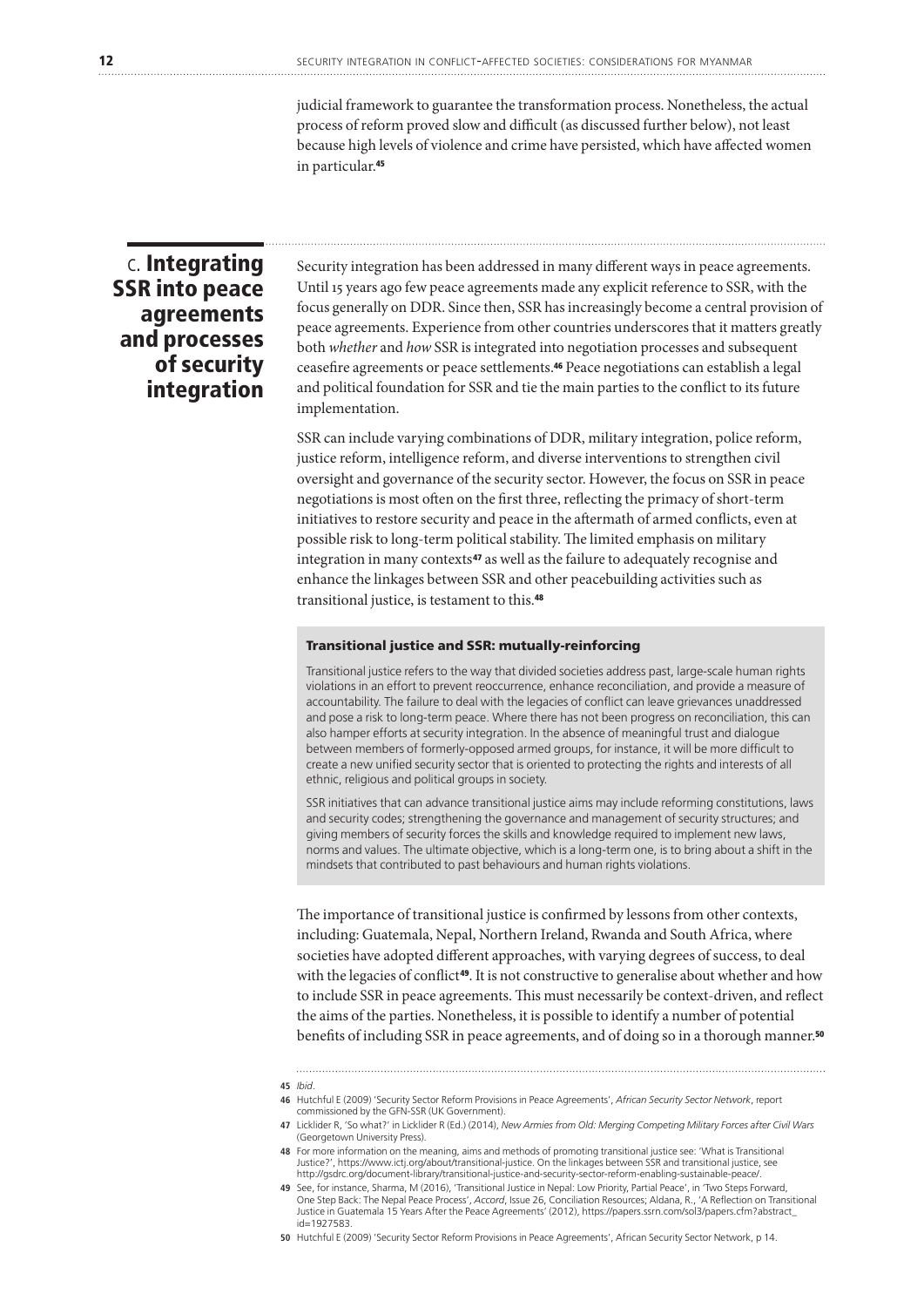The benefits include:

- First, enhancing the legitimacy and sustainability of peace transitions in general, and subsequent reforms within the security sector. Including specific reference to SSR in a peace agreement can increase 'buy-in' by all parties and help to attenuate an asymmetrical relationship. This is the case, both for parties that are militarily stronger and might resist reform, by formally committing them to address this issue during implementation of a peace agreement, and for weaker parties by providing them with reassurance that this issue remains on the table for further discussion.
- Second, inclusion of SSR in a peace agreement can increase the chances that there will be adequate strategic planning and consultation around future reforms, including clarity on the resources required and how reforms will be sequenced and coordinated. The risk otherwise is that governments will embark on a cosmetic restructuring process, which is intended to provide a semblance of 'reform' and keep opposition parties happy but does not engage with underlying problems.
- Third, inclusion of SSR while no guarantee can have the effect of opening the door to a wider range of formerly excluded parties to engage in the debate on security, including in particular women and civil society groups. In the longer term, this can make peace settlements more just and reduce relapses into violence.

### **Implementation of SSR provisions**

It is not sufficient just to include security provisions in peace agreements; conditions need to be created to translate them into actual reform. Guatemala illustrates that, in countries with a long history of conflict and a dominant military, transformation of security institutions is likely to be a slow and difficult process. Its peace settlement included extensive SSR provisions and there was significant progress early on in implementing reforms. But the deeper changes and capacity enhancements required to build new civilian security institutions were delayed. The new national police force, for instance, was ill-equipped to respond to the wave of criminal violence (targeting women in particular)<sup>51</sup> that swept Guatemala following the signing of the peace accord.<sup>52</sup>

Furthermore, the virtual absence of former guerrillas in the post-war security sector has reduced the impulse for security reforms, but also made it more difficult to monitor the security forces. Guatemala's military was deeply embedded in the economic, political and social fabric which – combined with the lack of sustained political pressure from both political elites and the public for reform – has enabled it to weather the initial pressure for change.53 This highlights the importance of sustained long-term support, as well as new local sources of funding for civil society and other groups whose engagement was fundamental in facilitating the initial change, which helped end the war.<sup>54</sup>

At the same time, even where SSR is not included in the initial peace agreement, it can still be brought in later. Mozambique's 1992 Rome Agreement focused narrowly on the challenge of military integration and made no mention of the police. Because both parties were war-weary, the process integrating the opposing FRELIMO (Frente de Libertação de Moçambique [government]) and RENAMO (Resistência Nacional Moçambicana [rebel]) military forces into a new national army – preceded by DDR of some forces – went relatively rapidly and smoothly. The broader challenge of

**53** *Ibid*.

**<sup>51</sup>** In the post-war period, Guatemala had the third-highest murder rate of women in the world. See 'Case Study Series: Women in Peace and Transition Processes: Guatemala (1994–1999)', Graduate Institute of Geneva, May 2017, http://www.inclusivepeace.org/sites/default/files/IPTI-Case-Study-Women-Guatemala-1994-1999.pdf.

**<sup>52</sup>** AFPC, Art. 18 and 19, in Leon Escribano C R and Gonzalez Chavez M P (2008), *Security Sector Reform Provisions in Peace Agreements: Central America Case Study: El Salvador and Guatemala*, (unpublished manuscript).

International support for civil society dropped sharply after Guatemala's peace accord was signed. This is a challenge<br>experienced in other countries, highlighting the need for longer-term support for local 'pro-reform' ac international funding for SSR was critical in getting this issue on the reform agenda, but dropped sharply following passage of the 2004 Defence Act, which marked the military's withdrawal from a formal political role. Rizal Sukma, 'The Military<br>and Democratic Reform in Indonesia', in Blair D (Ed.) (2013), 'Military Engagement: Influencing Armed Support Democratic Transitions', *Regional and Country Studies* **2**, (Washington, D.C.: Brookings Institution Press).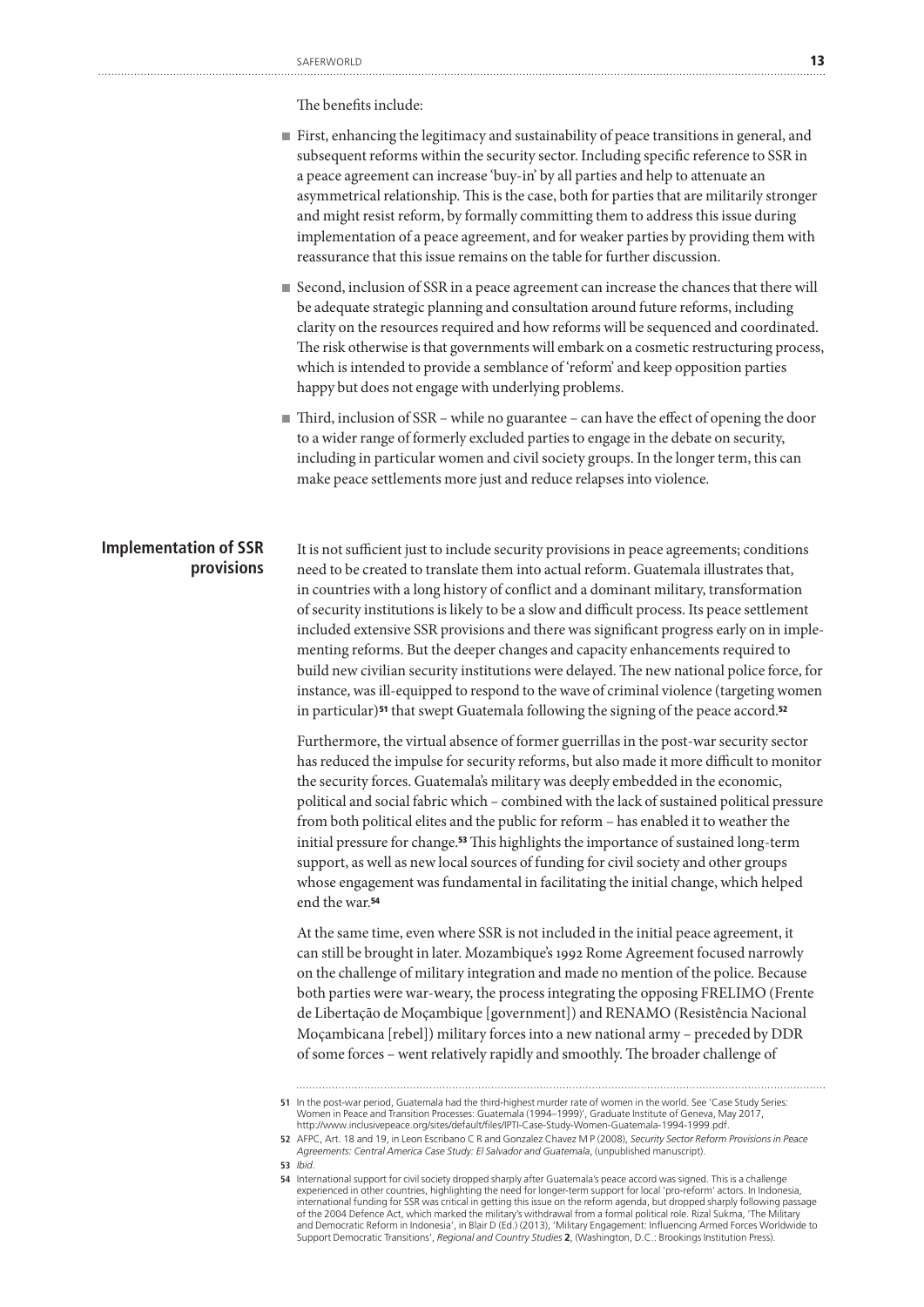establishing a functioning public security system across the country, which necessitated a more extensive process of police reform, became the primary focus of post-war SSR efforts.<sup>55</sup>

In the long term, if there is not adequate discussion about SSR between parties and agreement on the key objectives and principles that should guide the process, this can lead to an unravelling of the entire peace process and a rapid relapse into armed conflict. This was Sierra Leone and Liberia's experience – each country endured successive rounds of peace talks and agreements before the violence came to an end. Initial reforms were not able to reverse dysfunctional patterns of governance within the security and justice sectors. Strengthening long-term faith in state governance by all parties has been vital to resolving their conflicts and healing divisions.

Because successful implementation of SSR agreements depends on creating the right political conditions, the design of reform programmes may need to happen in an incremental manner, following a peace agreement, when tensions have been reduced and parties can adopt a longer-term perspective. The main objective during peace talks should therefore *not* necessarily be to nail down in detail every possible SSR provision that is required. In some situations, this may actually be counterproductive – either because parties may lack the resources and technical capacity required to implement the detailed commitments they have signed up to, or because the proposed changes are so politically sensitive for one party or another that resistance to implementing them will emerge.

South Africa's case highlights the need to simplify where possible, by striking an appropriate balance between including detail on the reforms required and clarity on the steps necessary to take the process forward. Inclusion of SSR (though this term did not exist at the time) in the South African peace talks had positive repercussions because it gave reassurance that power was effectively going to be shared and that the oppressive security institutions of the white minority regime would be dismantled and replaced with new institutions. However, a decision was made not to include detailed provisions in the National Peace Agreement on how SSR would occur because of the risk that they would not be fully implementable, which risked discrediting the entire SSR process.<sup>56</sup>

Instead, the Agreement incorporated a long-term vision for security transformation and a number of broad principles to guide the process. The details were subsequently worked out by specialised commissions which represented the parties and other interest groups, including a strong women's lobby during the transition. This enabled the parties to 'buy' sufficient time to reach agreement on priorities and formulate a framework for SSR after the 1994 elections, without therefore being overburdened with political and public pressures for implementation in the initial stages of the peace process.<sup>57</sup>

In Myanmar, where parties remain divided on key issues, what may be most important is to negotiate a framework for mutual confidence-building, communication between the parties, and joint decision-making mechanisms to ensure long-term engagement. Within such a framework, a 'road map' can be defined through political dialogue to guide future work on SSR, which will require a long-term incremental approach. Specifying some of these initial steps in general terms may help to secure parties' commitment to more detailed discussion in future talks. This can include issues that help to improve the immediate security environment (for instance, reviewing how its counter-insurgency operations are conducted),58 as well as the crucial issue of how EAOs will be integrated into the future federal security system.

**<sup>55</sup>** Lala, A (2008), *Mozambique Case Study: Security Sector Reform Provisions in Peace Agreements* (unpublished manuscript). **56** *Ibid*.

**<sup>57</sup>** Lala, A (2008) *South African Case Study: Security Sector Reform Provisions in Peace Agreements* (unpublished manuscript). **58** The Tatmadaw's military doctrine explicitly condones human rights abuses, such as burning down villages and 'draining swamps'. In practice, these include high levels of sexual violence by soldiers, which appear to be sanctioned. See, for<br>example, HRW (2017), 'World Report 2017: Burma: Events of 2016', https://www.hrw.org/world-report/2017 chapters/burma.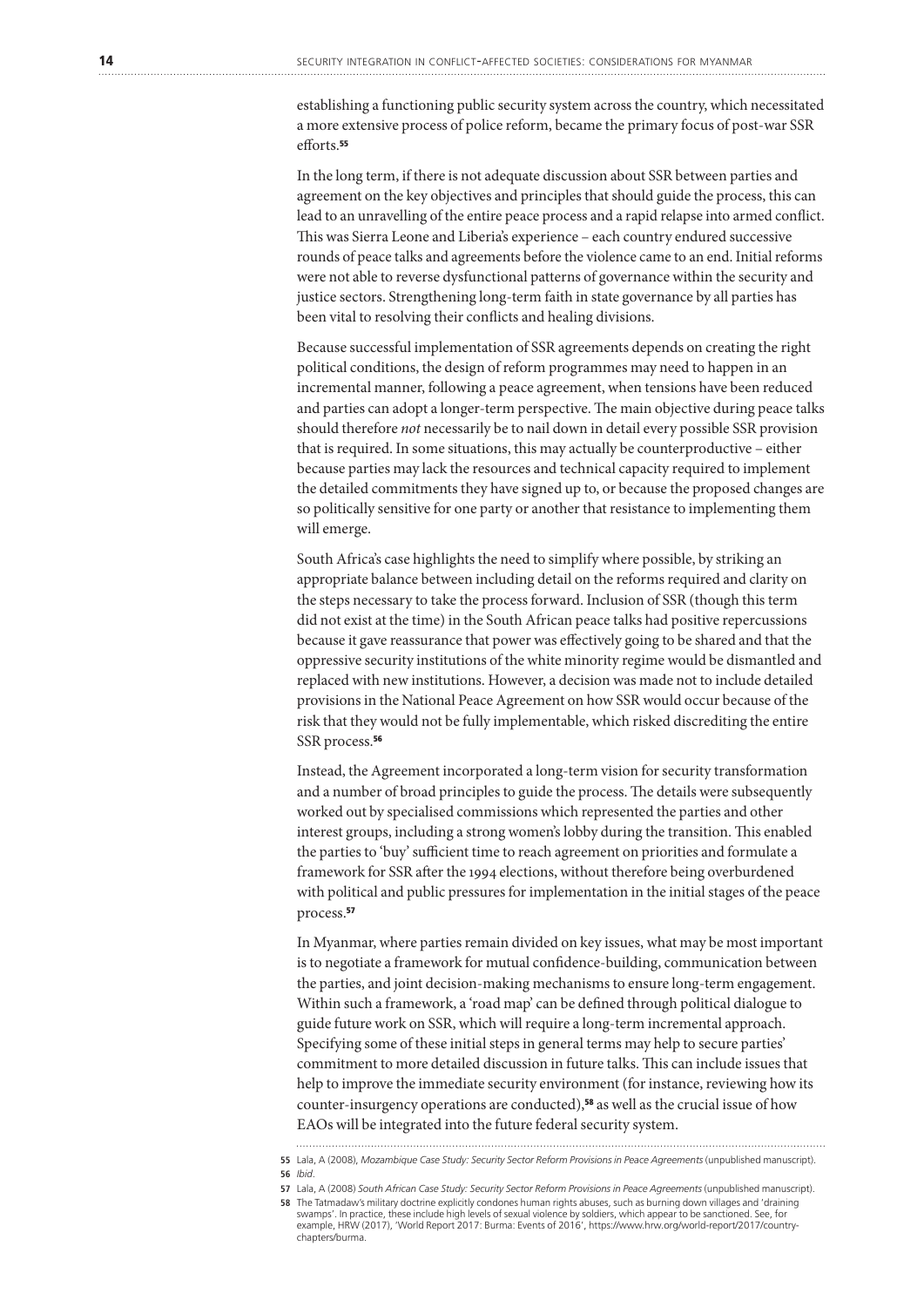# 3

# Structuring security within a federal system

there are four key security benefits generally associated with federal political systems that make it an appealing form of government in countries trying to end armed conflict: a) they promote peace and cooperative behaviour between different regions; b) they help to protect ethno-linguistic minority rights; c) they increase opportunities for participation by citizens or minority groups in public decision making; and d) they allow for more variation in the delivery of public services, including public safety and justice, so that they better meet people's needs.<sup>59</sup>

Despite the security benefits of federal political systems there remains a risk that if excessive power resides with the central government, particularly one with a history of confronting minority groups, this can threaten the security of these groups. How Myanmar's federal security system is structured, therefore, and whether there are in-built mechanisms to check the power of the Union government (and the Tatmadaw), may be critical in determining whether the EAOs perceive it as in their interest to be part of a federal system in the long term rather than pursuing autonomy.

### **A fragile consensus on federalism**

While the EAOs and the Tatmadaw have agreed in principle to a federal system, the parties diverge in their views of how such a system would be structured – not least on the kinds of powers states and regions will need to have, the scope they will enjoy to adopt different forms of government, and how to make the central state more representative of Myanmar's ethnic diversity. Decisions on these issues need to take into account security concerns or there is a risk that the constitutional and legislative frameworks which emerge may not be sensitive to the security needs of Myanmar's diverse ethnic groups.

The 2008 Constitution provides for a governmental structure that exhibits some key features associated with federal systems but that retains significant centralisation of power in practice. The vast majority of power is constituted in the Union government based in Naypyidaw, yet certain functions are devolved to 14 states and regions and six self-administered areas. Each state and region has a locally-elected legislature and a centrally-appointed executive, neither of which has many constitutional powers. Additionally, the upper house has an equal number of representatives from each state and region. The Tatmadaw also commands 23 Border Guard Forces and various militia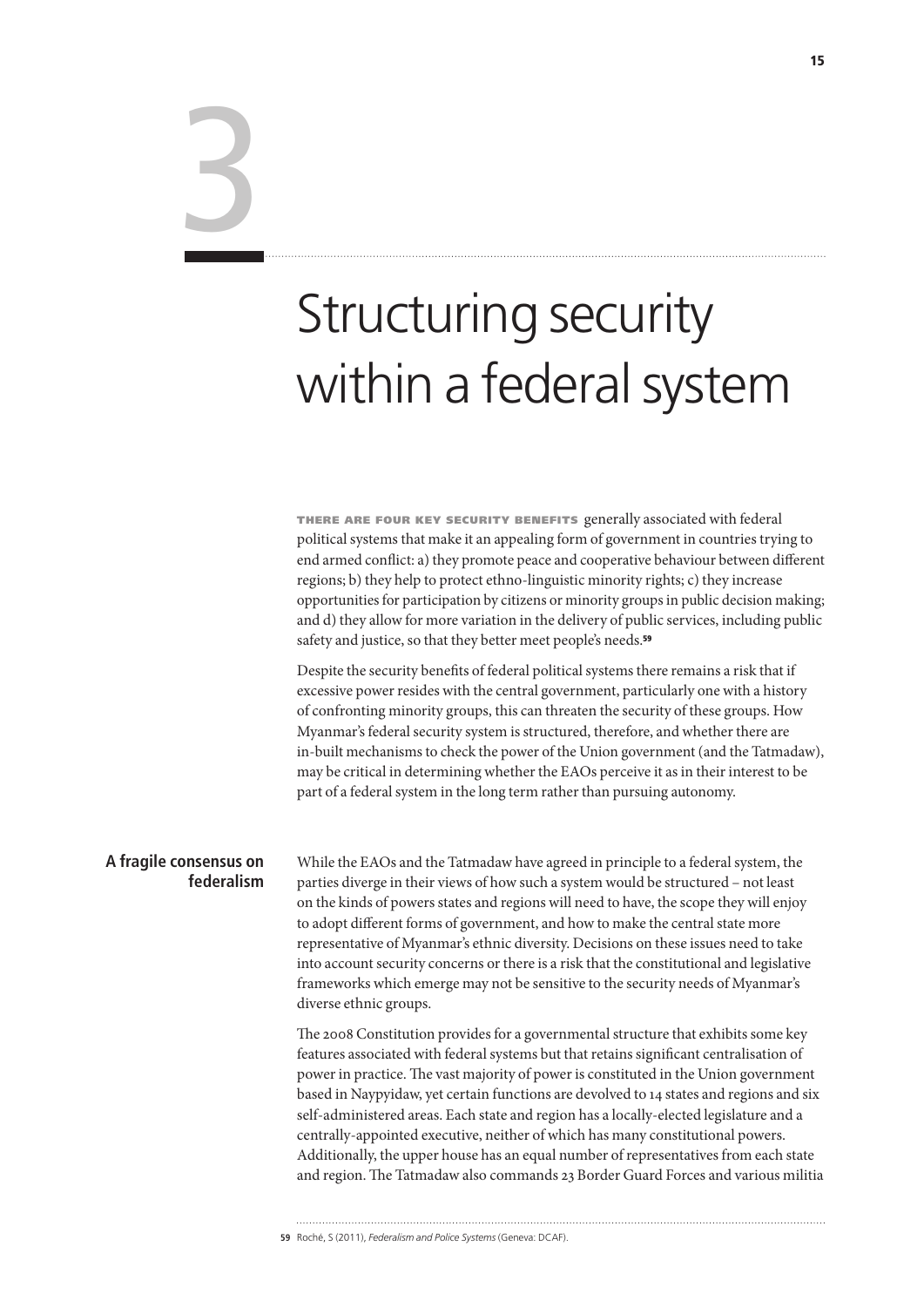forces, which have no official relation to state or region governments, but are sometimes permitted notable autonomy in practice.

On this basis, the Tatmadaw would argue that Myanmar already has a federal political system, though it is a federal system under which states are extremely weak.<sup>60</sup> The crucial missing element is the right of states and regions to self-govern, which includes choosing their own form of government and, to some extent, security structures. None of the states have their own constitutions yet,61 though recent negotiations have come close to establishing a basis for this.

The future structure of Myanmar's security sector will therefore be heavily influenced by whether a 'soft' or 'hard' vision of federalism prevails. Those who believe that the central state can be ethnically neutral advocate a 'soft' form of federalism.62 This would entail enhancing the powers of state governments and legislatures without, however, calling into question the dominance of the central government. The EAOs, for their part, advocate a 'hard' federalism, which would entail a more radical constitutional change involving the creation of ethnically-designated states that share sovereignty side-by-side with the federal government. Neither would be supreme over the other, though each would have different responsibilities.

### **In search of a federal security model**

There are no simple models for a federal security system that can be applied to Myanmar. Of the 192 UN Member countries, only 27 are federations. Among these federal states, security services are structured, managed and delivered in very different ways. Some only adopted federal systems very recently, such as Somalia (2012) and Nepal (2015), and are still determining how best to structure their security systems. Their recent experiences underscore that this is a complex, long-term undertaking, one which raises difficult political dilemmas that must be carefully addressed according to local circumstances and priorities.<sup>63</sup>

The basic decisions involved in structuring security within a federal system – for instance, whether security powers should be kept with the central government or decentralised to regional or local levels – are far from straightforward. As in other sectors, there is often an assumption that, within federal systems, security decisions made by state or local governments will be more responsive to people's needs than those made by federal-level authorities. This is linked to a common fear (which is fully understandable in many contexts) that federal governments will be insensitive to local security priorities.

However, simply decentralising security powers to states without ensuring adequate capacities to manage, oversee and deliver security forces will not automatically improve a population's safety. Furthermore, there may also be risks in decentralising security functions in multi-ethnic contexts – for instance, local security forces may become politicised and certain states may be enabled to ignore national policing mandates and standards. This can undermine both the quality of service delivery and the viability of inter-state coordination between security forces when cross-border challenges arise.

Furthermore, in practice there are also often overlapping mandates between federal and lower-level security agencies. This can complicate the provision of public security in various ways, particularly if intergovernmental security coordination mechanisms are weak. In addition, where there is a discrepancy in wealth between states, poorer states may be less able to provide adequate policing services. Hence, in certain cases it

**<sup>60</sup>** Williams D C and Williams S H (2017), 'What's Good and Bad about the 2008 Constitution of the Republic of the Union of Myanmar', Center for Constitutional Democracy, Indiana University, September 20.

**<sup>61</sup>** Extensive work has already been done on preparing draft constitutions for a number of states.

**<sup>62</sup>** Taylor R (2017), 'Myanmar's Military and the Dilemmas of Federalism', ISEAS Yusuf Ishak Institute *Perspective* Issue No. 7, February.

**<sup>63</sup>** Payne I and Basnyat B (2017) 'Nepal's Federalism Is in Jeopardy', *The Diplomat*, https://thediplomat.com/2017/07/nepalsfederalism-is-in-jeopardy/, July 28.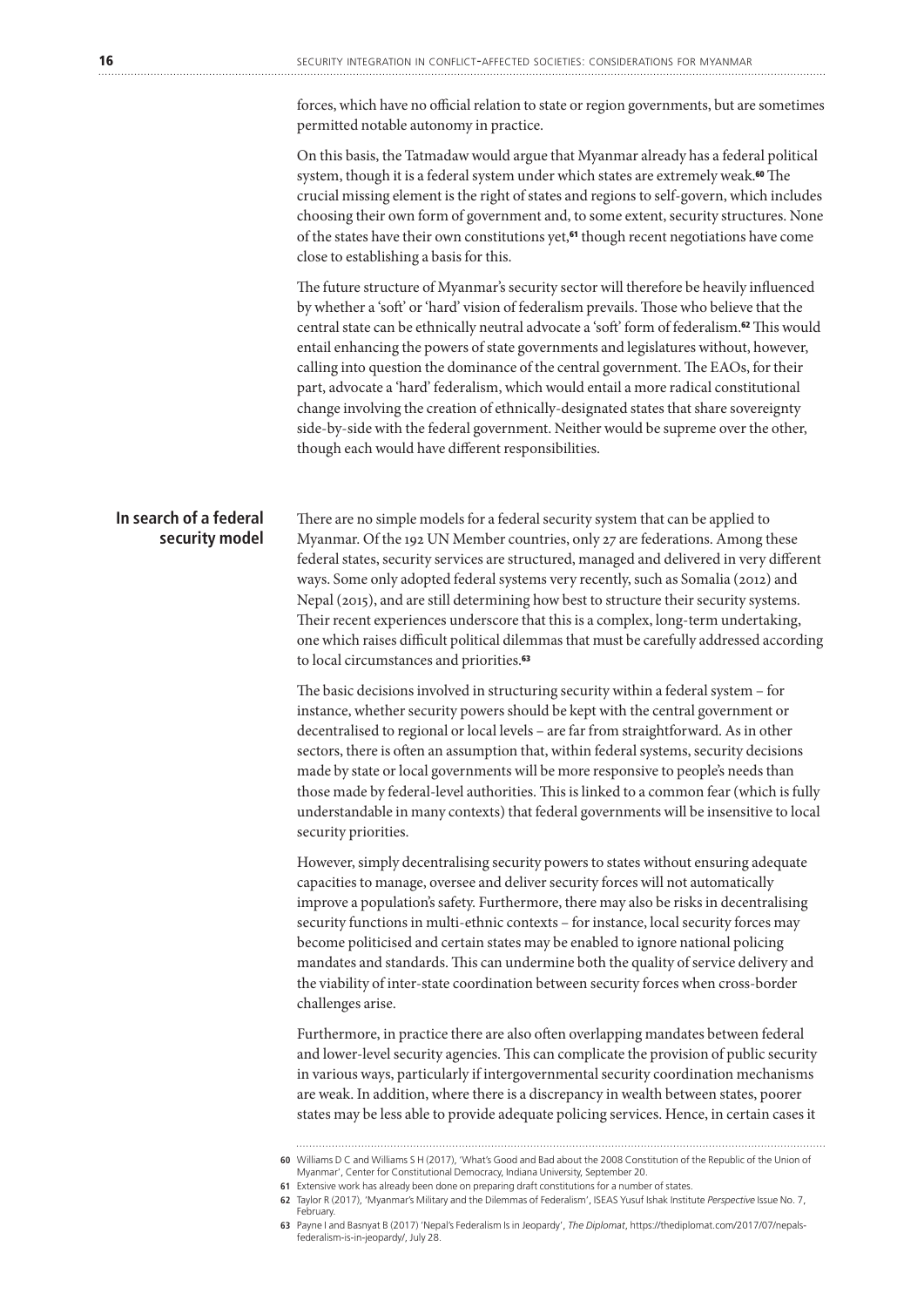may be in states' interest for the federal government to play a more active role in security provision, provided that states retain a say on how these services are delivered.

### **The question of federal armed forces**

The EAO concept of federal armed forces is in line with a 'harder' vision of federalism,<sup>64</sup> referring not simply to armed forces at the federal (i.e., Union) level of government, as already exists, but to armed forces that are federated in their internal structure and designed heavily around a federal structure of government. The key element is to make the Union-level armed forces more ethnically representative and accountable to statelevel governments and to establish state-level security bodies to serve as a check on Union power. EAOs for the most part still envisage close cooperation with the Unionlevel armed forces, not least because they have an interest in having a say over how the wider Union security sector is governed. But in its most extreme form, creation of a federal armed force would give the eight ethnic states separate armed forces that would be loyal first and foremost to their respective states.

While the Tatmadaw has flatly rejected the idea of federal armed forces, there may be more scope for discussion about how forces would be controlled at the state level, and whether states can convert existing militia forces into semi-autonomous forces of some kind. How these particular issues are resolved will have huge security implications for Myanmar's ethnic communities and for the stability of the peace deal.

This section considers some of these issues and dilemmas in light of the experiences of other countries. Five sets of issues are examined:

- Balancing Union and local military powers
- Options for organising policing
- Applying external accountability mechanisms
- Making the security sector more inclusive
- Paying for security in a federal system

### a. Balancing Union and local military powers

Federal systems are designed to enhance security by balancing the rule of federal-level governments with the rule of local-level governments. The division of powers between the two levels is usually enshrined in the constitution. All federal systems follow the same rationale: particular services from which all regions of a country would benefit, but which none of these regions can provide on their own (due to cost or the need for national infrastructure), are the responsibility of the federal-level government. Matters that are seen to be purely of local concern (such as public safety and law and order) are the responsibility of lower levels of government.<sup>65</sup>

Those areas that are generally seen as the responsibility of federal-level governments include national defence (including border security and immigration), trade and foreign policy. Because of the high cost of having a national defence force, for instance, and the need for this force to defend the entire territory of a country, a centralised defence structure is generally seen as the most effective way to provide this service. This is as much a political as an operational imperative, due to a concern that decentralising military functions would compromise the overall security of a state.

While the EAOs believe that creating a federal armed force is the best way to check the power of the Tatmadaw, there is virtually no country where the central government

February.

**65** Leuprecht C (2012) 'Public Safety in Federal Systems: A Primer', *L'Europe en Formation: 1* (*No. 363*), pp 417–434.

**<sup>64</sup>** Taylor R (2017), 'Myanmar's Military and the Dilemmas of Federalism', ISEAS Yusuf Ishak Institute *Perspective* Issue No. 7,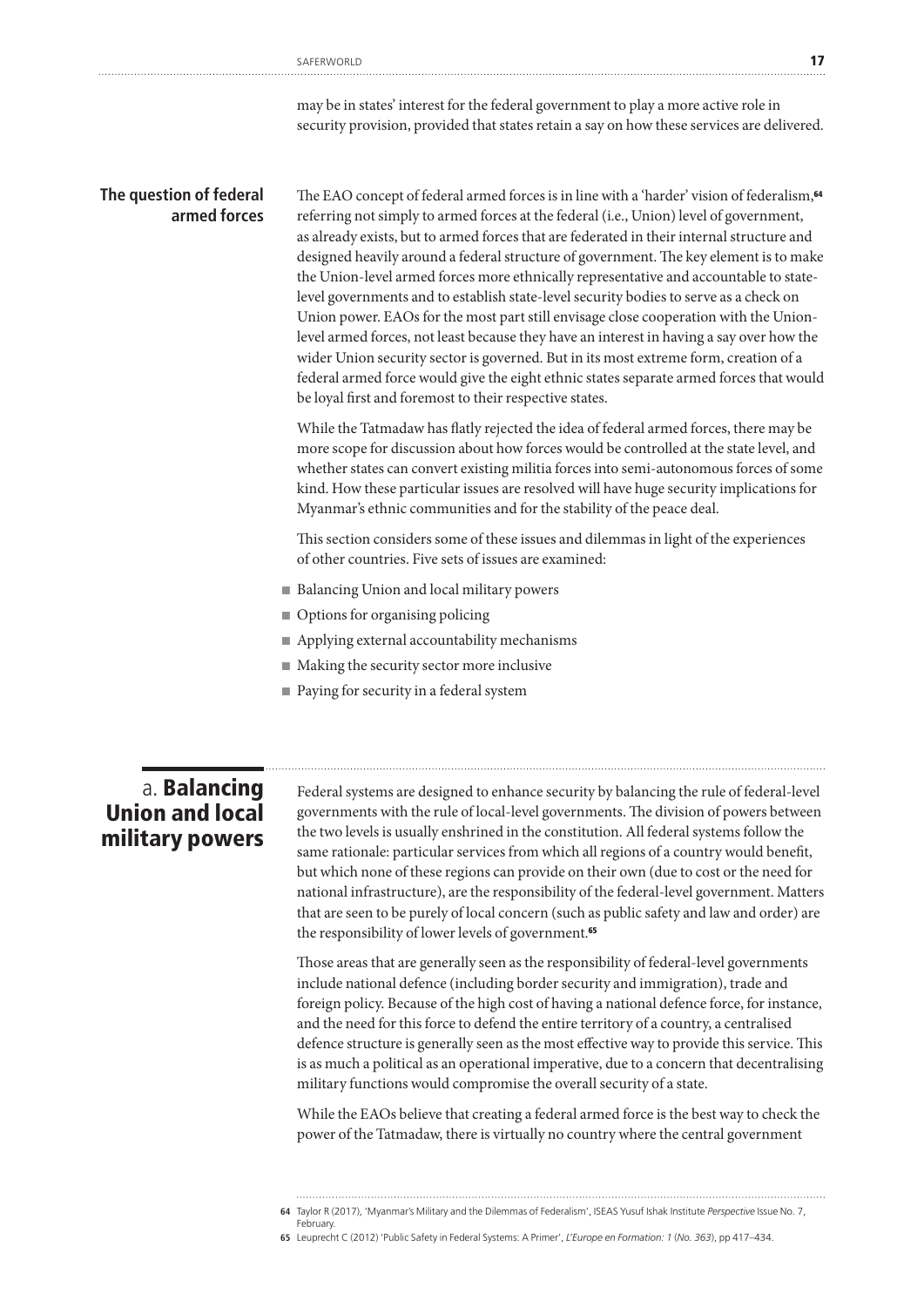has compromised on maintaining full control over military forces.<sup>66</sup> That said, concern about the over-concentration of power in a centralised armed force is not unique to Myanmar. In federal states specifically, as the examples of the United States, Germany and India show, different safeguards have been developed which afford varying degrees of control by states over federal military forces, including protecting them from military intervention in their affairs.

The United States' unique model stems from its early history when colonial and state militias served as a balance against the standing federal army, which many Americans feared would threaten states' rights. Under the US Constitution reserve components of the federal armed forces (the National Guard) are subordinated to the various state governments, except when they are called into federal service. In addition, states may have their own organised militia (State guards) which are fully under the command of state governments, even if they perform military functions. These forces can be used to assist in disaster relief or to preserve law and order in times of crisis.

The state guards in the US system serve as a theoretical check on federal power, though this is no longer their primary function. In practice state guards are much smaller in size and military capability than the National Guard force, which can be federalised at any point under the law. Nevertheless, the US Constitution, along with other laws, regulations and policies, limits the use of federal military personnel in domestic support operations – that is to say, from interfering in state affairs – except in very particular circumstances which relate to civil disturbances or protecting federal property.

India is a quasi-federal state with power divided between the central government, 29 states and six 'union territories'. Like Myanmar, India is an ethnically diverse society that faces a complex range of internal and external security challenges. The Indian Constitution distinguishes clearly between military responsibilities, which are assigned to the national armed forces, and law and order responsibilities, which are divided between the central government and the state and union territory governments.<sup>67</sup> The latter have their own autonomous police forces for day-to-day law and order, but also have the right to raise paramilitary forces to enable them to respond more robustly to security challenges, particularly those of a counter-insurgency nature.

While the military's official role is to defend the nation from external threats, there are a number of legally mandated ways in which it can become involved in domestic issues. Formerly, it was the prerogative of state governments to call for central help during states of emergency. In 1972 this power was extended to the central government through the controversial Armed Forces Special Powers Act (AFSPA), which allows the armed forces to intervene domestically when an area has been deemed 'disturbed' due to unrest stemming from militancy or insurgency. The use of this act has led to widespread human rights abuses committed by military personnel against civilians<sup>68</sup> resulting in efforts to create stronger checks on the armed forces.<sup>69</sup>

Germany's security structure consists of a centralised armed force and decentralised police forces. The federal constitution allows states to maintain some level of control over the military by providing for parliamentary control and civilian oversight through the Federal Ministry of Defence (FMoD). The FMoD has separate civilian and military structures. The civilian *Executive Group* is made up of the Federal Minister of Defence as well as parliamentary and permanent state secretaries from the 16 states.70 On the

**<sup>66</sup>** One exception is the Peshmerga, which are the military forces responsible for the security of the federal region of Iragi Kurdistan, which the Iraqi army is forbidden by Iraqi law from entering. See, Mario Fumerton and Wladimir van Wilgenburg (2015), 'Kurdistan's Political Armies: The Challenge of Unifying the Peshmerga Forces' (Beirut: Carnegie Middle East Center), 16 December, available at: http://carnegie-mec.org/2015/12/16/kurdistan-s-political-armies-challenge-of-unifyingpeshmerga-forces/in5p.

**<sup>67</sup>** The Constitution of India, 2015. http://lawmin.nic.in/olwing/coi/coi-english/coi-4March2016.pdf.

**<sup>68</sup>** For different perspectives on the AFSPA, see 17:3 (August 2009) of *Contemporary South Asia*, a special edition titled 'Fifty-year Disturbance: The Armed Forces Special Powers Act and Exceptionalism in a South Asian Periphery', available at: http://www.tandfonline.com/toc/ccsa20/17/3.

**<sup>69</sup>** The government has resisted repeated requests (both domestic and international) to repeal the act, though in a landmark 2016 ruling, the Supreme Court of India ended the immunity of the armed forces from prosecution under AFSPA.

**<sup>70</sup>** GlobalSecurity.org (2016) *Federal Ministry of Defense*, http://www.globalsecurity.org/military/world/europe/de-bmvg.htm.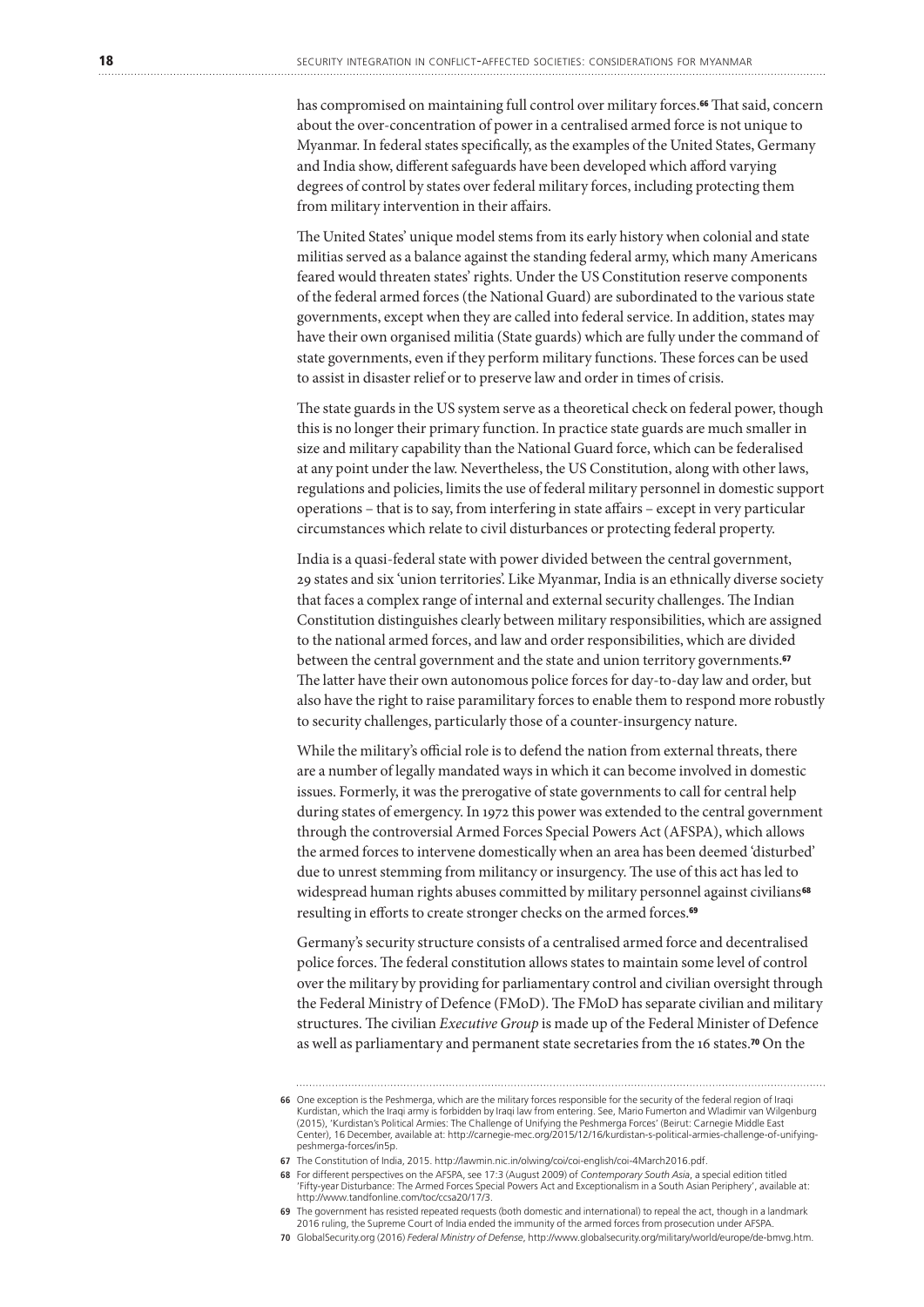military side is the *Bundeswehr*, which consists of five chiefs of staff who collectively report to the *Bundeswehr* Chief of Staff who in turn is accountable to the Federal Minister of Defence. In this way, while the military remains a centralised and traditionally hierarchical institution, it is subject to the oversight and authority of a civilian who represents all 16 states.

These three examples illustrate that there is little variation in the basic, centralised model for organising defence forces in the United States, India and Germany. However, different kinds of safeguards have evolved in these three countries (though in a less robust format in India) to protect against interventions by federal military forces in the internal affairs of member states. But perhaps the factor which more than anything else serves to protect states is the external orientation of the army in all three countries. As a result of this, the army sees its primary role as defending the country and citizens from external threats, and is organised accordingly.

Though the Tatmadaw sees external defence as its primary responsibility, for important historical reasons, it has, in practice, been internally oriented, and retains for itself a special role in statebuilding. This posture is premised on the desire to prevent the 'non-disintegration' of the Union (the greatest threat to which it sees as the EAOs rather than any of Myanmar's neighbours) and to promote a modern and developed state. In these circumstances, therefore, there are understandable reasons why the EAOs may feel that – in the short term at least – retaining robust security capabilities at the state level is absolutely necessary to protect their and their communities' interests.

### b. Options for organising policing

Policing comprises a wide range of activities intended to maintain law and order, protect the public and prevent or investigate criminal activities. Broadly speaking, policing functions include both police forces and the bodies within the executive administration that are responsible for managing them (i.e., ministries, commissions and police commands). There are often differences of opinion in federal countries about the extent to which policing powers should be decentralised to lower levels. Each of the three basic approaches has advantages and drawbacks.<sup>71</sup>

### **Centralisation of policing**

One approach – which is only in a few cases used by federal states – is to have a national police force working under a centralised police command, with responsibility for ensuring law and order across the entire territory. In this model, there may be police commands at lower levels of government, including state and local, but they report to the national-level command rather than to regional or local governments. This is the case in Nigeria, for instance.

Nigerian society is hugely diverse, comprising close to 300 different ethnic groups and two major religions. In addition, it faces a complex range of internal security challenges. As a result, there has been a long-running debate in the country about police reform and decentralisation which goes back to independence in 1960 and which calls into question the country's current one-size-fits-all policing approach. But there has been political resistance to changing this approach, not least due to concerns about local police coming under the influence of local politicians.<sup>72</sup>

The Nigerian Police Force has highly centralised and hierarchical command, decisionmaking and accountability structures. This means that state and local governments have no direct control over what the police do on a day-to-day basis. While this has protected against state governments deploying the police for political purposes, one

**<sup>71</sup>** Leuprecht C (2012), 'Public Safety in Federal Systems: A Primer', *L'Europe en Formation: 1* (*No. 363*), pp 417–434.

**<sup>72</sup>** Owen O (2014), 'The Nigeria Police Force: Predicaments and Possibilities', *NRN Working Paper 15* (University of Cambridge), July.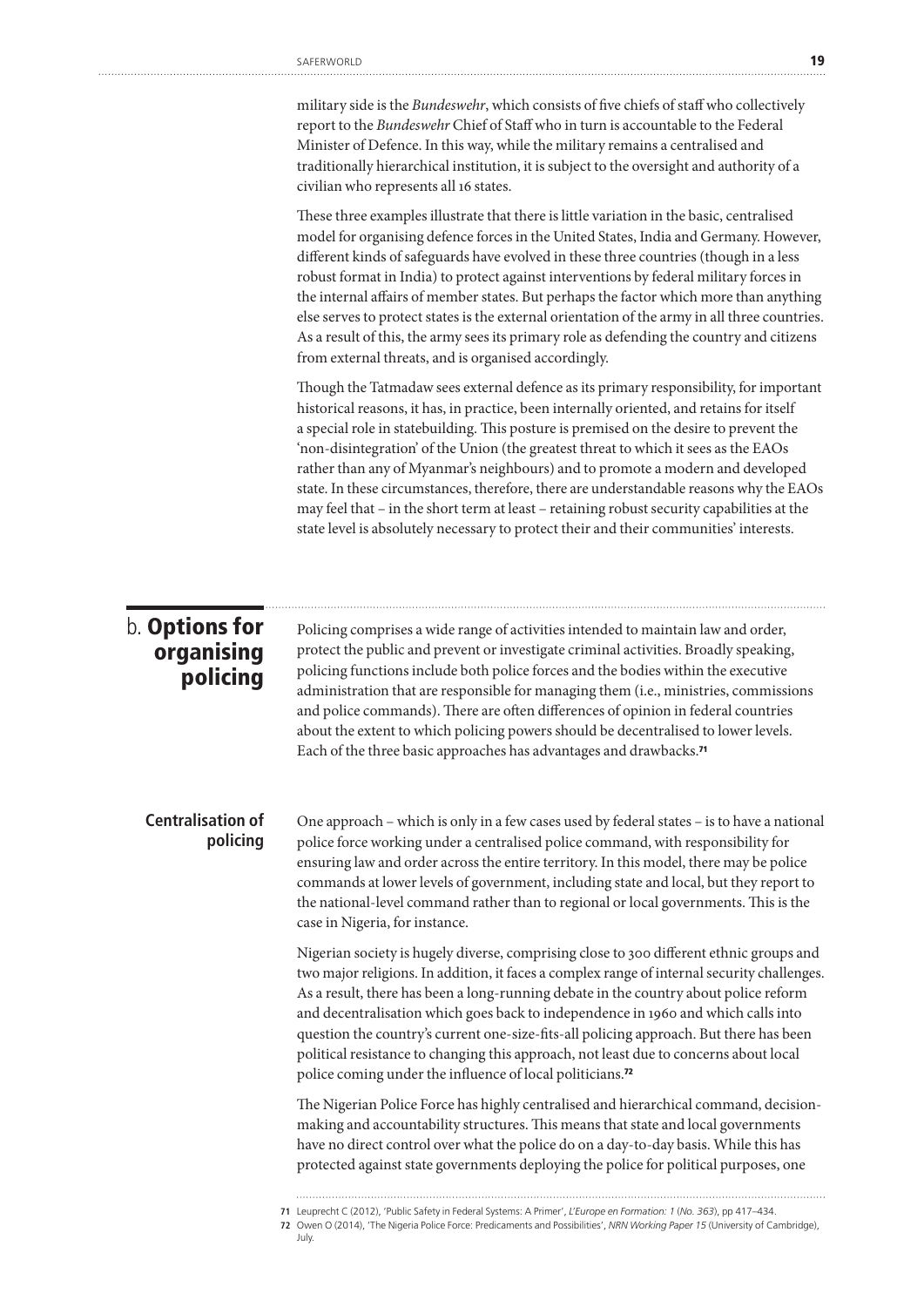of the negative consequences of this is that the police are often less responsive to stateand local-level needs.<sup>73</sup>

### **Two-tier policing (decentralised)**

A second way of organising public safety is to have multiple federal and local police forces working at the same time, but with a clear division of labour, as in both India's and Canada's cases. This approach uses a federal force whose primary responsibility is to enforce federal law across the entire territory, and regional-level forces that enforce the law at the regional level. In practice, strong safeguards are required to ensure that federal forces respect the divides between federal and regional jurisdictions.

Constitutionally, the sovereignty over provision of policing services in Canada is shared between the provincial and federal governments.74 In addition to decentralised police forces, Canada also has a federal police force, the Royal Canadian Mounted Police (RCMP), which spans federal, provincial and municipal jurisdictions and focuses on federal crimes and other national security issues, including terrorism. In addition, most Canadian cities – as in many other federal and non-federal countries, have city-based (municipal) police forces.

This asymmetric, decentralised approach to public safety<sup>75</sup> provides provinces with considerable autonomy in how they meet their diverse needs, while federal bureaucratic coordination helps to maintain national policing standards. The law makes special provisions for policing which give the provinces the flexibility to either establish their own regional police forces or to rely on national forces by, in effect, contracting the RCMP to fulfil policing functions.

Policing in Canada is based on the principle of subsidiarity,<sup>76</sup> which results in a public safety system that ensures local control and flexibility to meet diverse needs while ensuring that the central government can provide assistance or emergency relief during times of disaster. While there is a practical division of policing responsibilities between the federal, provincial and city levels, some overlap does occur. Canada has a central organisation called Public Safety Canada, which coordinates relevant actors at all levels of the government.

India is similar to Canada in that it has decentralised policing functions to the state level. This includes both regular police forces and paramilitary forces, both of which come under the authority of state-level Ministries of Home Affairs.<sup>77</sup> In ordinary circumstances, India's 28 states and seven union territories have substantial police powers, which are provided for in the constitution.78 In practice, this distribution of powers means that state governments have the responsibility to establish and maintain police forces and to supervise them. They also develop the rules and regulations required to govern police forces, and the police manuals that contain these rules.

The constitution also grants the federal government powers to play a coordinating role in police matters and to establish relevant central police agencies. These agencies include a national police training academy; the Central Bureau of Investigation, which investigates crimes that might involve public officials or have ramifications for several states; and the Indian Border Security Force (BSF), which is responsible for policing India's land borders during peacetime and preventing trans-border crimes.

**<sup>73</sup>** *Ibid*.

**<sup>74</sup>** Hataley T and Leuprecht C (2014), 'Asymmetric Decentralization of the Administration of Public Safety in the Canadian Federal Political System', *Canadian Public Administration* **57** (4), December, pp 507–526.

**<sup>75</sup>** *Ibid*.

**<sup>76</sup>** This principle holds that policing issues should be addressed at the most immediate (or local) level that favours efficient resolution.

**<sup>77</sup>** The India Police Act 1861 is the central statute governing the police in India. Most states either adopt this central law or have statutes that are modelled on it.

**<sup>78</sup>** The distribution of powers between the powers of the union and the states and union territories is specified in 'lists' of competence in the constitution, which apply to the different levels: ce*ntral* (where parliament has exclusive competence to<br>make laws); *state* (where state legislatures have exclusive power); and the Co*ncurrent List* (w legislatures have powers – though primacy is given to union laws over state laws).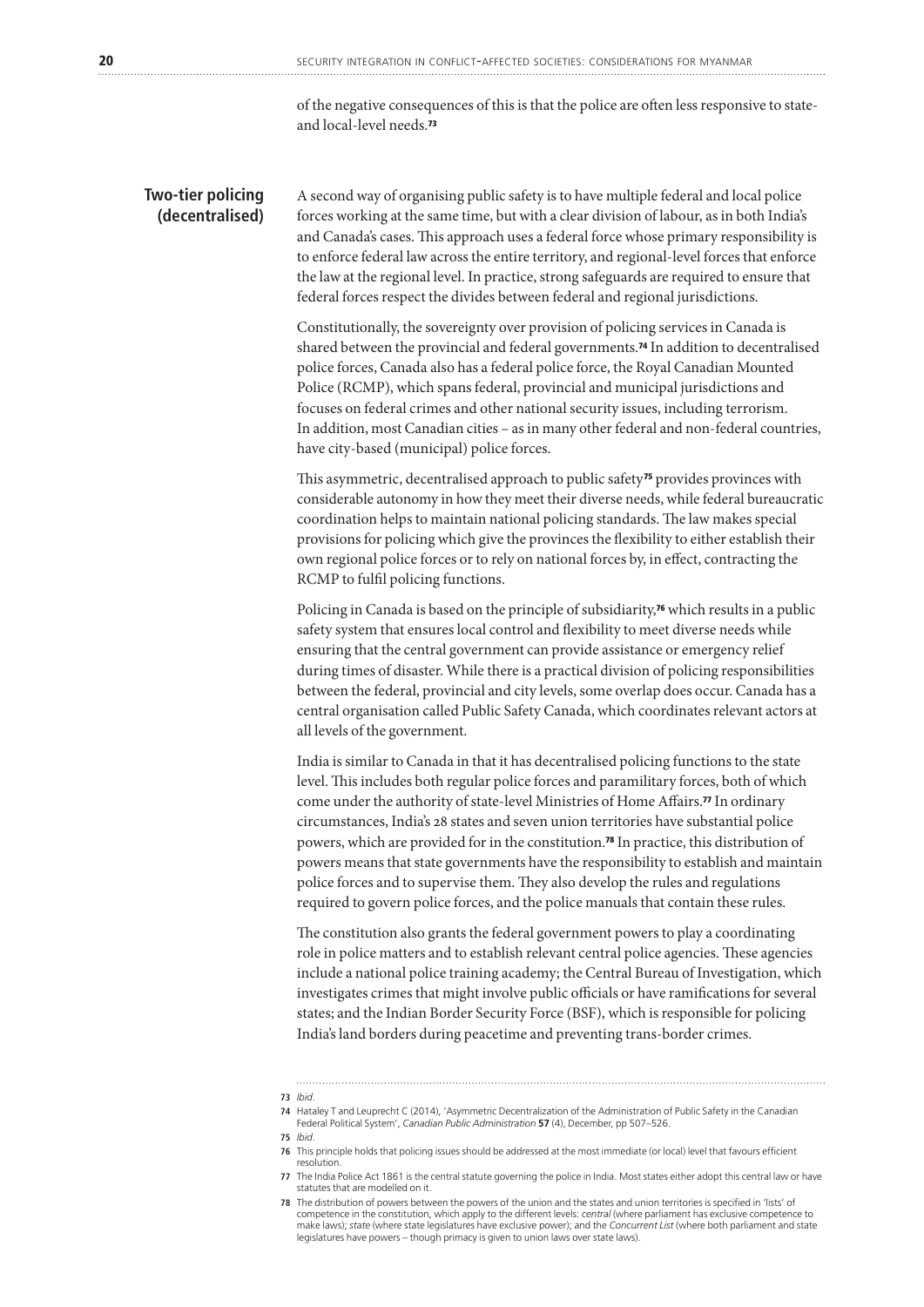But where India differs from Canada is that the central government has retained certain police powers which enable it in times of crisis to assert control over security forces at the state level, by taking over state police powers. Specifically, the constitution authorises the federal government to deploy "any armed force in any state in aid of the civil power". In particular, where there is a breakdown in the constitutional machinery the federal government can take over all state government functions.<sup>79</sup>

In the German system, which offers a third model, the constitution assigns policing roles both to the federal police and the state police forces. This model differs from that of Canada and India, however, in that legislative policing functions (including the enactment of laws which govern policing) are concentrated at the federal level, while administrative policing powers which enable the delivery of policing services lie with the 16 states.80 This ensures that state police forces enjoy significant operational autonomy and flexibility to organise themselves in different ways according to the needs of states. **A hybrid model**

> State police forces are nonetheless responsible for supporting the federal police forces when necessary and cooperating with the police forces of other states. While state police forces are responsible for general law enforcement within the state – including dealing with organised crime and trafficking in illegal goods, weapons, and narcotics – the federal police are responsible for securing Germany's borders, coasts, airports, railways, and federal buildings, and addressing terrorism. The Federal Ministry of Interior is responsible for facilitating coordination between the state and federal police forces.

### **Implications for Myanmar**

One key insight for Myanmar is that even where policing powers have been devolved, there is generally still a role for federal-level governments. This role may involve funding, regulation and training or other support for the delivery of local security services, which can be particularly advantageous in countries such as Myanmar, where there may be a large disparity in the wealth of states. Another issue has to do with the role of the federal government in enforcing standards of security provision (particularly as it relates to excluded groups such as ethnic minorities or women) to ensure compliance with certain human rights standards that might be at odds with security or justice practices within states that are based on traditional/customary practice. The exact nature of this federal role is determined in part by how much power the constitution grants the federal-level government to make and administer public safety legislation.

### Police decentralisation in Nepal

Nepal, which has recently moved from a unitary to a federal political system, illustrates some of the challenges of decentralising policing to provincial and local levels in line with the new 2015 Constitution. The constitution provides some general guidance on what the legal and organisational basis of the new federal police structure will be and confirms that the police will be governed by federal law. The constitution does not, however, provide clear guidance on *how* the new police forces should operate or relate to each other and the executive administration both at provincial and federal levels. These issues have been subject to difficult negotiations between the police, the bureaucracy and political parties, each of which have different interests at stake with regard to the degree of decentralisation which actually takes place.

A second relevant insight, which Canada illustrates well, is that there may be variations between different regions within a country in how public safety is organised. The states and regions that make up the future federalised Union of Myanmar are likely to have quite different needs and capacities in the area of security provision. A key question

**<sup>79</sup>** Roché, S (2011), *Federalism and Police Systems* (Geneva: DCAF).

**<sup>80</sup>** The full text of the 'Basic Law for the Federal Republic of Germany' is available at: http://www.gesetze-im-internet.de/ englisch\_gg/englisch\_gg.html#GGengl\_000P87a.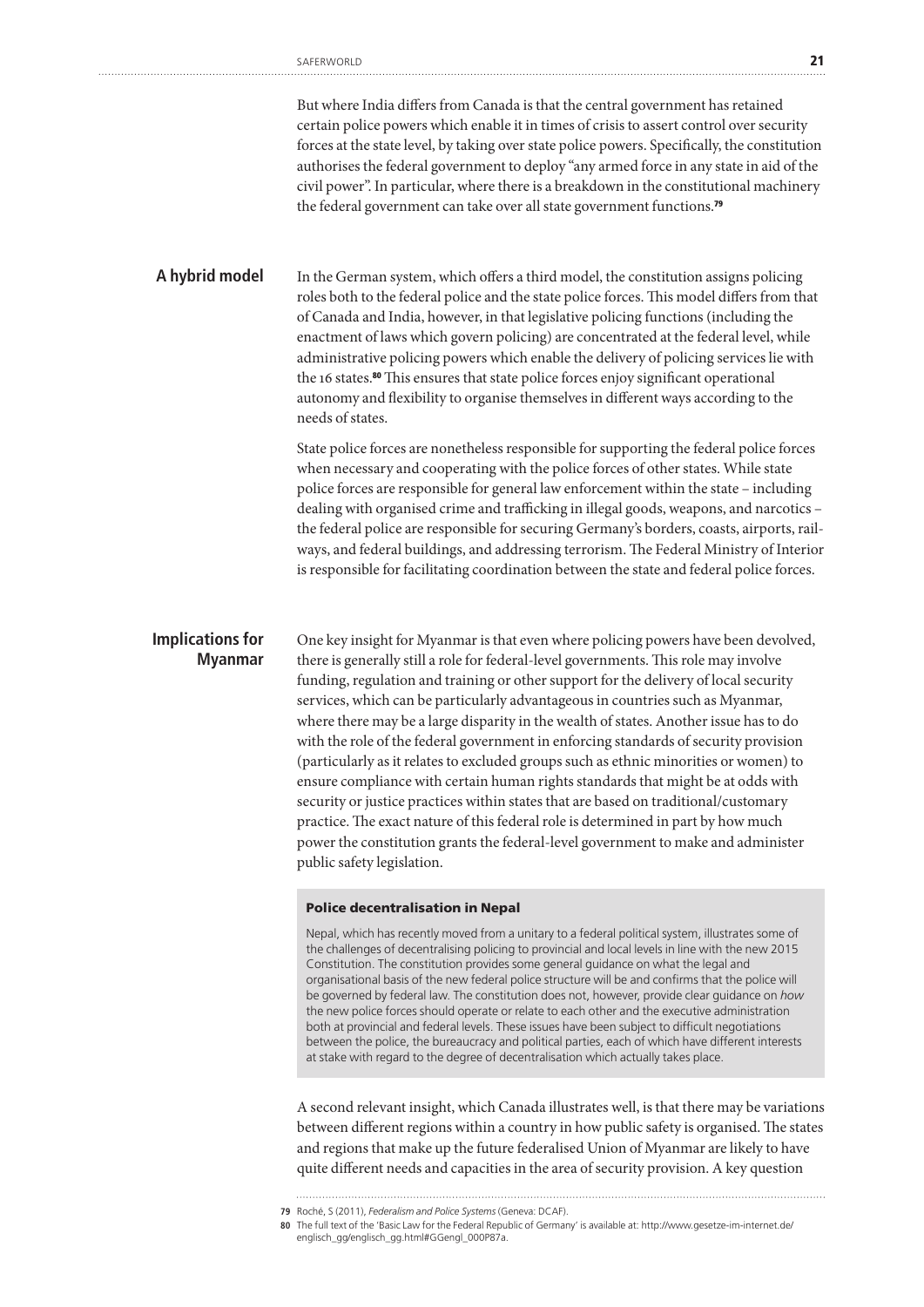will be whether to apply a uniform approach to all these states when devolving security functions, or whether provisions should be made for some provinces to cater for their special needs differently.

Nepal's situation underscores that the process of transitioning to a new federal security system in Myanmar is likely to be both technically complex and politically sensitive. This should be borne in mind during future negotiations between the EAOs and the government towards a Union peace accord and potential constitutional reform. To the extent that clear provisions specifying the design and process for creating a new federal security system can be included, this may go some way to smoothing implementation. Yet, given the likely sensitivity of these issues, this may not be realistic.

### c. Applying external accountability mechanisms

In its broadest sense, being 'accountable' means that security forces not only account for their actions, but also take direction from an external oversight body. Common external oversight mechanisms include standing committees of parliament, the judiciary, human rights groups, the media and non-governmental organisations (NGOs) of various types. Accountability can also be promoted through internal mechanisms (i.e., the adoption of appropriate doctrines and norms by a security force). But it is primarily through external mechanisms that security sector actors can be held to account for their actions.

The kinds of external accountability mechanisms used vary from country to country. In most unitary states where some form of external accountability mechanism already exists, these tend to be located at the central level. In the context of new federal security systems, particularly those where security services are being decentralised and democratised at the same time (as in Nepal and Somalia), new structures and processes may be required to ensure effective accountability to publicly elected parliaments at the state level and to communities, and to make these accountability mechanisms responsive to different ethnicities, religious groups and gender needs.

India offers a number of examples of mechanisms of external police accountability. As already noted above, India is a quasi-federal nation – while it is within the right of state governments to make laws to regulate the police in their own state, the central government is also involved in the regulation of police forces.

There have been several recent developments to strengthen police accountability in India. The principle external mechanism has been the judiciary, under which the police can be held liable under the law for any misconduct. Through the courts a number of significant judgements have been passed in recent years prescribing safeguards or guidelines to regulate police conduct at the state level during arrest, interrogation or other stages of investigation, or to insulate the Central Bureau of Investigation from outside interference so it can function efficiently and impartially.<sup>81</sup>

In 2006, a Supreme Court judgement resulted in the creation of the Police Complaints Authority (PCA) at both state and district levels to receive and hear complaints against officers of all ranks. This new external accountability mechanism has – by and large – failed to deliver, with only six states and four union territories having established PCAs due to a lack of legislation, funding or political support at the state level. Those that were established have been found to have overly complex procedures, and are intimidating to people.<sup>82</sup>

A third mechanism is the National Human Rights Commission (NHRC), established in 1993. Its mandate is to scrutinise violations of human rights committed by the police, but it cannot by law enquire into complaints of violations against members of

**81** Centre for Law and Policy Research (2014), 'Legal Accountability of the Police in India'.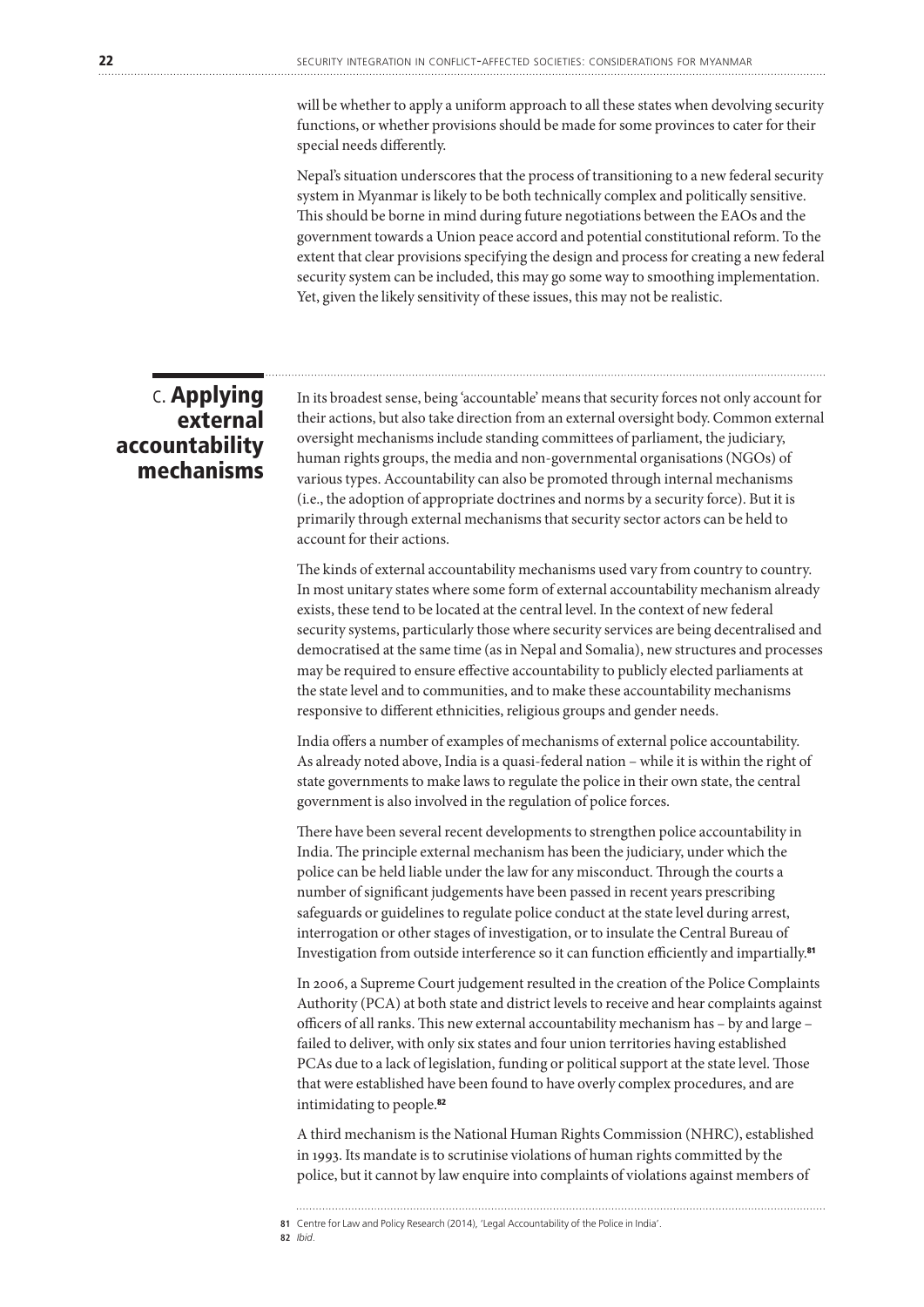the armed forces or BSF. Under its governing Act,<sup>83</sup> the NHRC has no power to enforce its decisions – it can only make recommendations to the central or state governments. Furthermore, the NHRC has only been established in half of India's states. Its limited reach, particularly in rural areas, and its reliance on government for its finances and manpower further limits its ability to serve as a robust check on human rights abuses committed by India's security forces.<sup>84</sup>

South Africa's case highlights how devolving political power to the regions without an accompanying devolution of policing powers can complicate accountability efforts. South Africa had a long history of repressive behaviour by its apartheid-era security forces, which targeted its black and coloured populations. When the ANC came to power in 1994, its priority was to establish a new police service based on community support and participation.<sup>85</sup> Emphasis was placed on developing an elaborate architecture of police accountability by means of and through the 1994 'interim' constitution, a new 1995 Police Services Act, and the 1996 'final' constitution.

However, while *political* devolution was deemed necessary to strengthen democracy, the new government decided that effective governance of the police could best be achieved by maintaining central control of it. It was felt that this would facilitate a uniform approach to police reform across the country and reduce the risk of politicisation of policing by regionally-based political parties.86 But centralisation stymied police responsiveness to the unique security needs facing communities, as well as innovation. This led to recognition of the need to strengthen governance of the police and to give communities a greater say in how policing should be delivered.

As a result, Community Police Forums (CPFs) were established to serve as an instrument of police accountability to the public. CPFs provided a forum for community representatives and the police in each locality to work through their mutual distrust and antagonism. Initially, CPFs contributed to a positive shift in public perceptions of the police. There was a belief that they could help achieve police accountability in the deeper sense of the term and community ownership over the local policing agenda. However, contestation over the accountability function of CPFs emerged, largely because they were deemed to lack the influence to shape police policy.<sup>87</sup> Over the longer term, CPFs on their own have not been able to effectively substitute for the decentralisation of policing. South Africa continues today to explore ways to establish and strengthen complementary accountability mechanisms, which include devolution of greater policy-making powers to provincial governments.

The United Kingdom (UK) offers a third perspective on strengthening police accountability. While the UK is not a federal state, uniquely it has a heavily decentralised police force which has gone through a long process of evolution. There have been – and continue to be – extensive national debates about how to strike the right balance between a decentralised system of police provision that responds effectively to local needs and effective national-level control and oversight. This resulted, in 1964, in the establishment of 43 police authorities in England and Wales with a responsibility for overseeing police operations.

While the nature of police authorities varied over time, they were generally seen as unable to provide an effective independent review of local policing policies. In 2011, the police authorities were abolished due to a perceived lack of accountability to local communities and replaced by publicly elected Police and Crime Commissioners. These elected bodies have a mandate to hold Chief Constables and the police force to account, making them answerable to the local community. In practice, the new system

<sup>83</sup> The Protection of Human Rights Act, 1993.

**<sup>84</sup>** Joshi G P, 'Police Accountability in India', Commonwealth Human Rights Initiative, New Delhi.

**<sup>85</sup>** Bruce D (2011), 'Unfinished Business: The Architecture of Police Accountability in South Africa', African Policing Civilian Oversight Forum *Policy Paper 2*, November.

**<sup>86</sup>** *Ibid*.

**<sup>87</sup>** *Ibid*.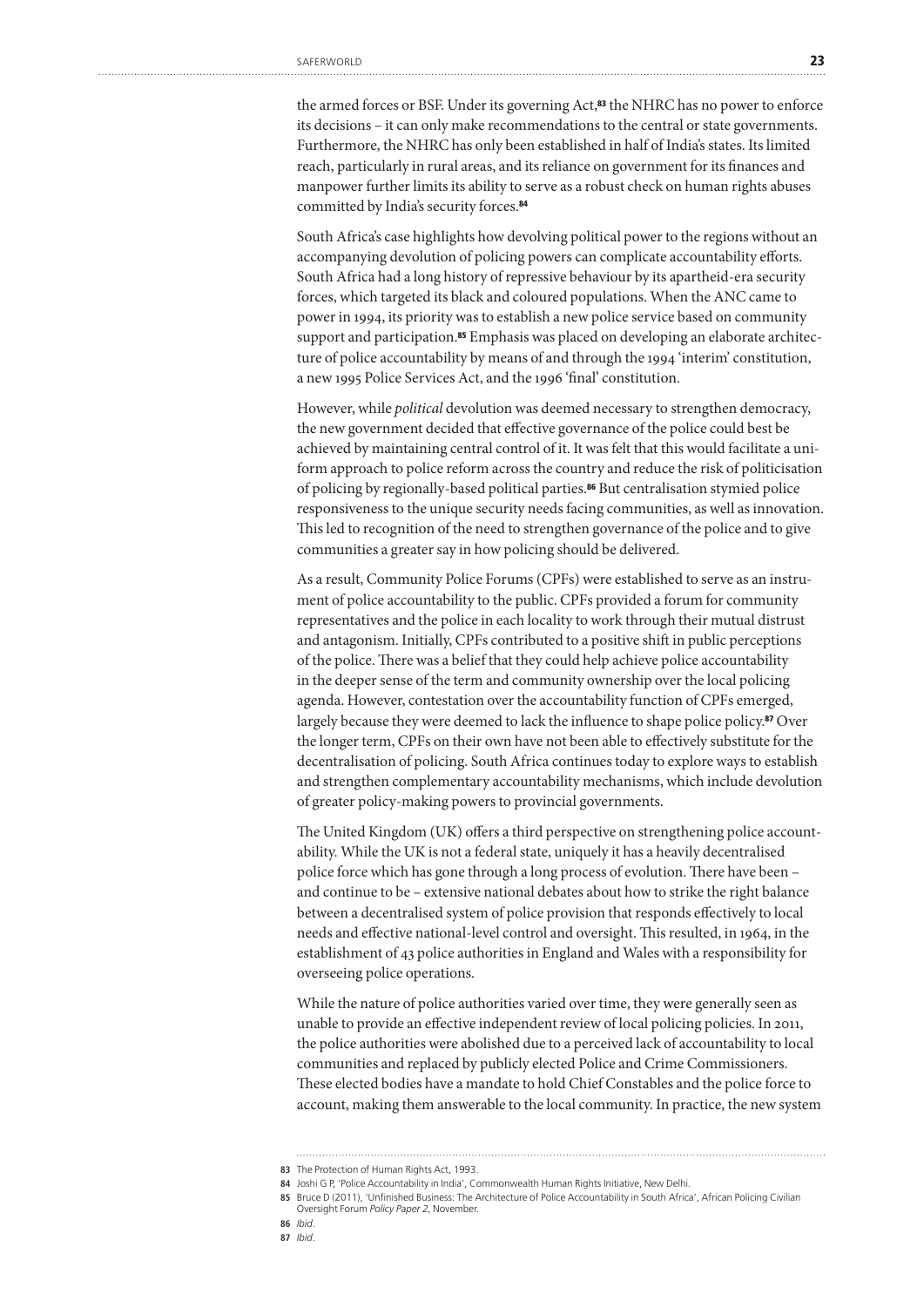has been considered a mixed success due to tensions in some areas between Constables and Police and Crime Commissioners, as well as low voter turnout at elections.

### UK police accountability mechanisms

The UK has two other independent police accountability mechanisms. The first is Her Majesty's Inspectorate of Constabulary (HMIC), which helps to shape policing policy and provide strategic direction. It assesses policing activities in a range of areas including serious crime and the fight against terrorism, and makes its reports publicly available. The second mechanism is the Independent Police Complaints Commission (IPCC), which sets the standards by which the police in England and Wales should handle complaints. Police forces are obliged to refer the most serious cases of public dissatisfaction with how their complaints have been handled to the IPCC for review.

The cases of India, South Africa and the UK highlight two key points about creating new external accountability mechanisms. First, this is usually a slow process of 'trial and error', requiring a willingness to closely monitor whether a mechanism is working and, if not, to change the approach – particularly if the public lacks confidence in the mechanism. Second, while there are different ways to enhance police accountability, before creating new mechanisms, Myanmar should carefully consider whether there are sufficient resources and political support available to ensure they can operate effectively. The establishment of new accountability mechanisms will not on its own eradicate problems of corruption or political interference where they are deep-seated.

### d. Making the security sector more inclusive

One of the main reasons why countries adopt federal political arrangements is to solve practical difficulties of governing which relate to the protection of the liberties and rights of minorities in general. This is achieved by increasing the powers available to lower levels of governments, and sometimes to specific minority groups, including within the security domain. One challenge is usually to make the security sector more inclusive by integrating members from under-represented ethnic groups into the armed forces and the police.

The issue of ethnic inclusivity is often tackled hand-in-hand with efforts to increase gender equality within the security sector. This is central to ensuring that men and women have equal opportunities to influence decisions about the governance and delivery of security services. Gender equality, along with gender sensitivity, is now understood as integral to ensuring that the security sector functions in an effective, efficient and accountable manner and that there is broad support for reform efforts at the community level.<sup>88</sup>

These issues are relevant in Myanmar where there is a strong perception among non-Bamar leaders and societies that the Tatmadaw and the MPF are primarily Bamar and Buddhist forces.89 This has also been one of the key factors driving EAO demands for a federal armed force, though the Tatmadaw insists that it already includes a good balance of personnel from other ethnic groups. While hard data on the ethnic composition of the army and police is not available, the dominance of the Bamar, particularly among the officer corps of the Tatmadaw, is generally accepted.<sup>90</sup>

In terms of gender balance, representation of women is low across the security sector in Myanmar, particularly within the Tatmadaw. Females were banned from combat roles between 1962 and 2013, remain subject to higher entry criteria than males, and

**<sup>88</sup>** DCAF, 'SSR Backgrounder: Gender Equality and Good Security Sector Governance', ssrbackgrounders.org

**<sup>89</sup>** The Tatmadaw was formed after World War II by integrating previously opposing forces into a number of ethnically segregated battalions. Within six months of independence in 1948, nearly half of the force's troops had defected to either leftist or ethno-nationalist insurgencies. From then on, General Ne Win rebuilt the Tatmadaw as a predominantly Bamar force, under a deeply nationalist ideology, before taking power in the 1962 coup d'état.

**<sup>90</sup>** Taylor R (2017), 'Myanmar's Military and the Dilemma of Federalism', *Perspective* Issue No. 7, Yusof Ishak Institute, February.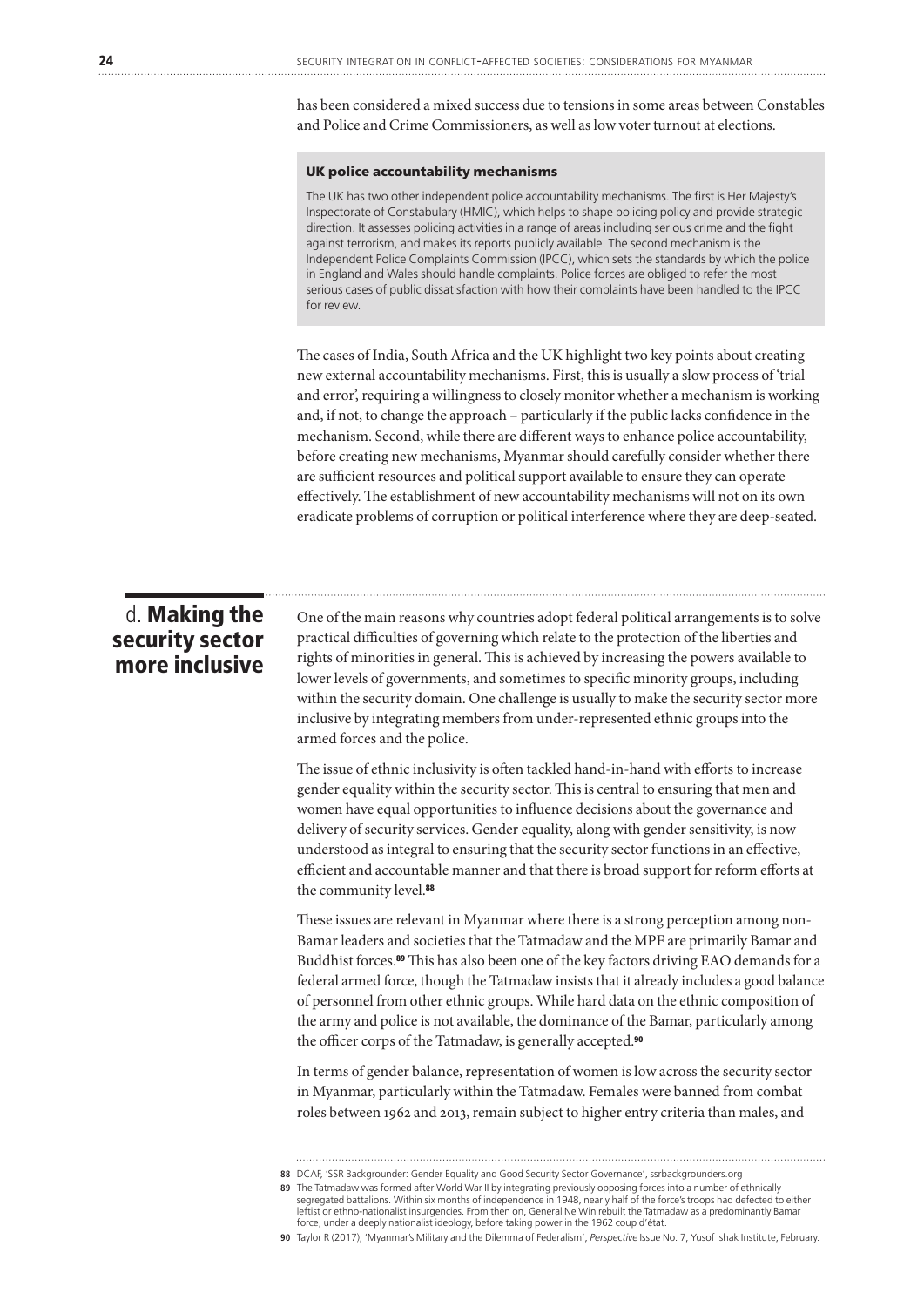do not currently hold any of the most senior positions. The MPF has an increasing – though still disproportionately low – number of female officers.

Experience from other countries shows that, even within a federal structure, countries with a diverse ethnic make-up may still encounter practical challenges in ensuring that ethnicity, language differences and gender are addressed effectively when they organise their security systems. Indeed, decentralisation may create new sets of problems which need to be addressed. For instance, granting powers over security to local-level ethnic elites can result in the politicisation of policing and undermine security for certain segments of society.

Furthermore, simply decentralising police powers to states or municipalities may not enhance ethnic or gender inclusion in a police force, nor increase local accountability. More proactive efforts may be required to shape policing policy in a constructive manner and change the culture of policing over time, including the use of quotas, targeted capacity strengthening of minority groups to enhance their numbers in security forces, and ensuring adequate safeguards against the politicisation of security provision.

South Africa illustrates some of the challenges. Because the post-apartheid ANC government decided to keep policing centralised, specific measures were required to address historical antagonisms between the (formerly white-dominated apartheid) police force and local communities and restore the racial balance to the South African police. Through the use of quotas and tailored training programmes, emphasis was placed on improving representation of black and female police officers in the higher rank structure of the police. This was inevitably a slow process, however, as it took time for black candidates for police positions to 'catch up' and develop the policing expertise necessary to operate effectively, particularly at higher levels of the service.

Canada is a positive example of how decentralisation has facilitated local efforts to address the challenge of representation with respect to minority rights and language differences. While all provinces enjoy similar police powers, the law allows for significant flexibility in terms of how these powers are exercised. Provinces can therefore take different approaches to delivering public safety services. Provinces are also able to grant special privileges of self-rule in the administration of public safety to groups which they consider to have special needs for cultural reasons.<sup>91</sup>

As a result, for cultural and linguistic reasons, some aboriginal communities have been granted the authority to police themselves through unique community-level structures. These aboriginal police forces are representative of the local community, and officers receive specialised training to ensure they are sensitive to aboriginal cultural issues and their particular public safety needs. This arrangement has been key to mitigating the often tense public safety relationships that exist between provincial governments and aboriginal communities.

Decentralisation has also facilitated efforts to address language differences which impact upon security provision. Most of Canada's provinces are English-speaking, rely on policing legislation developed by the federal government, and contract the RCMP to provide policing services. Both Quebec and Ontario have large Frenchspeaking populations, however, and have developed their own policing legislation and structures. These structures are decentralised to the municipal level, allowing them to incorporate French-language policing where necessary to respond better to localised issues.

**<sup>91</sup>** Hatley T and Leuprecht C (2014), 'Asymmetric Decentralization of the Administration of Public Safety in the Canadian Federal Political System', Canadian Public Administration, **57** (4), pp 507–526.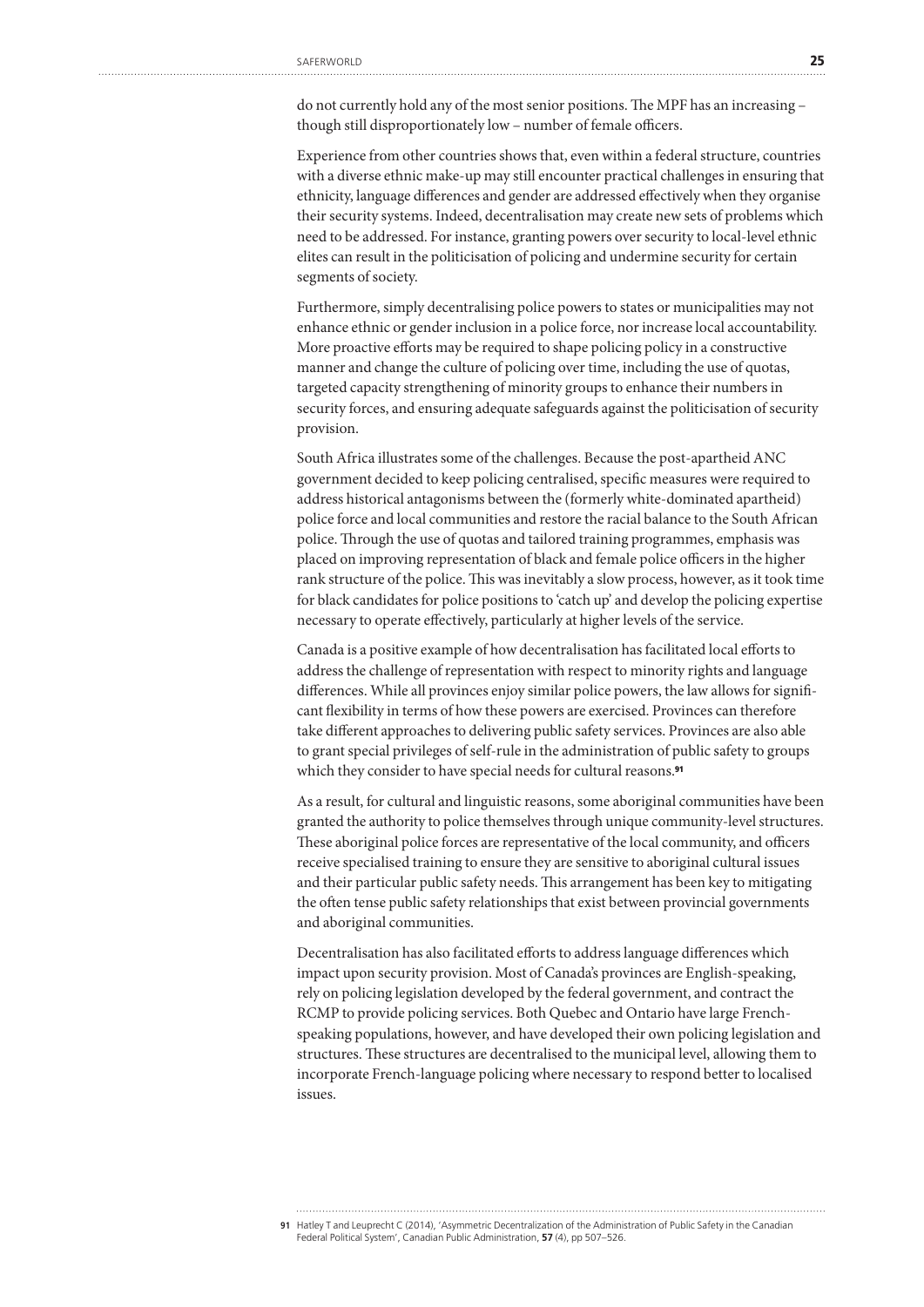### e. Paying for security in a federal system

A final issue that Myanmar will need to consider is how to cover the cost of reforming and decentralising its security system. This cost will likely be significant and much of it will need to be borne up front in order to put the new required structures in place. Then there will be the question of how to effectively finance the operation of the new federal security system at all levels. This question can only really be addressed once a picture emerges about the likely degree of decentralisation and nature of security powers that states will be granted as this will determine what security forces local governments will need to fund.

Nigeria illustrates some of the dilemmas of financing police which emerge at state and local levels in a highly *centralised* police system with responsibility for covering a wide and diverse political community. As one would expect, such a system tends to filter human, material and financial resources towards the centre, while many state and local-level policing units are left ill-equipped and underfunded.92 In Nigeria, this has had a harmful impact on operational capability and a demoralising effect on front-line units engaged in confronting the Boko Haram insurgency in the north-east and militant groups in the southern Delta region.

But the solution to this problem is by no means straightforward. Devolving policing authority to the state level in Myanmar would not automatically resolve this problem. Without an adequate source of revenue, either from local sources and/or the federal level, states may find it difficult to develop and sustain an autonomous policing service. With many parts of Myanmar still embroiled in armed conflict, this may continue to hamper commerce, economic growth and the basis for tax revenue generation, and ultimately the ability of some state governments to finance security forces.

Furthermore, in a context of police decentralisation, the overall cost of policing in Myanmar would likely rise, because of the need to establish independent police forces and new infrastructure at the state level. There are certain cost advantages (so-called 'economies of scale') that exist today for the MPF – because it is constituted as a single force – which would be lost if it were split into a number of smaller forces. The financial pressures on states would likely increase during times of crisis caused, say, by a localised natural disaster, when there is a real risk of states being over-stretched financially and operationally.

Current discussions in Somalia, which is just embarking on the path of police devolution, illustrates these dilemmas. Following consultation, the government came up with a 'New Policing Model' in 2016,93 which envisaged police forces operating at both federal and state levels under the control of their respective Ministries of Security. The plan was for state police forces to be funded from state budgets, though state tax revenues were very limited. This means that it might not be realistic to develop a local policing capacity or, alternatively, that any local police force would be in the service of those local political elites with greatest access to resources.

If ethnic leaders in Myanmar push for autonomy in security provision under a new federal security system, they may need to accept some level of financial contribution by the federal government to cover police operating costs. If that happens, then it will be important to understand how funding levels will be determined. In the UK, by way of example, each of the 43 regional police forces receives funding based on their needs relative to each other, taking into account also their access to local tax funding (Council Tax). This funding comes from several different sources in the Home Office and the Department for Communities and Local Government.<sup>94</sup>

**<sup>92</sup>** Owen O (2014), 'The Nigeria Police Force: Predicaments and Possibilities', *NRN Working Paper 15* (University of Cambridge), July.

**<sup>93</sup>** New Policing Model memorandum, Government of Somalia, 2015.

**<sup>94</sup>** Home Office (2013) "Guide to the police allocation formula", 26 March, https://www.gov.uk/guidance/guide-to-the-policeallocation-formula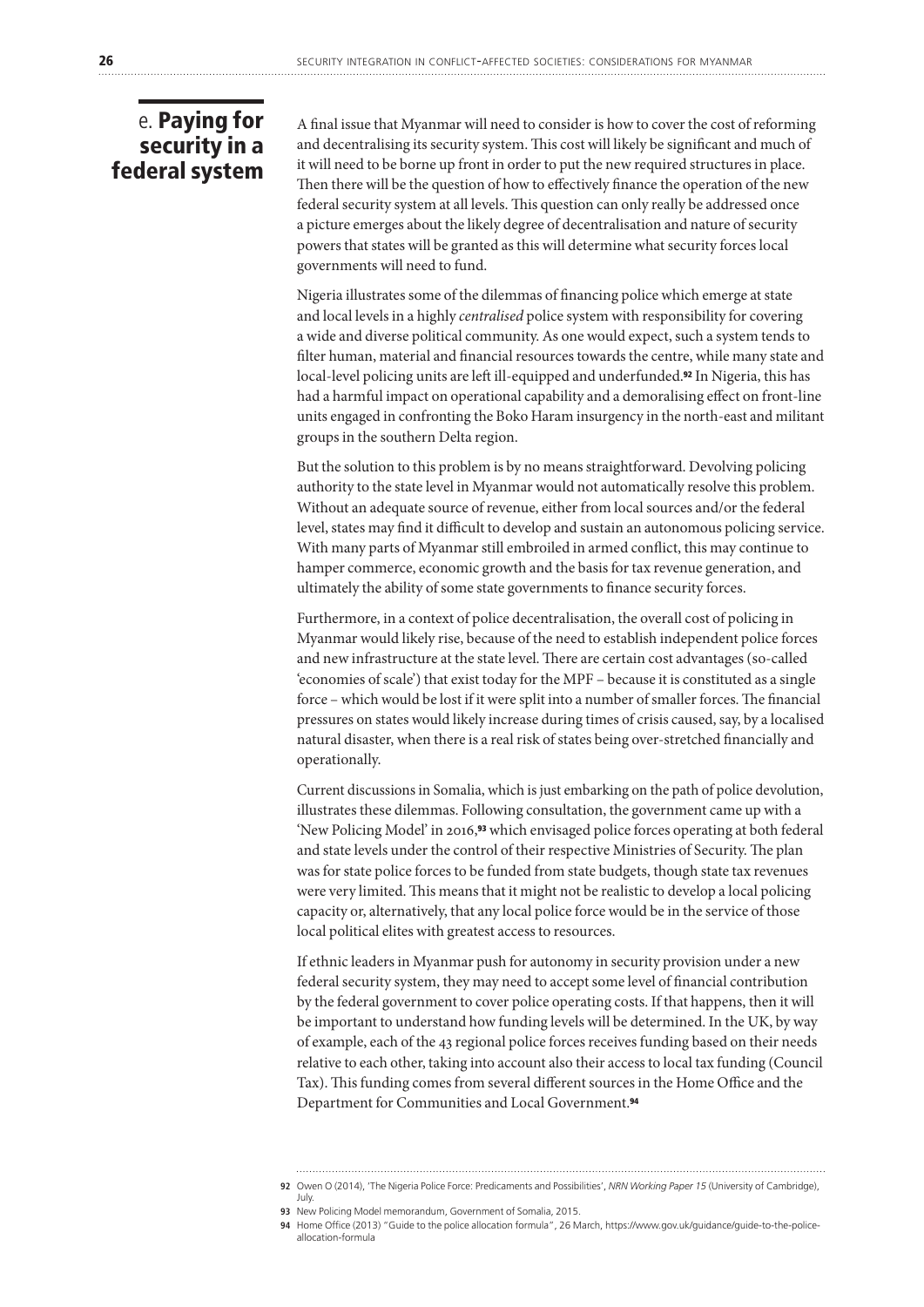A second consideration will be how to minimise potential political interference in state-level policing, which is in part or wholly funded by the central government. Returning to the Nigeria case, even though its policing system is centralised many state governments do in fact partially fund the state-level Nigeria Police Force units in cases where they are underfunded and ill-equipped to discharge their operational functions. At the same time, some states have also created special police task forces which they fund with their own resources to ensure they can maintain full control over them. In the process, however, this has in some cases created duplications (and tensions) between federal and state authorities over policing functions.<sup>95</sup>

Ultimately, the key factor determining the cost of policing at state and local levels will be the nature and quality of policing services that are delivered. While the primary political aim of decentralisation is to give control over policing to provincial governments, the police will not be able to do their jobs properly unless they are adequately resourced and enabled. This will likely require significant financial investment not only in police numbers (including improvements in gender balance), but also training, equipment and infrastructure. This will have important cost implications not only for the up-front capital investments required when devolution commences, but also the future operating expenses of the police, which would need to be much higher, and which need to be considered as part of the process of planning security decentralisation.<sup>96</sup>

#### The role of security expenditure reviews

It is vital to understand the interplay between security, justice and public finance when countries are undertaking wide-ranging security and justice reforms. In Myanmar's case, the likely need to increase investment in policing may in turn have implications for the balance of wider public spending not just across the security sector (i.e. between the military and the police), but also between security and other public priorities (like health and education), which need to be considered. Conscious of the need to ensure that security reforms are affordable, a number of countries experiencing or post conflict have undertaken security expenditure reviews (sometimes as part of a wider review of the post-war security environment) in recent years. The main objective of these reviews is to better align security spending with wider public expenditure processes and assist governments in determining how best to spend limited public resources.

**<sup>95</sup>** Owen O (2014), 'The Nigeria Police Force: Predicaments and Possibilities', *NRN Working Paper 15* (University of Cambridge), July.

**<sup>96</sup>** Countries that have conducted security expenditure reviews in recent years include Afghanistan, Gambia, Liberia, and Somalia. The World Bank and the UN have developed a Public Expenditure Review sourcebook, which spells out how to conduct Security Sector Expenditure Reviews. Harborne B, Dorotinsky W and Bisca P (Eds.) (2017), *Securing Development: Public Finance and the Security Sector – A Guide to Public Expenditure Reviews in the Security and Criminal Justice Sectors* (World Bank Group). Although written primarily from the perspective of the World Bank and the UN, it outlines how such a review might work, particularly if conducted with international support.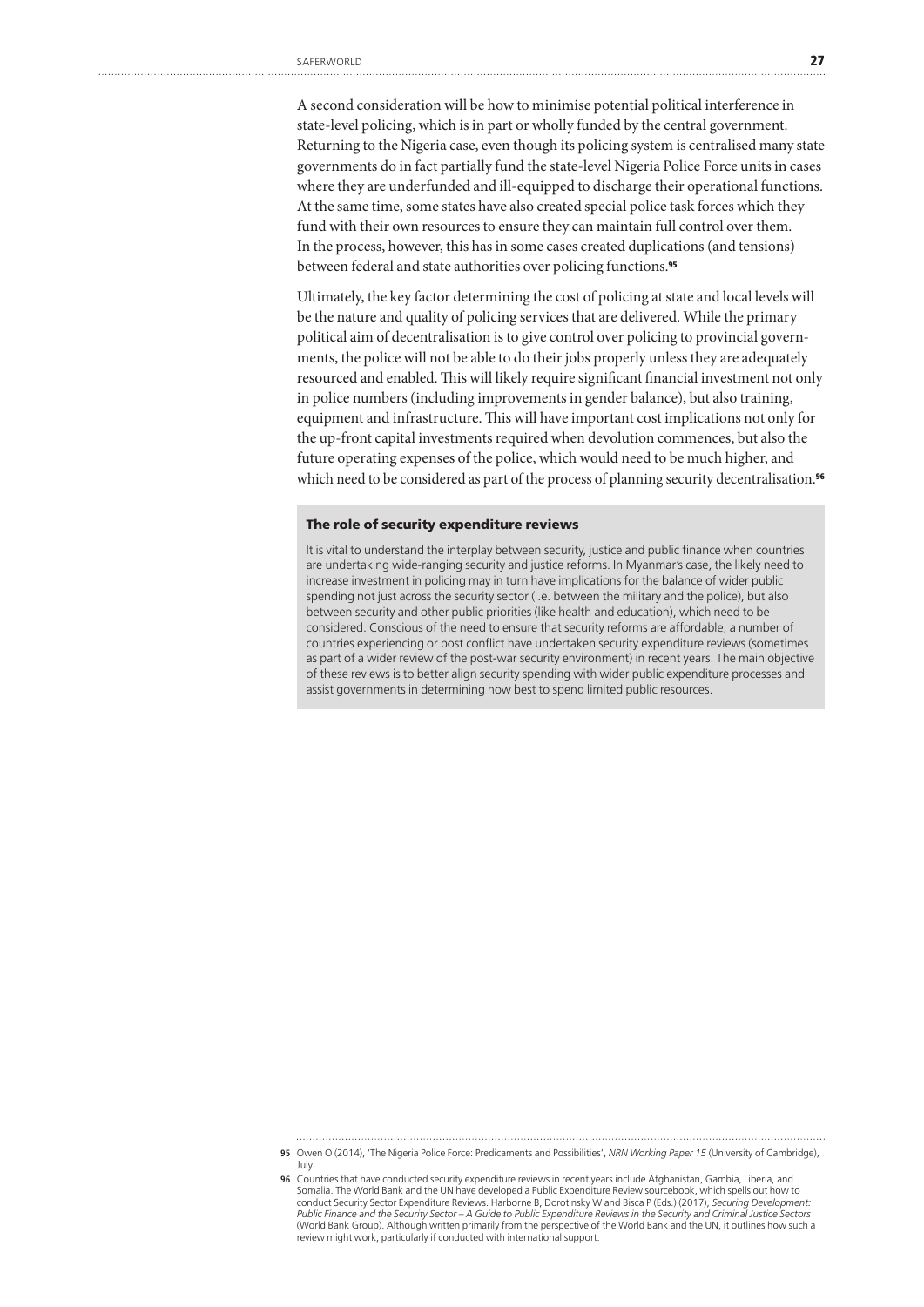# Going down the path of security integration

security integration – the merging of former adversaries into functional and legitimate security forces – is a complex and long-term undertaking, fraught with risk and uncertainty. The challenges will likely increase considerably in Myanmar's case for several reasons. First, because there are significantly more parties involved than in most other international examples. Second, because security integration will occur simultaneously with the shift to a federal political system. Third, because of the complex historical evolution of the EAOs as armed groups, which has included failed past attempts at security integration.

Since the 1960s, the integration of opposing forces into the Tatmadaw has been a central (and contentious) facet of Tatmadaw counter-insurgency strategy to address armed opposition.97 This strategy has had mixed success. In 2009, all ceasefire groups were told to form 'Border Guard Forces' with Tatmadaw officers and personnel in their ranks or see their ceasefires annulled. The majority of groups rejected the terms they were offered, which was a major catalyst for new conflicts in Myanmar. This failure has left many EAOs reluctant to commit to security integration until there is confidence it will occur on terms more acceptable to them. It has also increased the power of numerous local factions willing to comply with the scheme, who in most cases are primarily focused on business interests, and wield significant power at the local level.

As a consequence, Myanmar will likely experience a particularly long 'interim period' during which future security arrangements are negotiated, and the EAOs may be apprehensive about relinquishing their security autonomy. Both those EAOs that decide to integrate into the Union security sector and those that choose to fully disband and transition out of it will require adequate security guarantees from the Tatmadaw so they can go down their chosen path with confidence.

This section explores some of the practical challenges that Myanmar may confront as it goes down the path of security integration. The section first examines the limits of standard DDR and SSR approaches and the need to buy time and space so that longerterm security arrangements which have the support of all parties can be worked out. It then examines two examples of security integration – the cases of the Philippines and South Africa – which offer insights into the challenges of integrating local and national security structures. Finally, the section assesses the potential benefits and drawbacks of international support for security integration processes.

4

**<sup>97</sup>** See, Saferworld (2017), 'Security integration in Myanmar: past experiences and future visions', July. https://www.saferworld. org.uk/resources/publications/1132-security-integration-in-myanmar-past-experiences-and-future-visions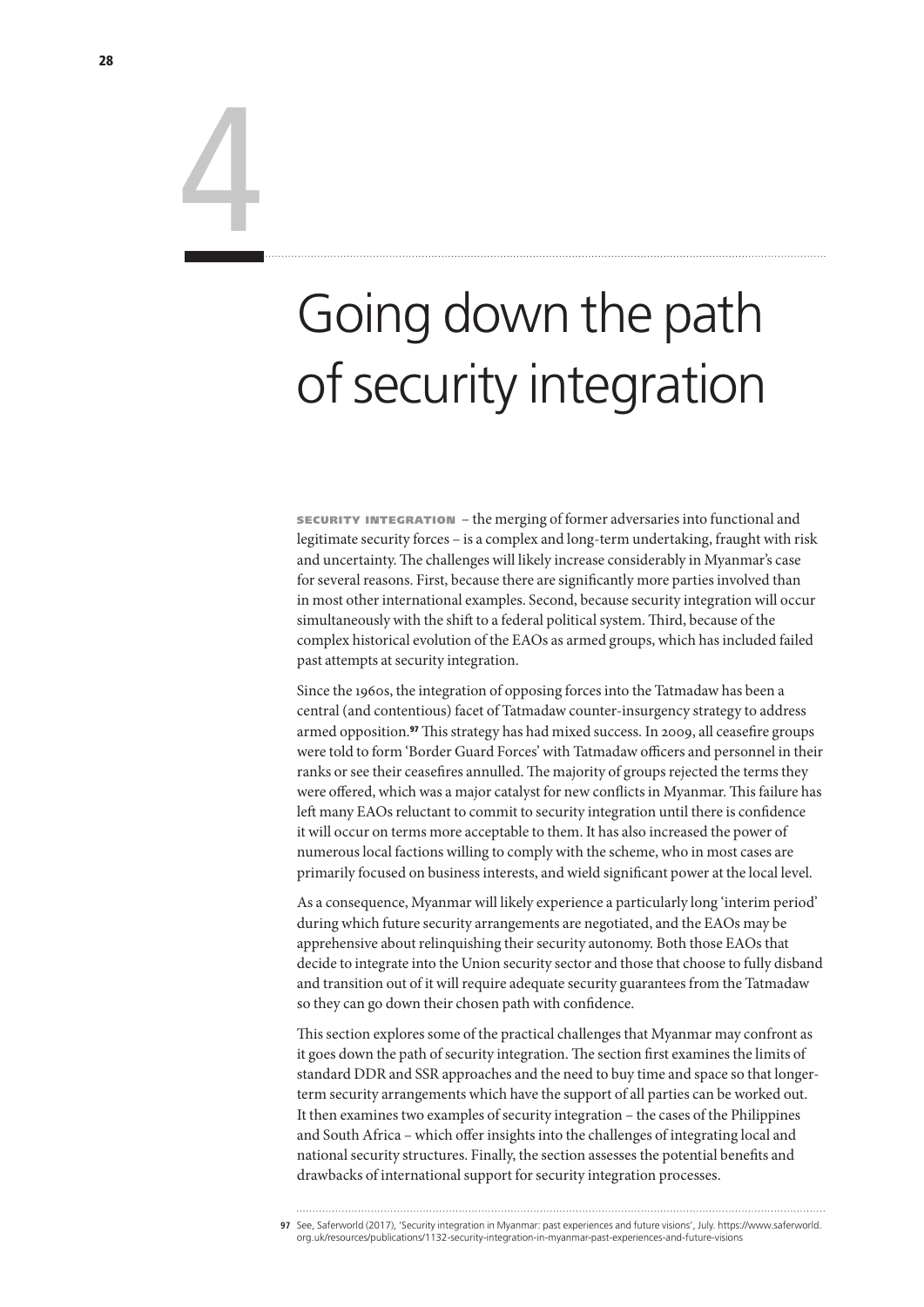### a. Buying time and space for security integration

**The limits of conventional DDR and SSR** Standard approaches to DDR and SSR in in post or conflict-affected contexts are likely to be of limited utility in Myanmar's situation. These approaches typically begin with the disarmament and demobilisation of rebel combatants, followed either by their reintegration into society or their integration into the national security sector, before moving to more substantial reforms of the security sector. At this stage, emphasis is often placed on reducing the military's role (and size) while building up police forces to address the non-military security threats which tend to proliferate following wars.

However, this linear approach to DDR/SSR has had limited success in many postconflict contexts because the political, economic and social preconditions are not in place.98 The missing ingredients include states with adequate administrative capacity and reach to provide basic services, security and justice; popular confidence in national security institutions; labour markets that can absorb former fighters; community cohesion and, most importantly, sufficient trust in political institutions that will enable armed groups to lay down their arms and rely on the political process to achieve their social, economic and security objectives.

Conventional DDR approaches often allow insufficient time and space for the critical process of building confidence, political dialogue, and restoration of civil trust in contexts characterised by extreme uncertainty following years or decades of violence. The preference of governments (and often the international actors who support DDR processes) is for insurgent armies to be dismantled as quickly as possible after ceasefires are signed. Yet, this stands in sharp contrast to experiences from a wide range of contexts, including Colombia, Nepal, Northern Ireland, South Sudan, and others where armed groups have resisted demobilising.<sup>99</sup>

The reasons for the above must be recognised so that interim transitional security measures can be devised to address their concerns. The key issue is that once armed groups disband, they not only lose leverage to influence subsequent negotiations and reform processes, but may also compromise their own security. In a context (very much like Myanmar's today), where the direction of SSR has yet to be agreed and armed groups lack confidence that the government is committed to reform, it is understandable why they may seek to avoid premature demobilisation.

This problem is further compounded by the heavily prescriptive and technical nature of many external approaches to SSR.100 These have been criticised as attempts to engineer complex socio-political and institutional changes, which are either not viewed as necessary by governments or are pushed through before there is adequate trust and confidence between parties. Armed groups, in turn, may have unrealistic expectations of what can be achieved in terms of SSR in the short to medium term, which can result in them making unrealistic demands on governments that threaten their core interests.

In these circumstances, buying more time and space for in-depth discussions on security integration could be of benefit not only for the EAOs, but also the government and the Tatmadaw. Conditions conducive for security integration (culminating in more substantive SSR) will need to be created gradually to win the buy-in of all parties. In the meantime, there may be benefit in reducing the pressure on EAOs to disarm by agreeing a set of interim measures (along with detailed implementation modalities),<sup>101</sup> which can be written into an eventual peace settlement.

**<sup>98</sup>** Colleta N J and Muggah R (2009), 'Context Matters: Interim Stabilisation and Second Generation Approaches to Security Promotion', *Conflict, Security & Development* **9** (4), December, pp 425–454.

**<sup>99</sup>** Dudouet V, Giessmann H J and Planta K (2012), 'From Combatants to Peacebuilders: A Case for Inclusive Participatory and Holistic Security Transitions', Berghof Foundation Policy Report.

**<sup>100</sup>** Sedra M (2017), *Security Sector Reform in Conflict-Affected Countries: The Evolution of a Model*, Routledge.

**<sup>101</sup>** Recent challenges faced in implementing Myanmar's ceasefire mechanisms (i.e., putting into operation the Joint Monitoring Committee at the Union, state and local levels) underscore the difficulty of translating political commitments made on paper into functioning institutional mechanisms that are adequately staff and resourced.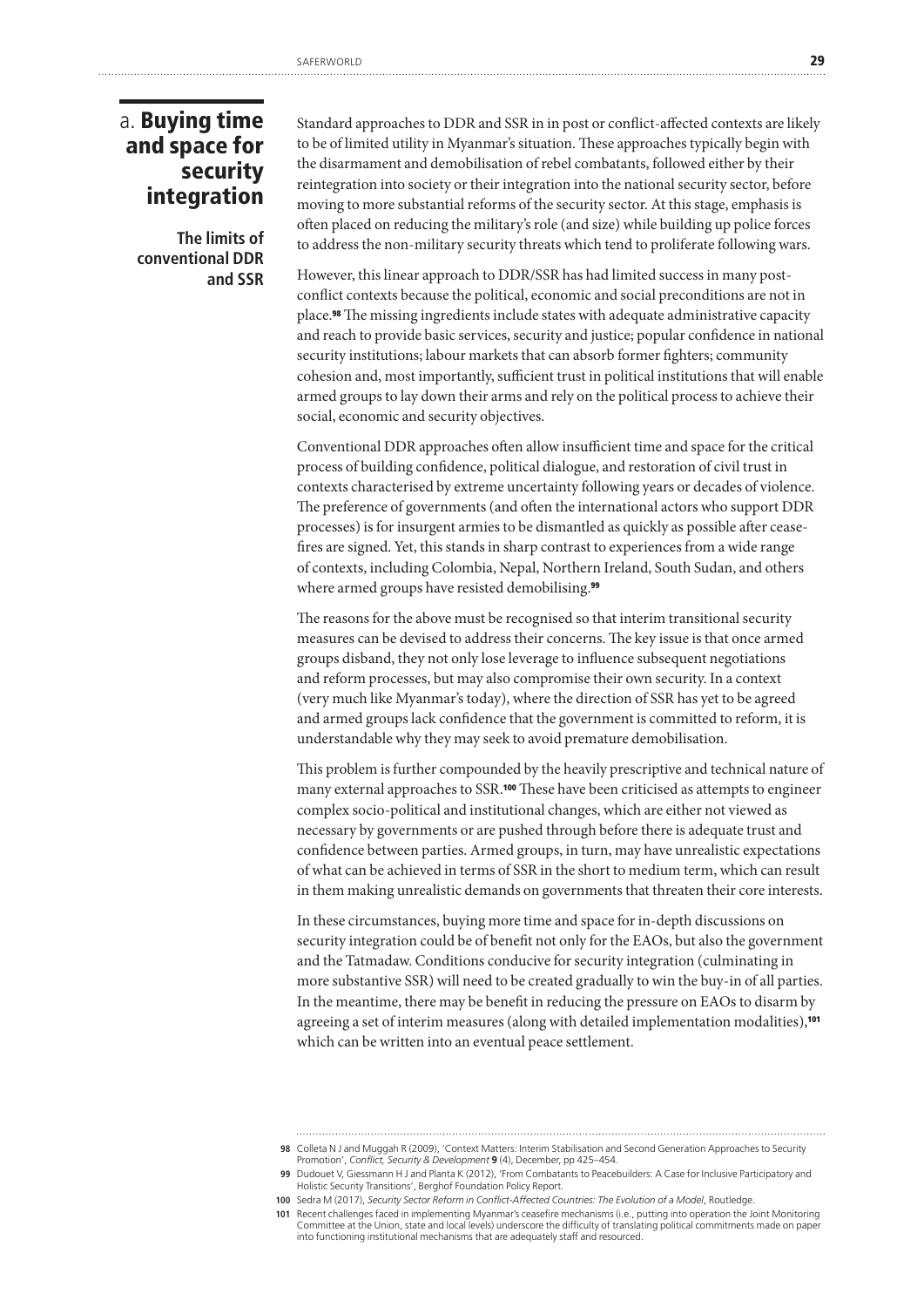### **Transitional security mechanisms**

In countries emerging from armed conflict, various approaches have been used to buy time and space for security integration and reduce the risk of relapse into conflict. The first of these transitional security strategies is simply to maintain combatants in cantonment areas – for as long as it is necessary to satisfy armed groups that the conditions are conducive for them to either demobilise or integrate into a national army – in order to facilitate ongoing negotiations.

Nepal is a good example of this strategy. Following the 2006 Comprehensive Peace Agreement, the Maoist rebel group (the People's Liberation Army [PLA]) came under (and resisted) immense pressure from the government, the UN (which was tasked with supervising implementation of the peace agreement), and other international actors to go through a process of DDR. The Maoists' view was that DDR was 'putting the cart before the horse' because it required them to disband before there was agreement on the numbers of Maoist forces that would be integrated into the national army,102 and the modalities for doing this. The Maoists effectively used demobilisation as a 'bargaining chip' to buy time for security negotiations, as well as to influence the constitution writing process.

The PLA troops were kept in cantonments until a political compromise was reached on security integration.103 There were substantive differences between the government and the Maoists on the issue of military integration and the handover of armaments, with both sides refusing to compromise for a period of five years. The Maoists maintained full control over their weapons until August 2011, when the UN monitoring mission departed and conditions were in place for security integration to commence.

One of the unexpected benefits of this transitional security measure was that it bought time for Maoist combatants to consider their future needs. During peace talks, the Maoists had originally proposed the formation of a new national army by amalgamating the Nepali army and the PLA. This did not happen, and when it came time for Maoist ex-combatants to integrate into the army, 90 per cent instead chose to reintegrate back into society. Although not the original intention of the Maoist leaders, this enabled the Maoist forces to effectively transition out of the security sector.104 A similar outcome occurred in Mozambique where the General Peace Agreement signed in 1992 foresaw the creation of a new national army and the integration of substantial numbers of rebel RENAMO troops into the new force. After two years of cantonment, however, the vast majority of troops – who were war-weary – opted for reintegration.<sup>105</sup>

A second interim security measure is the creation of transitional security forces, which can also serve several different objectives including preventing a security vacuum and addressing the occupational and income needs of former combatants, while keeping command and control structures intact.<sup>106</sup>

The creation of the Kosovo Protection Corps (KPC) with rebel forces from the Kosovo Liberation Army (KLA) is a good example of this. The KPC was a compromise between the disarmament of the KLA – which was stipulated by the agreement that brought the war to an end – and the maintenance of the KLA, which many ethnic Albanians hoped would become the future army of an independent Kosovo state. The KPC became a civilian emergency response organisation with a primary mandate to help maintain law and order. While the KPC was modelled after the French Sécurité Civile, in practice it retained the military structure of the KLA, including weapons,

**<sup>102</sup>** Dudouet V, Giessmann H J and Planta K (2012), 'From Combatants to Peacebuilders: A Case for Inclusive Participatory and Holistic Security Transitions', Berghof Foundation Policy Report.

**<sup>103</sup>** Between February and March 2007, seven cantonments and 21 sub-cantonments were set up across the country to house the Maoist fighters. UN arms monitors supervised the management of arms and armed personnel of both the Nepali army and the PLA.

**<sup>104</sup>** Sharma S (2017), 'Army and the Security Forces after 2006', and Bhandari C (2017), 'People's Liberation Army post-2006: Integration, Rehabilitation or Retirement?', in 'Two Steps Forward, One Step Back: the Nepal Peace Process', *Accord: An International Review of Peace Initiatives*, Issue 26.

**<sup>105</sup>** Rupiya M (1998), 'Historical Context: War and Peace in Mozambique', in 'The Mozambican Peace Process in Perspective', *Accord: An International Review of Peace Initiatives*.

**<sup>106</sup>** Colleta N J and Muggah R (2009), 'Context Matters: Interim Stabilisation and Second Generation Approaches to Security Promotion', *Conflict, Security & Development* **9** (4), December, pp 425–454.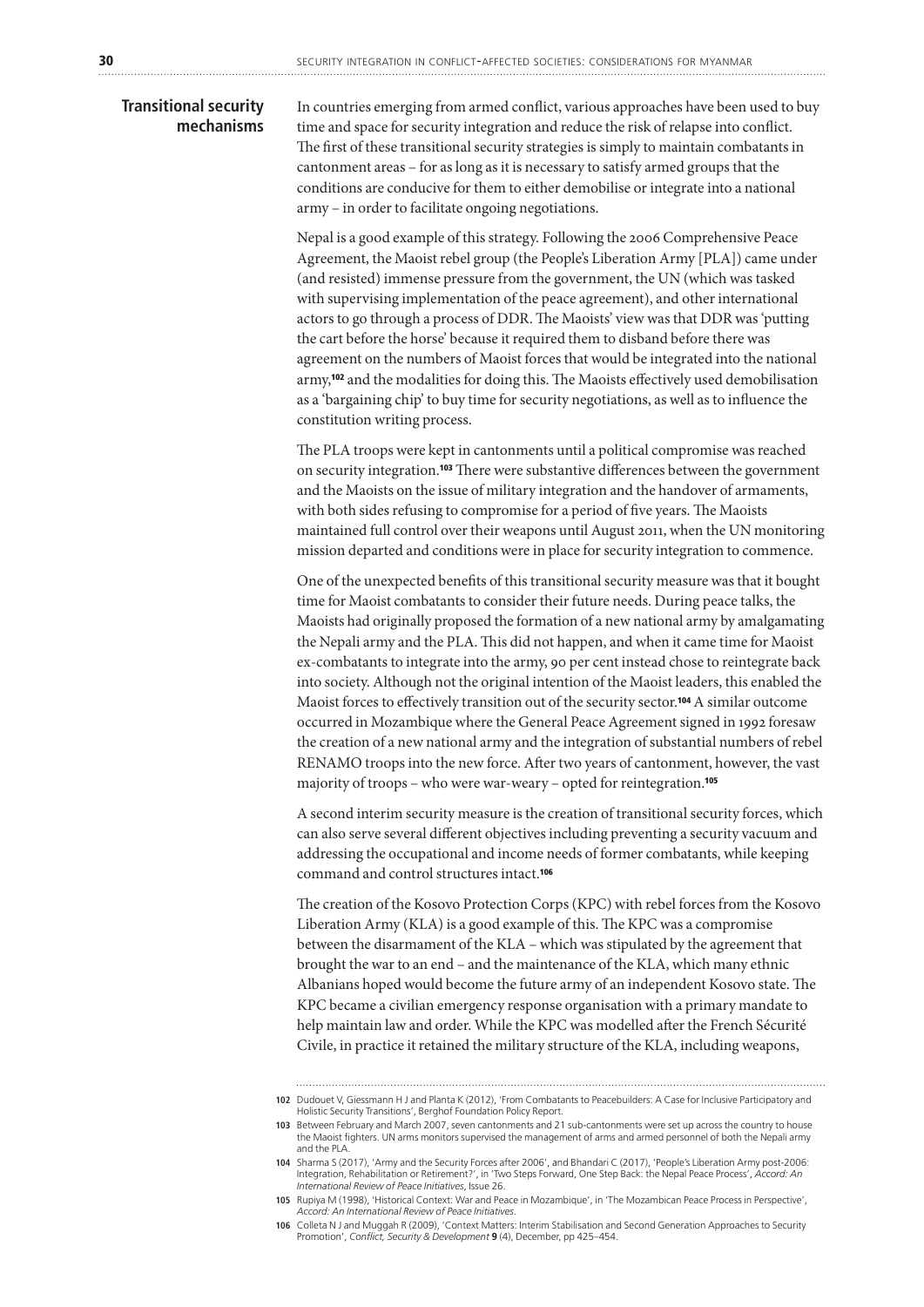military uniforms and ranks. It was also open to different Kosovo ethnic groups, including both the Kosovo Serbs and the Kosovo Albanians.

As an interim security institution, the KPC was key in helping to maintain stability, redirecting combatants towards civilian tasks, and buying time and space for the creation of political conditions conducive to securing its independence. Notably, this process also enabled former KLA forces to maintain their dignity and uphold the legitimacy of their cause without having to suffer the humiliation of having 'lost' the war had they been forced to disarm. Kosovo went on to declare independence from Serbia in 2008 (which has largely been rejected by the Serb minority living in the country) and has made plans to convert the KPC into the Kosovo National Army in 2019. In 2013, the European Union (EU) brokered an agreement between Kosovo and Serbia<sup>107</sup> that would allow the Serb minority in Kosovo to have its own police force and court of appeal.

A third strategy is to grant a non-state armed group local autonomy in a geographical zone which they control, and a decentralised security capacity during a transitional period.108 This occurred in Cambodia in response to the failed implementation of the military measures contained in the 1991 Paris Peace Agreement. The Paris Agreement called for the re-groupment, cantonment and disarmament of at least 70 per cent of the forces of the four warring factions, with the remaining 30 per cent to be integrated into a new national army. Although the State of Cambodia and the two non-communist factions complied to varying extents, the Khmer Rouge refused to do so and renounced the ceasefire.

Over the next five years, Cambodia was caught between a state of war and peace. The unstable power-sharing government, which emerged from the 1993 elections, eventually collapsed in 1997. The Hun Sen faction that prevailed, confronted by a Khmer Rouge force that was still unwilling to lay down its arms, allowed it to maintain control over its stronghold of Pailin in the western part of the country. While this Khmer Rouge faction aligned itself politically with the government, it retained control of two major military strongholds. This was accompanied by the (controversial) granting of amnesty to several senior Khmer Rouge leaders in the name of 'national reconciliation'.<sup>109</sup>

This was pitched by the government as a 'win-win' strategy to bring the Khmer Rouge back into the folds of the state, but based on an explicit recognition that their integration back into peacetime society would need to happen in a very gradual fashion and at three levels: military, administrative and socio-economic. Concrete incentives were provided to fighters and commanders by the Cambodian government to guarantee their personal safety and the safety of their property and economic activities.

### **Preparing the political terrain for SSR**

The main purpose of transitional security measures is to buy time for non-state armed groups to negotiate the terms of a peace settlement and their integration into the national security sector, or to opt out if they so choose. Part of this discussion will necessarily involve the structure and governance of the national security sector and any changes that may be required to move a country from a 'war footing' to a 'peace footing' that better meets the needs of all groups in society. This may require wideranging reforms involving not just military forces but police and justice actors and indeed a broad range of civilian bodies inside and outside the security sector whose ability to oversee and hold security forces to account is central to SSR.

<sup>107</sup> https://en.wikipedia.org/wiki/Brussels\_Agreement\_(2013). The agreement stipulates that there shall be one police force for all of Kosovo, including its northern parts, to be called "Kosovo Police", but the Regional Police Commander for the Serbmajority areas must be a Kosovo Serb.

**<sup>108</sup>** Colleta N J and Muggah R (2009), 'Context Matters: Interim Stabilisation and Second Generation Approaches to Security Promotion', *Conflict, Security & Development* **9** (4), December, pp 425–454, and Hendrickson D (Ed.) (1998), 'Safeguarding Peace: Cambodia's Constitutional Challenge', *Accord: An International Review of Peace Initiatives*, Issue 5, November.

**<sup>109</sup>** Ashley D (1998), 'Between War and Peace: Cambodia 1991–98', in Hendrickson D (Ed.), 'Safeguarding Peace: Cambodia's Constitutional Challenge', *Accord: An International Review of Peace Initiatives*, Issue 5, November.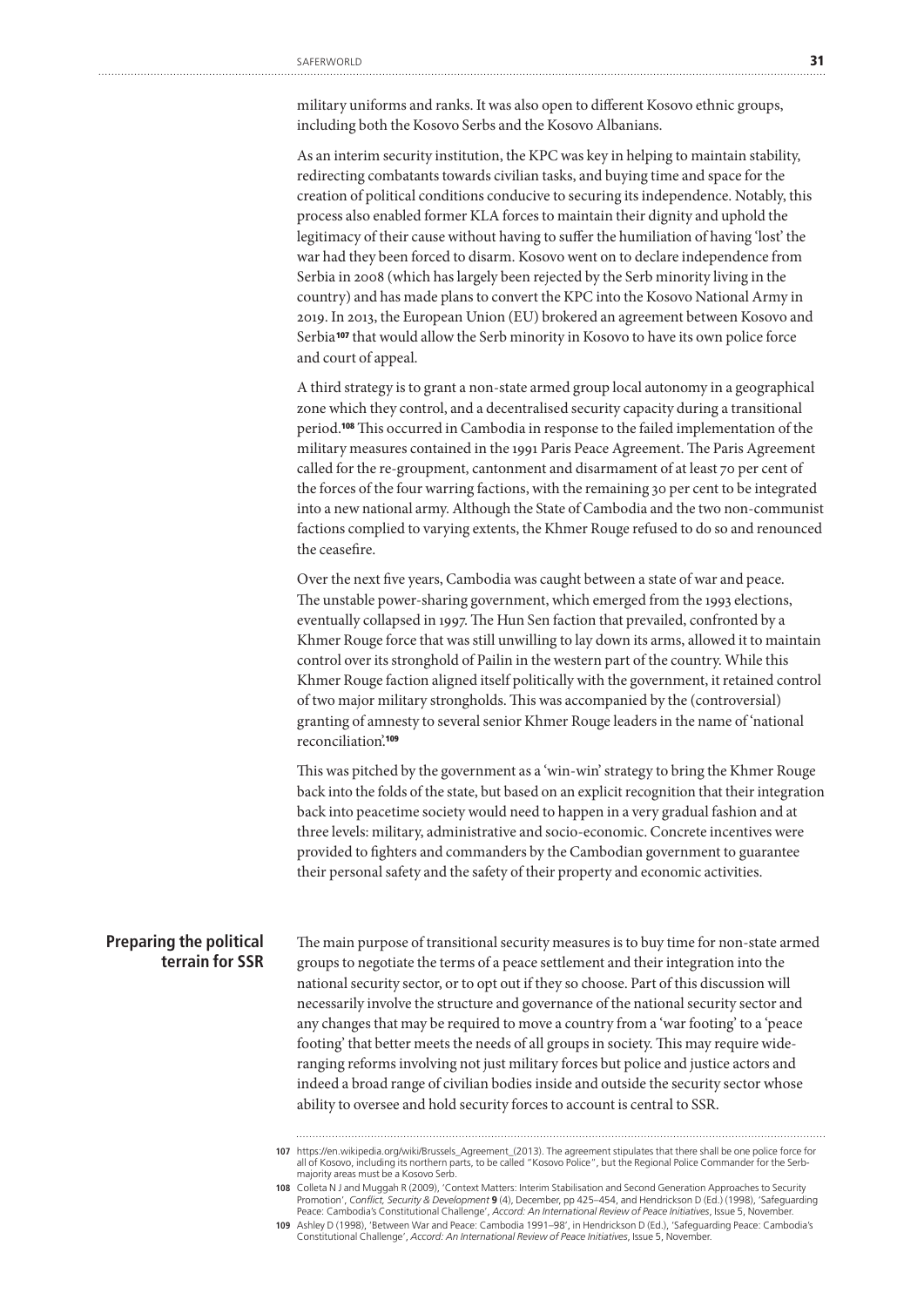While likely to be very difficult and sensitive, broaching the wider topic of SSR during peace talks and agreeing minimum provisions on this issue in a peace settlement will be important for a number of reasons, as highlighted in section 2c. This is the case not just because it may help to secure the signature of EAOs on the NCA and a subsequent Union peace settlement accord, but also because it can set forward (and commit parties to) a vision and a process to guide future discussions on SSR.

The importance of addressing SSR is backed by extensive experience from other countries which suggests that an overly narrow focus on DDR and military integration can threaten the sustainability of a peace process.110 That said, military integration is usually the priority in post-war contexts given the threat that non-state military forces pose to the emerging peace. Military integration is also relatively easier to do than reforming the wider security and justice sectors. The dilemma is that while military integration may help to achieve short-term peace, if it is not accompanied by some degree of SSR, it may result in a stronger military apparatus without corresponding improvements in civil democratic oversight.

A narrow shift of this kind would not resolve (and could potentially exacerbate) Myanmar's security problems, particularly if any EAOs withdraw from the peace process. For these reasons, discussions need to overcome some of the deeper structural constraints to SSR in Myanmar. Backed by the 2008 Constitution, which keeps power deeply centralised and in the military's hands, the Tatmadaw has insisted that it must maintain its political, economic and administrative roles (including its veto powers over most constitutional amendments) until stability and the rule of law are achieved.<sup>111</sup>

In addition, the Tatmadaw has established some of the country's largest business conglomerates and the country's second largest political party, the USDP. Both these economic and political roles arguably detract from the Tatmadaw's ability to meet its core security/defence functions, and are also seen as having detrimental consequences for civil-military relations and governance in democratic societies.112 While there is not scope for radical change in the immediate term, there are precedents for change of this nature.

Indonesia's military (the TNI),113 like the Tatmadaw, was far more than a conventional armed force; it was the leading statebuilding institution and a dominant force in almost all sectors for half a century before the process of transformation began. The May 1998 democratic transition set in motion significant changes including the TNI relinquishing a political role, accepting parliamentary oversight, and reducing its business activities. The TNI still retains significant autonomy, however, to the detriment of civilian oversight. This reflects the fact that the military has still not fully accepted democratic principles, but also that civilian political institutions which could exercise effective oversight and assume responsibility for formulating defence policy are still very weak.<sup>114</sup>

While achieving meaningful civil democratic control of the security sector, for instance, may not be realistic anytime in Myanmar's immediate future, there are areas where new methods and strategies can already be developed to incrementally increase legislative oversight of the security forces.115 Vetting of public expenditures by parliament has in recent years included defence spending, and parliament has in a

**<sup>110</sup>** Licklider R (2014), 'So what?' in Licklider R (Ed.) (2014), *New Armies from Old: Merging Competing Military Forces after Civil Wars* (Georgetown University Press).

**<sup>111</sup>** The Tatmadaw holds firm to its perceived role as steward of the country's political development and as defender of the nation's sovereignty and integrity. It is guided by a deep-set fear that the union will disintegrate, and it will be surrounded by hostile independent nations, if ethnic nationality movements gain too much influence.

**<sup>112</sup>** Brommelhorster J and Paes W-C (Eds.) (2003), *The Military as an Economic Actor: Soldiers in Business* (Palgrave: MacMillan). **113** Tentara Nasional Indonesia is its official name.

**<sup>114</sup>** Sukma R (2013), 'The Military and Democratic Reform in Indonesia', in Blair D (Ed.) (2013), *Military Engagement: Influencing Armed Forces Worldwide to Support Democratic Transitions*, Volume II Regional and Country Studies (Washington, D.C.: Brookings).

**<sup>115</sup>** Egreteau R (2017), 'Negotiating Parliamentary Oversight of the Security Sector in Myanmar', ISEAS Yusuf Ishak Institute *Perspective* No. 37, June.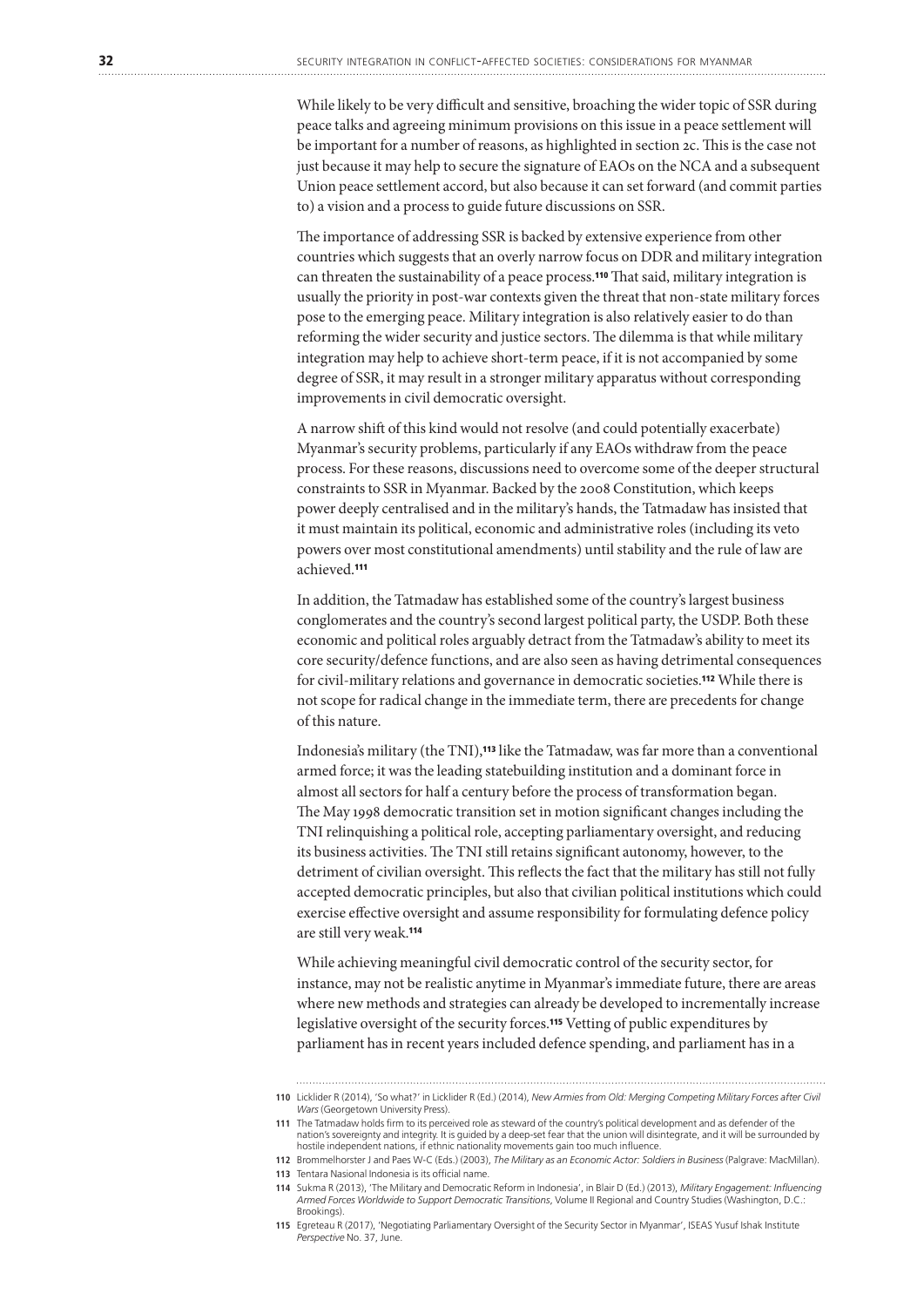number of cases denied requests for budget increases from Tatmadaw-controlled ministries. The formation of a standing committee on security and defence matters in the Union parliament would also break new ground in terms of public oversight.

Here, as in other areas which seek to strengthen security sector governance, sustained progress will depend on a number of factors which include designing new checks and balances on the military's power and reversing the guardianship role and full autonomy granted to the military in the 2008 Constitution. This will only happen, however, if the Tatmadaw accepts the need to meet international standards of professionalism, and is a willing partner. This will require a shift in its deeply institutionalised political ideology that will take time and cannot be forced from outside.

While much of the discussion on SSR is focused on the broad goals of reform and the policy changes required to make them operational, there tends to be less consideration of the political, social and economic conditions which facilitate the transformation of the 'security mindsets' and relationships (both among and between security actors and civilians) that are a precondition for reform.

Experience from countries which have gone through this process suggests that SSR is most likely where there are a broad range of groups in the state and outside it with a shared interest in reform.116 While international actors have sometimes played a valuable role in kick-starting reform processes, these processes have rarely been sustained or succeeded without 'local ownership'.

If Myanmar's transition from military rule to civilian rule is to be sustained, this will depend on the creation of genuine domestic constituencies for democratic governance of the security sector. This is a slow and complex process, yet there are many examples from Africa over the past two decades where coalitions for change between the security establishment and civilians have been strengthened through proactive (though often behind-the-scenes) efforts. A good example of this are the so-called 'South-South' dialogues that brought together – as they were deliberately designed to do – people from a wide spectrum of government, the security sector, and CSOs (including from South Africa, Nigeria, and Liberia) who had rarely spoken to each other.<sup>117</sup>

Another strategy to promote dialogue and build consensus (both across government and, to varying degrees, with the public) has been the deployment of wide-ranging consultative defence and security review processes.118 The main purpose of these reviews is to examine the security challenges (both military and non-military) that countries can expect to face in the post-conflict era and to assess how to best meet these challenges.119 But a secondary purpose (and, it could be argued, the most important outcome) of these review processes is to build a shared understanding of security among different stakeholder groups along with coalitions to support more integrated public policy responses to security problems.

**<sup>116</sup>** Cawthra G and Luckham R (Eds.) (2003), *Governing Insecurity: Democratic Control of Military and Security Establishments in Transitional Democracies* (London: Zed Books).

**<sup>117</sup>** These South-South dialogues took many forms, including meetings designed to share lessons, build confidence and deliver training for defence professionals, civil servants, parliamentarians and civil society members. The countries involved included Côte d'Ivoire, Ghana, Guinea, Liberia, Mozambique, Sierra Leone, South Africa and Uganda. A range of African organisations were involved in driving these dialogues, including Africa Security Dialogue and Research (Ghana), the Centre for Democracy and Development (Nigeria), the Southern African Defence and Security Management Network (SADSEM), and the African Security Sector Network (ASSN).

**<sup>118</sup>** Countries including Burundi, Uganda, Sierra Leone and South Africa have conducted reviews which explicitly sought to incorporate the views of groups that have traditionally been excluded from public security debates. See, for instance (for the case of South Africa), Nathan L, 'Inclusive SR Design: The South Africa White Paper on Defence, No Ownership, No Commitment: A guide to Local Ownership of Security Sector Reform', Birmingham University, http://epapers.bham.ac.uk/1530/1/Nathan\_-2007-\_No\_Ownership.pdf

And (for the case of Burundi) Hendrickson D (Ed.) (2014), 'The Burundi Defence Review, 2011–14: Charting a New Path for Peace, Stability and Security', *ALC Monograph Series*, No. 32A, King's College London, http://africanleadershipcentre. org/images/ALC\_Monographs/ALC\_Monograph\_32A.pdf

And (for Uganda) Hendrickson D (Ed.) (2007), 'The Uganda Defence Review: Learning from Experience', King's College London and Makerere University, http://alcafricanos.com/csdg/www.securityanddevelopment.org/pdf/ugandadefence.pdf

**<sup>119</sup>** The Tatmadaw produced a Defence White Paper which addresses some of these issues, though it was not produced through a consultative process and starts from the premise that the army has the central responsibility in protecting the Union against all internal and external dangers.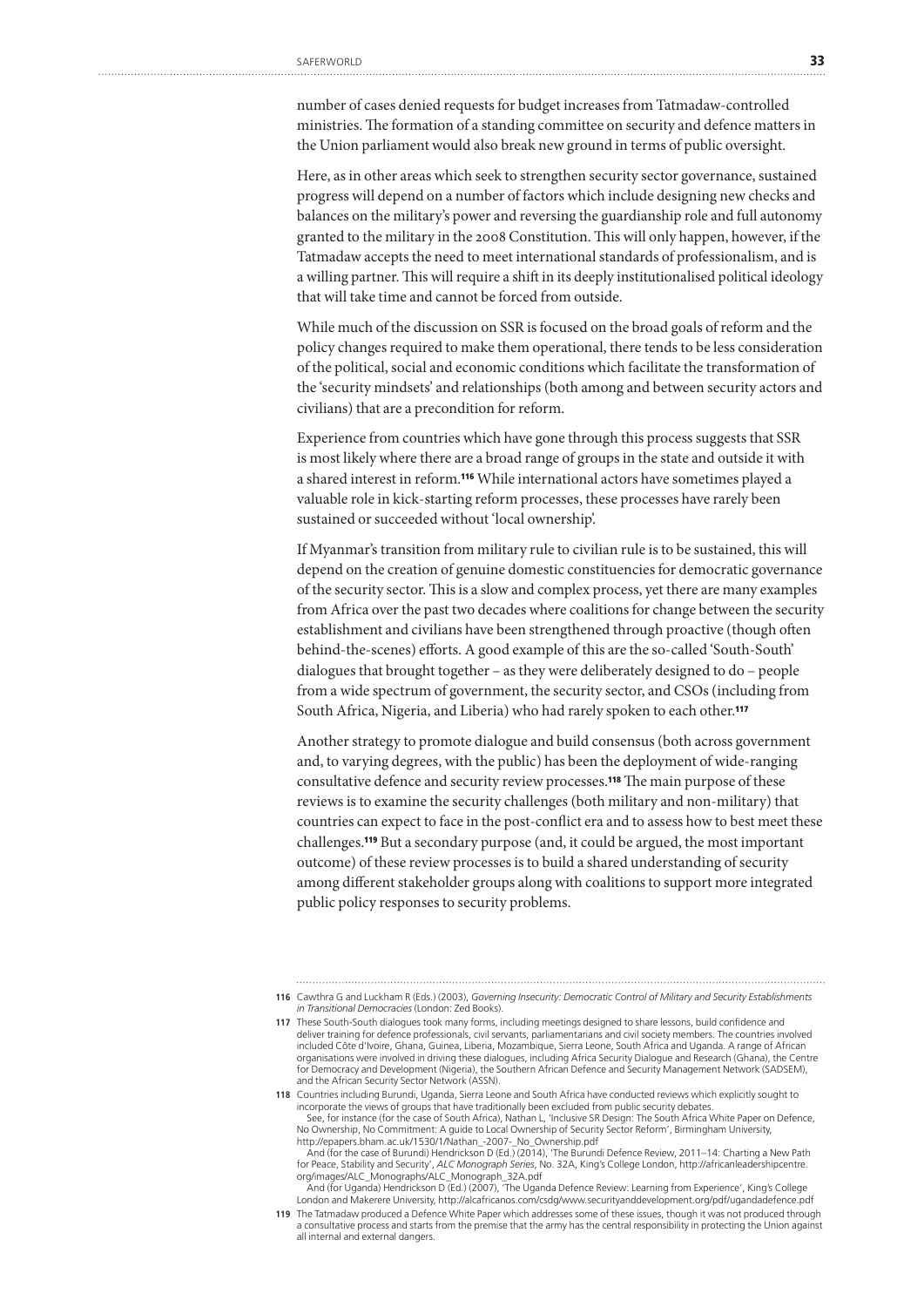### b. The cases of South Africa and the **Philippines**

**South Africa** 

The South African process of security integration, which ran between 1994 and 2003 and took place during its transition from a unitary, apartheid state to a more representative democracy, has been held up as a successful example of post-conflict security integration. A complex array of former armed groups – representing various ethnicities, languages, and technical abilities – were successfully integrated with the existing national armed forces, the SADF, resulting in the formation of a new body, the South African National Defence Forces (SANDF). This opened the way to more substantive reforms cutting across the security sector.

This process featured a number of noteworthy characteristics, including: inclusivity in the design of the integration process; unit-level integration of former combatants, as opposed to their segregation into separate units; limited but effective use of international partners; and the inclusion of the police force, which also transitioned to an integrated force, the South African Police Service (SAPS). Given the complexity of these security integration challenges (and the many areas of initial disagreement), both parties agreed that the details should not be worked out until after national elections. That both sides were confident to proceed in this manner is indicative of the trust that had been achieved at that stage of the negotiating process, and over time agreement did emerge on the key issues.<sup>120</sup>

As discussions around the political transition began in 1990, and a new constitution was formulated, it was clear that security integration would be central to the rebuilding process. The state security forces had been the primary actors in the widespread oppression of the majority black population, with the SADF having a reputation as one of the most experienced counter-insurgency forces in the world. In order to gain the trust of the whole population of South Africa, this required fundamental changes in the structure, composition, and culture of the security sector in order to ensure that that the new 'integrated' security sector truly reflected the values of the new nation. Thus, negotiations began between the parties.

In 1994, the key stakeholders<sup>121</sup> formed the Joint Military Coordinating Council (JMCC) to manage the process, which was led primarily by the uMkhonto we Sizwe (the armed wing of the ANC, and known as MK) and SADF, while various joint working groups were created to deal with decisions in key areas, including financing, operations, and personnel.122 This decision-making process forced former combatants to work together and build consensus on various complex issues, which was a valuable process in itself.123 Ultimately, by the time elections took place in April 1994, the JMCC had finalised its work, and SANDF was officially inaugurated.<sup>124</sup>

The challenges in integrating eight separate forces into a united SANDF were clear. A largely conventional, high-tech, majority white force would need to combine with seven majority black forces, each with varying technical abilities, experience, and even primary languages. Due to the legacy of oppression and segregation during the apartheid era, negotiators agreed that keeping these forces totally separate but under the umbrella of a 'national' military (as in Bosnia and Herzegovina, for example) would risk undermining the goals of national unity and reconciliation, and could lead to further conflict. They therefore opted to integrate former adversaries at the unit level, and special arrangements were made to facilitate this process.<sup>125</sup>

**<sup>120</sup>** Licklider R (2014), 'South Africa', in Licklider R (Ed.) (2014), *New Armies from Old: Merging Competing Military Forces after Civil Wars*, April.

<sup>121</sup> This included the leadership of the ANC; the ANC armed wing, MK; the SADF leadership; defence forces from four quasiindependent black homelands, known as *Bantustans*; the Azanian People's Liberation Army, which was the military arm of the Pan Africanist Congress, and had engaged in armed conflict with the security forces of the apartheid government; and, lastly, the KwaZulu Self-Protection Forces of the Inkatha Freedom Party, which had previously received training from<br>the SADF, and fought against the ANC. Higgs J (2000), 'Creating the South African National Defence F *Quarterly*, Summer Issue 25, p 45.

**<sup>122</sup>** Knight M (2009), 'Security Sector Reform: Post-Conflict Integration', report commissioned by the GFN-SSR, August, p 18.

**<sup>123</sup>** Higgs J (2000), 'Creating the South African National Defence Force', *Joint Force Quarterly*, Summer Issue 25, p 45.

**<sup>124</sup>** Stott N (2002), 'From the SADF to the SANDF: Safeguarding South Africa for a better life for all?', *Violence and Transition Series*, vol. 7.

**<sup>125</sup>** Licklider R (2014), 'South Africa', in Licklider R (Ed.) (2014), *New Armies from Old: Merging Competing Military Forces after Civil Wars*, April.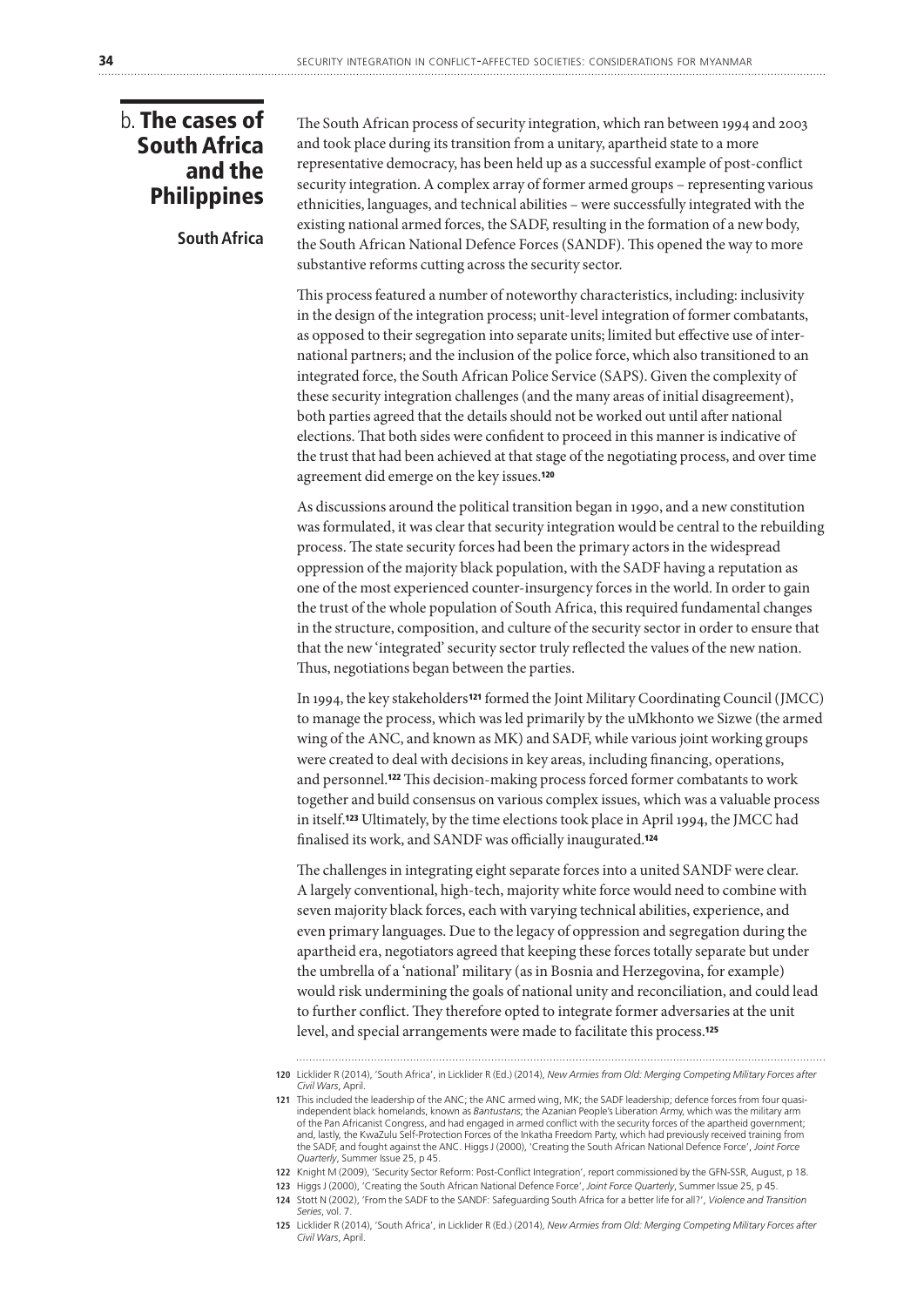Another crucial component was the process of writing the White Paper on National Defence.126 In the aftermath of apartheid, the integration of former combatants represented a powerful symbol of unity, but military leaders recognised that their forces' primary mission and *raison d'être* had ended. In a democratic state, the new military would need a different strategic direction and set of priorities. To this end, the SANDF set about formulating a Defence White Paper, a collaborative process which included consultations with parliament, civil society, interest groups, and the public at large.127 In addition to defining the roles of SANDF within a democratic South Africa, the process itself, which was highly participatory, resulted in a finalised paper in May 1996, and increased perceptions of the force's legitimacy among the people.

As one of the most unpopular components of the apartheid regime, successful rehabilitation of the police in the new South Africa was also crucial for the ANC-led government. Under the apartheid government, the police were responsible for the torture and murder of political activists and the violent repression of anti-apartheid political expression. The new constitution made provisions for a new South African Police Service (SAPS), which would operate throughout the country, though remaining under central command. Further clarity on the roles and responsibilities of the SAPS was established through the 1995 South African Police Service Act.<sup>128</sup>

Police reform was carried out through diversification of what had been a whitedominated force, through the recruitment of new police officers and the inclusion of a small number of former combatants from MK and other groups. The second avenue was placing policy-making in civilian hands, through the establishment of the civilian Secretariat for Safety and Security, which directly supported the heads of the SAPS. The shift from a police 'force', which was distrusted and feared by the majority of South Africa's population, to a police 'service', more representative of the communities it serves, has contributed to a new-found legitimacy, which in turn has enhanced the SAPS's effectiveness.

On the intelligence side, in the decade following the democratic transition, South Africa transformed a sector that had been militarised and highly repressive into a more transparent and democratically accountable civilian-led intelligence community designed to inform policy.129 As in other areas of the security sector, however, compromises were necessary to maintain stability and ensure the success of the political transition. This limited some of the potential gains of security transformation in South Africa.

In this regard, South Africa highlights both the potential benefits and challenges of linking SSR and transitional justice processes which can be mutually-reinforcing. South Africa's Truth and Reconciliation Commission (TRC) had a mandate to investigate past human rights abuses, grant amnesty where appropriate, and help to rehabilitate victims. While the process made a significant contribution to political reconciliation in the divided country, it nonetheless fell short in many ways in terms of fully uncovering the truth, providing accountability, or facilitating sufficient reparations for victims.

This was particularly evident with regard to the DDR and wider security integration processes, which were largely approached as technical exercises and independent of the transitional justice process.130 Due to a concern by senior politicians to guarantee the success of the transition, there was a reluctance to dig too deeply into the past

**<sup>126</sup>** The full text of the White Paper is available on the South African Department of Defence website: http://www.dod.mil.za/ documents/WhitePaperonDef/whitepaper%20on%20defence1996.pdf.

**<sup>127</sup>** Nathan L (Ed.) (2007), 'South African Case Study: Inclusive SSR Design and the White Paper on Defence' in Nathan L (Ed.) (2007), 'No Ownership, No Commitment: A Guide to Local Ownership of Security Sector Reform'.

**<sup>128</sup>** For the full text on policing within the South African Constitution, see chapter 11, section 205-208, available at: http://www.gov.za/documents/constitution-republic-south-africa-1996-chapter-11-security-services#205. The full South African Police Service Act is available at: http://www.saps.gov.za/legislation/acts/act68of1995.pdf.

**<sup>129</sup>** Dombrowski K R (2006), 'Reforming Intelligence: South Africa after Apartheid', *Journal of Democracy* **17** (3), pp 43–57.

**<sup>130</sup>** Van der Merwe H and Lamb G (2009), 'Transitional Justice and DDR: The Case of South Africa', Research Unit, International Center for Transitional Justice, June.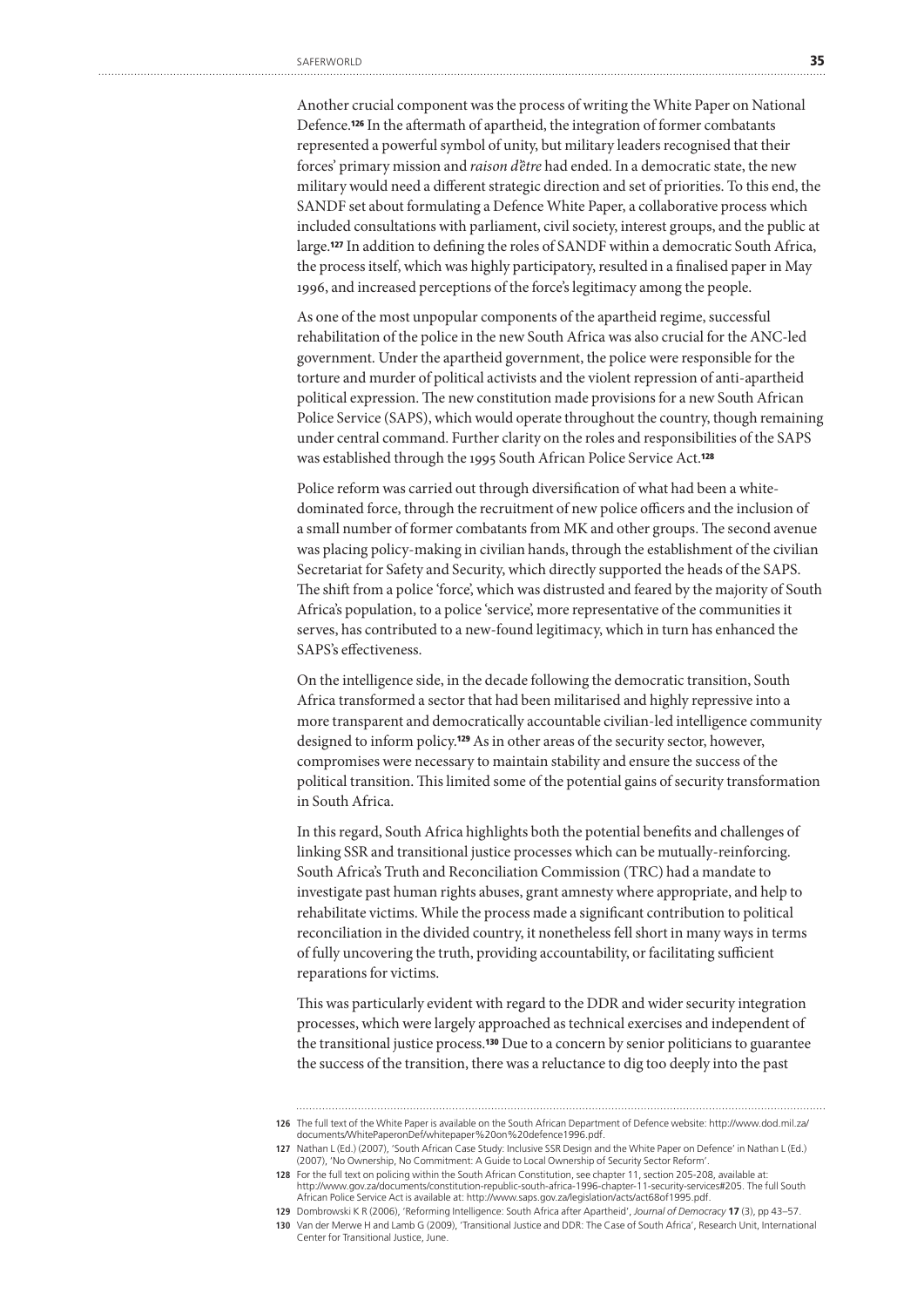behaviour of combatants on both sides, including members of the police and the many non-statutory security forces that the apartheid state had made use of. This made it possible to expedite the creation of the new, integrated SANDF and SAPS, but did not result in forces that were as unified internally or professional as it appeared from the outside.

The integration of the Moro National Liberation Front (MNLF) into the Philippine Armed Forces (AFP) and the Philippine National Police (PNP) in the mid-1990s offers several clear parallels with the current context in Myanmar. Mindanao, a large island located in the southern portion of the Philippine archipelago and home to a large Muslim minority, had been beset by conflict in some form or other for centuries.<sup>131</sup> From the 1960s, this conflict took the form of an insurgency against the Philippine state by a number of groups, most notably the MNLF, and later the Moro Islamic Liberation Front (MILF), which was formed as a breakaway group in 1977. **Philippines** 

> The 1976 Tripoli Agreement, signed between the government and the MNLF leadership, established a ceasefire between the parties and created autonomous zones in Muslim areas, among other provisions. However, conflict continued until 1996, when negotiations ultimately led to a Final Peace Agreement, which laid out the terms of a phased integration of MNLF forces and the cessation of conflict.

It was agreed that up to 7,500 MNLF troops would be integrated into the AFP and PNP through a phased process. Initially, some would integrate as separate units, in order to build 'mutual confidence'; then, unit-level integration would take place. This would be followed by the integration of further MNLF troops.132 While ultimately close to all the agreed number of MNLF fighters were eventually integrated, a large number of MNLF troops were not, due to their refusal to accept the government's peace offer. Many of them continued to fight against government forces, and in 1984 they were formally established as the MILF.

In the case of the MNLF in Mindanao, an overt process of disarmament was not politically viable; if the government had required disarmament as a condition to further concessions or agreements, this likely would have precluded any possibility of a successful settlement. Philippine government negotiators, therefore, stopped using the term 'DDR' and developed a process labelled 'social integration',133 which included a mostly voluntary programme, whereby MNLF cadres could turn in their weapons for cash. These weapons would then be reissued to former MNLF soldiers once their integration had been formally completed.

Taking a flexible approach to the disarmament of integrating groups, allowing them a certain level of control over the process, and allowing autonomy of the regions in dispute, helped to sustain the momentum of talks and lead to a successful settlement. In November 1990 the Autonomous Region of Muslim Mindanao was established (though the MILF did not accept this and later pressed for full independence). Nevertheless, with regard to the MNLF, a number of issues related to disarmament lingered. Many of those who did voluntarily turn in a weapon often only provided one of multiple weapons in their ownership or simply turned over their weapons to MNLF soldiers who were not yet integrated, rather than turning them in to the AFP.<sup>134</sup>

Another important lesson from the MNLF integration process is how the AFP and the PNP attempted to 'harmonise relations' between soldiers from the different forces, in advance of unit-level integration. The MNLF was primarily made up of Muslim

**<sup>131</sup>** For more historical background on the Mindanao conflict, see Adriano F and Parks T (2013), '*The Contested Corners of Asia: Subnational Conflict and International Development Assistance. The Case of Mindanao, Philippines*', Asia Foundation.

**<sup>132</sup>** Santos Jr S (2010), 'MNLF Integration into the AFP and the PNP: Successful Co-optation or Failed Transformation?' in Rodriguez D (2010), *Primed and Purposeful: Armed Groups and Human Security Efforts in the Philippines* (Geneva: South-South Network for Non-State Armed Group Engagement and Small Arms Survey).

**<sup>133</sup>** *Ibid*., p 175.

**<sup>134</sup>** *Ibid.*, p 177.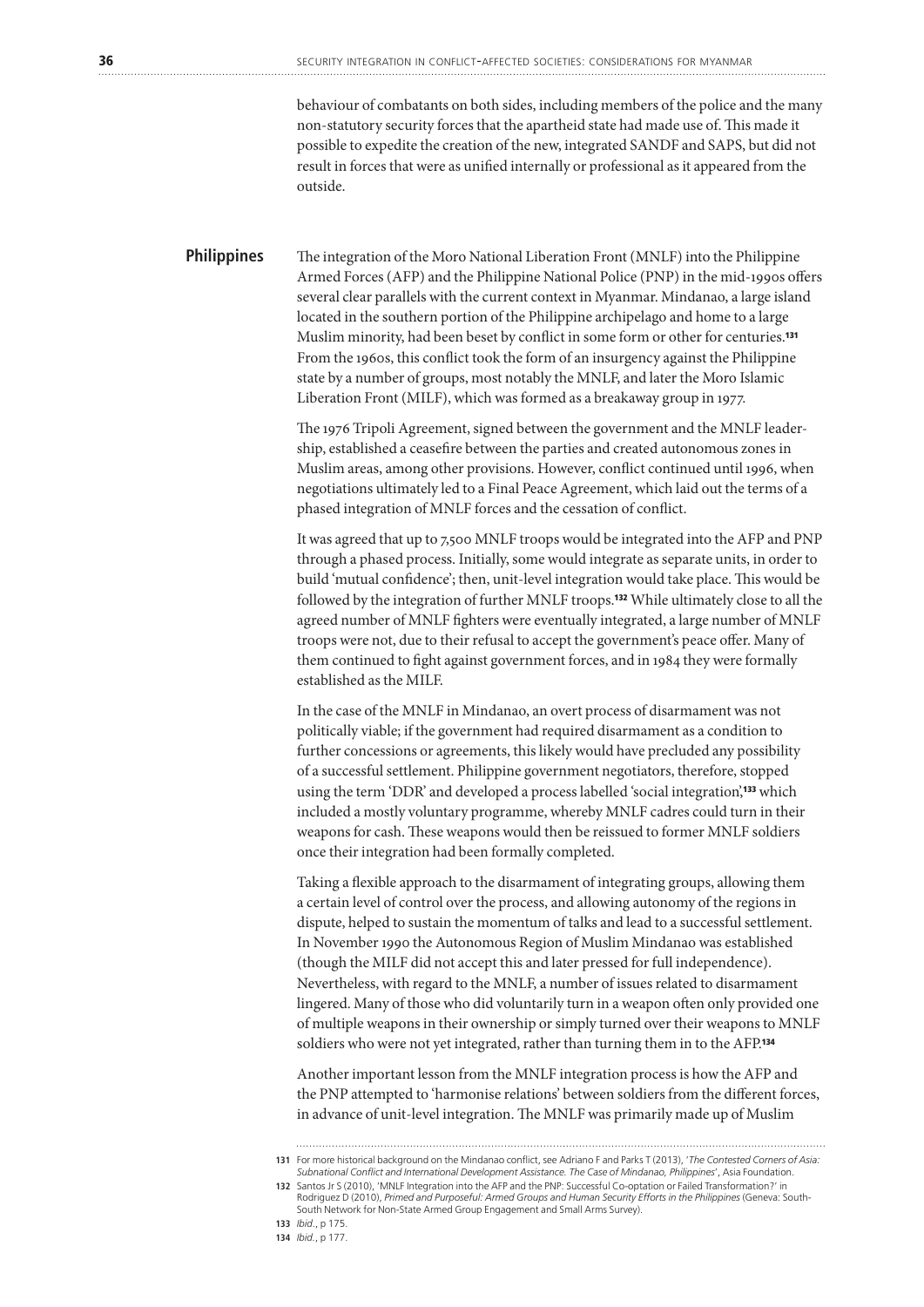fighters, while the AFP was majority Christian, and so the AFP leadership took steps to smooth the assimilation process. This depended, particularly, on the government's willingness to meaningfully acknowledge and address differences in language, political beliefs, military doctrines, and religion.

The integration process entailed taking 26- or 48-week courses, depending on whether the candidates had enlisted roles or were preparing to be officers, followed by specialised training based on their intended occupation in the AFP.135 Once this training was completed, individual soldiers were assigned to existing units within the AFP, alongside troops of other ethnicities and religions. In this way, the integration process was managed in a way to keep the integrees together through their initial training, before transitioning them to fully integrated units within the regular army.

While successful in certain respects, the MNLF integration into the AFP and PNP did not fully meet the expectations of the MNLF leadership, who had initially expected to be integrated as segregated units. Following integration, former MNLF forces were put into combat against other armed groups, primarily the MILF, as well as those factions of the MNLF which did not integrate into the AFP and PNP. This fighting reduced trust on the part of the non-integrated MNLF troops, making them less likely to participate in future negotiations with the government. While direct hostilities with these MNLF forces were reduced, they have flared up multiple times since the 2000s.

Meanwhile, conflict with the MILF continued. In 2011 the MILF withdrew its demand for independence and continued to press for an expanded autonomous region. In March 2014 the *Comprehensive Agreement on the Bangsamoro* (*CAB*) between the government of the Philippines and the MILF was finally signed. This agreement ended an armed conflict that had started in 1969 and caused more than 120,000 deaths. Implementation of the peace agreement has been guided by a detailed road map, but has proceeded slowly, reflecting a range of factors.

### The 'road map for peace' in Muslim Mindanao

*The Comprehensive Agreement on the Bangsamoro* (*CAB*) between the government of the Philippines and the MILF includes four key elements:

- socio-economic development programmes for conflict-affected areas
- confidence-building measures between the government and MILF forces
- transitional justice and reconciliation initiatives
- efforts to improve security including police reform, dismantling of paramilitary groups, arms decommissioning, and finally total demobilisation

Demobilisation of the MILF is dependent on passage of the new Bangsamoro governing law by Congress and creation of a new autonomous police force in the region. Yet, implementation has faced various challenges, including limitations in time and capacity, and limited buy-in from parts of the governmental bureaucracy opposed to the peace accord.

The main security-related problem during this period has been the increase in armed groups in the region due to a failure to demobilise paramilitary groups. This has included a breakaway faction of the MILF, criminal organisations and violent groups linked to international extremist ideologies. Today, Mindanao continues to be affected by multiple armed conflicts stemming from disputes over natural resources and clan feuds. While MILF decommissioning is not yet complete, the overall success of ceasefire monitoring can be measured by the fact that there has not been a single violent encounter between the government and MILF forces since 2010.136

statistica

**<sup>135</sup>** *Ibid*.

**<sup>136</sup>** Gündüz C and Torralba R (2014), 'Evaluation of the Nonviolent Peaceforce Project with the Civilian Protection Component of the International Monitoring Team in Mindanao, Philippines', Final Report, 6 May.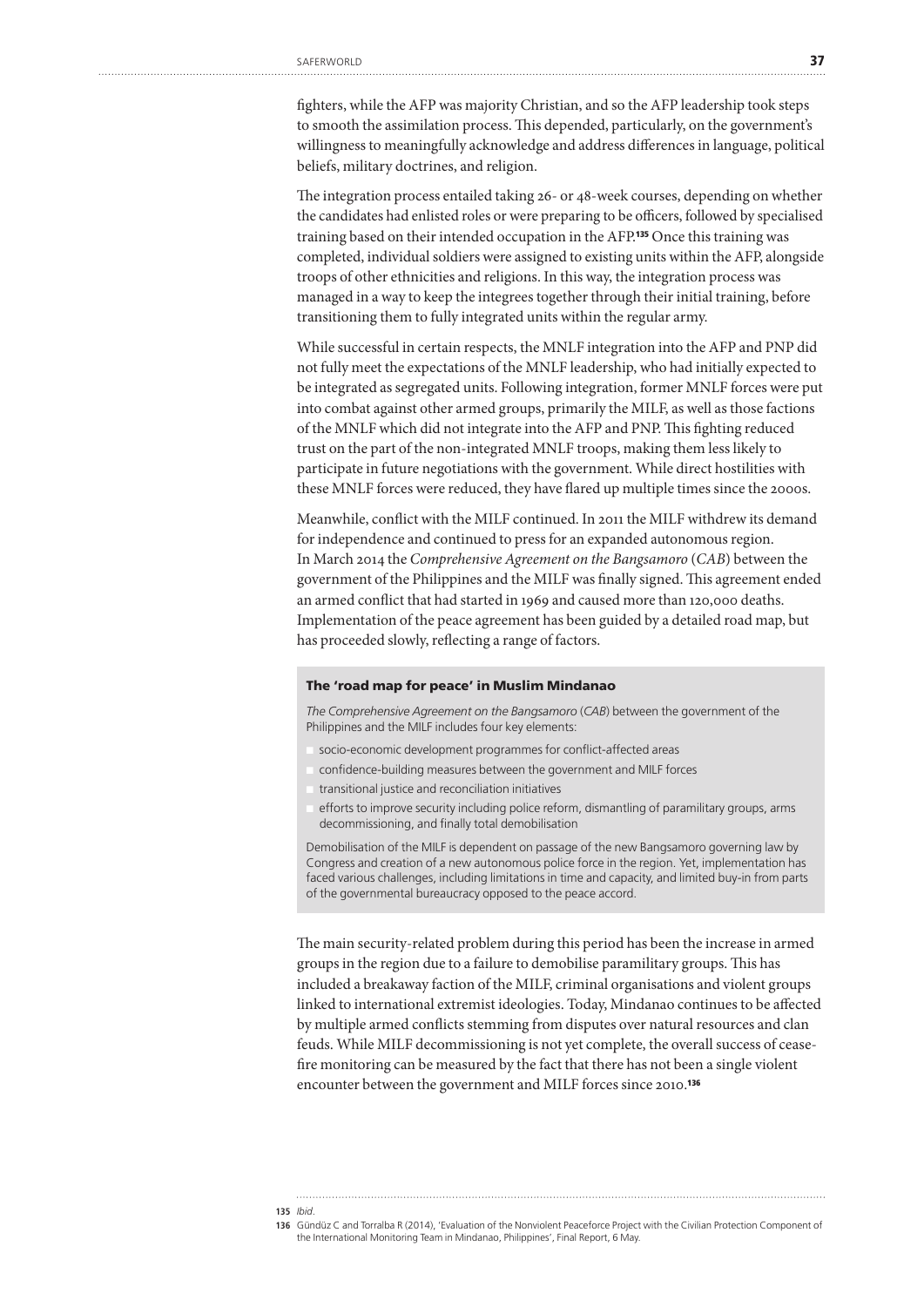### c. International support for security integration

The course and outcomes (both positive and negative) of peace and security integration processes in the countries examined in this report have been shaped to varying degrees by the international community. External inspiration and support have been key to the inclusion of SSR provisions in many recent peace agreements. Without external pressure and the security guarantees offered by the international community, critical SSR provisions may never have been implemented.137 External oversight and support have helped to keep many security integration processes on track.

But it is also well understood that local ownership is crucial to ensuring that security integration processes respond effectively to local needs and are sustained.138 A major problem faced by SSR programmes in many countries has been the lack of local input to and control over externally inspired and financed SSR processes. While most SSR donors embrace the principle of local ownership, in practice it is much more difficult to apply due to a lack of respect for or poor appreciation of local knowledge, frustration with the slow pace of local change, the tendency to rely on external models, and shortterm programming or funding cycles.<sup>139</sup>

Furthermore, external support for SSR has often involved mixed motivations on the part of the country/organisation providing assistance. External support for SSR has long been viewed by some Western countries as a strategy to fight terrorism (which may impact upon their security at home) and, more recently, to counter violent extremism. This has often resulted in the distorting of the SSR concept by weakening its governance dimensions, or worse – subordinating an integration process to an external geopolitical agenda. One result of this has been to further undermine the legitimacy of SSR in the eyes of some governments who were already inclined to resist SSR.

Globally, security integration processes have had varied levels of international involvement. In Bosnia and Herzegovina, Burundi, Guatemala, Sierra Leone and South Sudan, for instance, regional or international actors have played a central role in the process, by facilitating agreements, integration processes and the development of new security structures.

In other cases, such as South Africa, international involvement was restricted to limited capacity building, training support, and dispute resolution. After initial debates within the JMCC (which had responsibility for strategic planning for the integration process) over how much international involvement there should be, stakeholders settled on inviting the British Military Advisory and Training Team (BMATT) to take on a number of small but crucial roles. They were tasked with monitoring the implementation of JMCC decisions and providing advice to senior leadership within the integration process, as well as designing and delivering technical training at various levels. Due to their neutrality, technical skills, and experience, the use of BMATT in South Africa could be viewed as a positive example of a 'light footprint' in international involvement in SSR processes.

The Burundi-Netherlands Security Sector Development (SSD) programme, though not strictly speaking focused on security integration, is illustrative of a unique partnership and approach which enabled some noteworthy achievements.140 The SSD programme, which commenced in 2009, departed from standard internationally supported SSR programmes in two ways: first, through its focus on improving security sector governance, which is often seen as too sensitive for outsiders to engage with; and, second, by adopting a flexible, iterative programming approach, which is wellsuited to dealing with sensitive issues.

**<sup>137</sup>** Hutchful E (Ed.) (2009), 'Security Sector Reform Provisions in Peace Agreements', African Security Sector Network. **138** Nathan L (2007), 'No Ownership, No Commitment: A Guide to Local Ownership of Security Sector Reform', University of Birmingham, October.

**<sup>139</sup>** Sedra M (2017), *Security Sector Reform in Conflict-Affected Countries: The Evolution of a Model*, Routledge.

**<sup>140</sup>** Ball N (2014), 'Putting Governance at the Heart of Security Sector Reform: Lessons from the Burundi-Netherlands Security Sector Development Programme' (The Hague: Clingendael Institute).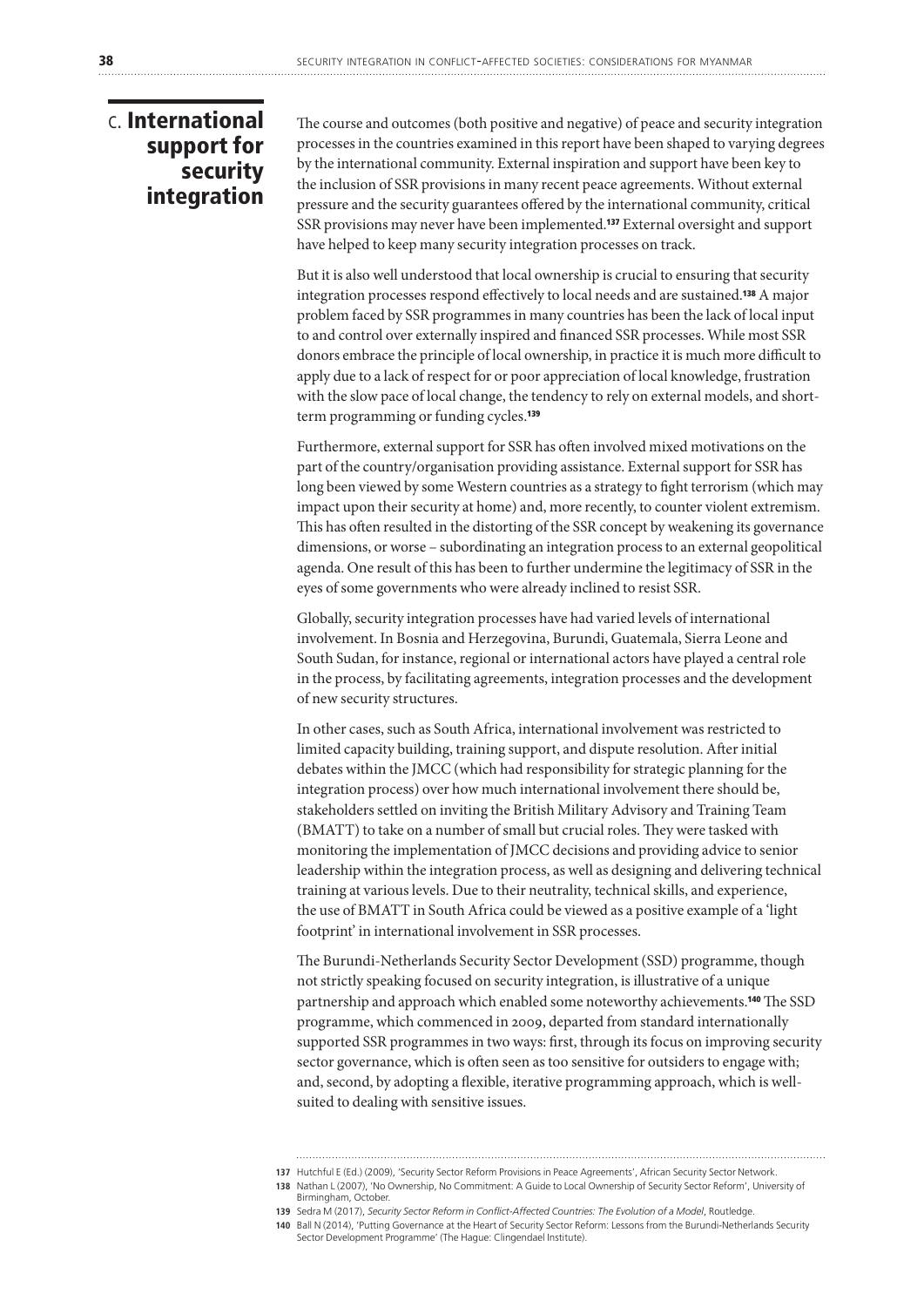Notably, this approach was welcomed by the Burundians because of a belief that it furthered Burundian priorities. In addition, it put the Dutch government in the position of supporting an internally driven change process rather than dictating in what direction it should go. Yet, to the extent that it prioritised key principles of security sector governance which the government itself had signed up to, it was an indigenous-led programme, and Burundian involvement in managing it was scaled up over time.

Experience suggests that the appropriate level of international involvement will often be dependent on contextual factors and should be carefully considered by all stakeholders involved in the process. Their ownership is crucial to sustainability. Thus, the significant resources that foreign actors can bring to such reform processes should ideally be limited to areas where they can most add value, while minimising the risks of exacerbating conflict dynamics between national stakeholders.

These areas of added value include capacity strengthening, particularly in the form of resources and technical training. In particular, non-state actors, both armed and within civil society, can benefit from outside help to reduce the asymmetry that often characterises government and non-state group interactions. Furthermore, where international actors are trusted by all stakeholders, they can provide mediation to help identify common ground and solve disputes during a reform process.141 Additionally, international partners can support third-party monitoring, to ensure all stakeholders are honouring their commitments and responsibilities.

One way in which countries have asserted their ownership of processes has been in their choice of terminology. In Zimbabwe, the term SSR was rejected in favour of 'security sector transformation', which was associated with external efforts at 'regime change'. There was also a view that security sector transformation was preferable because it emphasises both process and institutional transformation. While progress has been slow, the programme has succeeded in getting SSR on the agenda of public discourse and establishing a genuine dialogue.<sup>142</sup>

Myanmar's peace process has, thus far, been a predominantly indigenous undertaking, and there have been varying degrees of enthusiasm among the parties for outside involvement in the country's security affairs. In recent years, the EU, UK, and various UN agencies have supported programmes aimed at strengthening Myanmar's state security sector, particularly the MPF. But when soliciting official observers to the NCA in 2015, the former government and Tatmadaw opted to engage the country's Asian neighbours and the EU and UN, rather than specific Western countries.

Most EAOs have been open to international involvement and have often called for official international mediators, observers and monitors. The EAOs have varied preferences, with certain groups maintaining informal military ties with China, while some pro-federal EAOs have preferred engaging with the West. A number of EAOs, particularly among the group of NCA signatories and the UNFC, have also received assistance of various kinds in the area of SSR, though often of a piecemeal (workshopbased) approach rather than longer-term capacity strengthening.

As for the Tatmadaw, it has well-developed military ties with China, India, Israel, Russia, and other states who have been particularly interested in providing it with training and equipment. In its Defence White Paper, the Tatmadaw states that it will accept foreign assistance, but only if there "are no strings attached".143 While the Tatmadaw may ultimately be prepared to conform to new international norms, this is only likely to be in areas that are consistent with goals it has identified for itself as in the national interest.144 This will likely limit the space for cooperation with the mainstream aid community on SSR.

**<sup>141</sup>** Mason S J A (2016), 'Why Security Sector Reform Has to be Negotiated', in *CSS Analyses in Security Policy*, No. 194, June, Center for Security Studies, ETH Zurich.

**<sup>142</sup>** DCAF-ISSAT (2015), 'Zimbabwe Peace and Security Programme: Lessons Identified'.

**<sup>143</sup>** The Republic of the Union of Myanmar Defence White Paper (2015), Naypyitaw, p 16.

**<sup>144</sup>** Wilson T (2016), 'Strategic Choices in Myanmar's Transition and Myanmar's National Security Policies', *Asia & the Pacific Policy Studies* **3** (1), January, pp 62–71.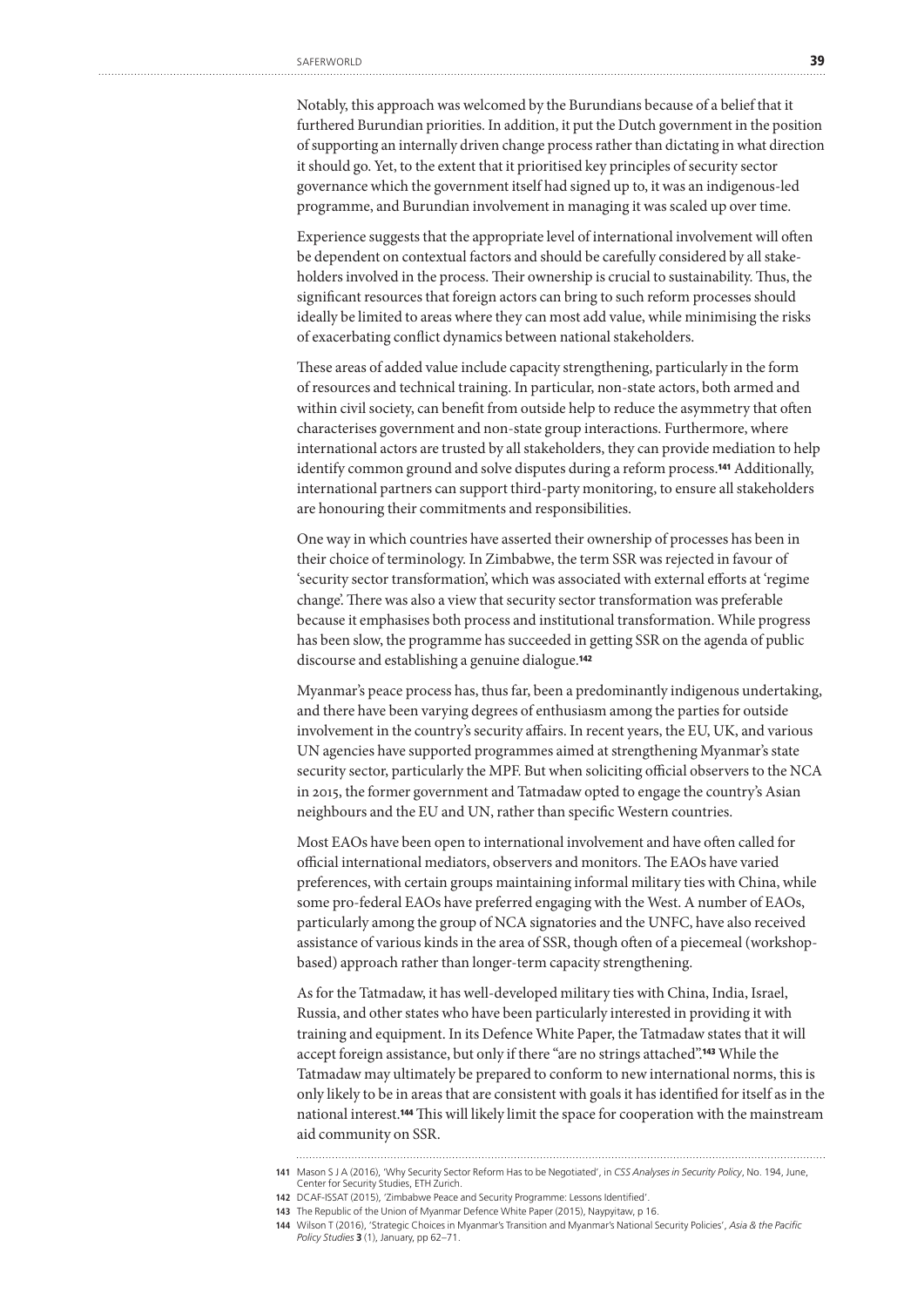# Conclusions and implications for Myanmar

the case studies examined in this report offer insights into the kinds of challenges that Myanmar will confront as it goes down the path of security integration. While some of the pitfalls highlighted can possibly be averted, none of the 'solutions' described are directly transferable to Myanmar. Each case has evolved in a specific political and institutional context quite different from Myanmar's, not least due to the many parties involved in its conflict and the sheer imbalance in power between the EAOs and the Tatmadaw. These factors will have significant implications for the approach, direction and pace of security negotiations, security integration, DDR and SSR.

To conclude, this section offers a few broad lessons that emerge from the international experiences examined in this report and considers the implications for Myanmar as it goes down the path of negotiating and transforming the security environment as a means to building lasting peace.

### **Importance of an internally driven approach**

Progress in security negotiations and the implementation of meaningful change will depend on serious commitment and will from within the country. Myanmar's peace process has been an indigenous project thus far, and this can be a strength as long as forces within the country continue to push for an agenda of reform that solves conflicts, addresses the legacies of past violence, and builds a state that serves all the country's diverse groups.

Progress in the security sector will depend on the development of a national security concept that all parties can buy into as well as the creation of domestic coalitions for change that cut across both the military and civilian sectors. As one comprehensive review of international experiences concludes, security integration is "first and foremost a local political problem, not a matter of technical expertise that local actors lack and whose secrets international actors must therefore impart".<sup>145</sup>

5

**<sup>145</sup>** Krebs R E (2014), 'Military Dis-integration: Canary in the Coal Mine', chapter 15 in Licklider R (Ed.), *New Armies from Old: Merging Competing Military Forces after Civil Wars*, April.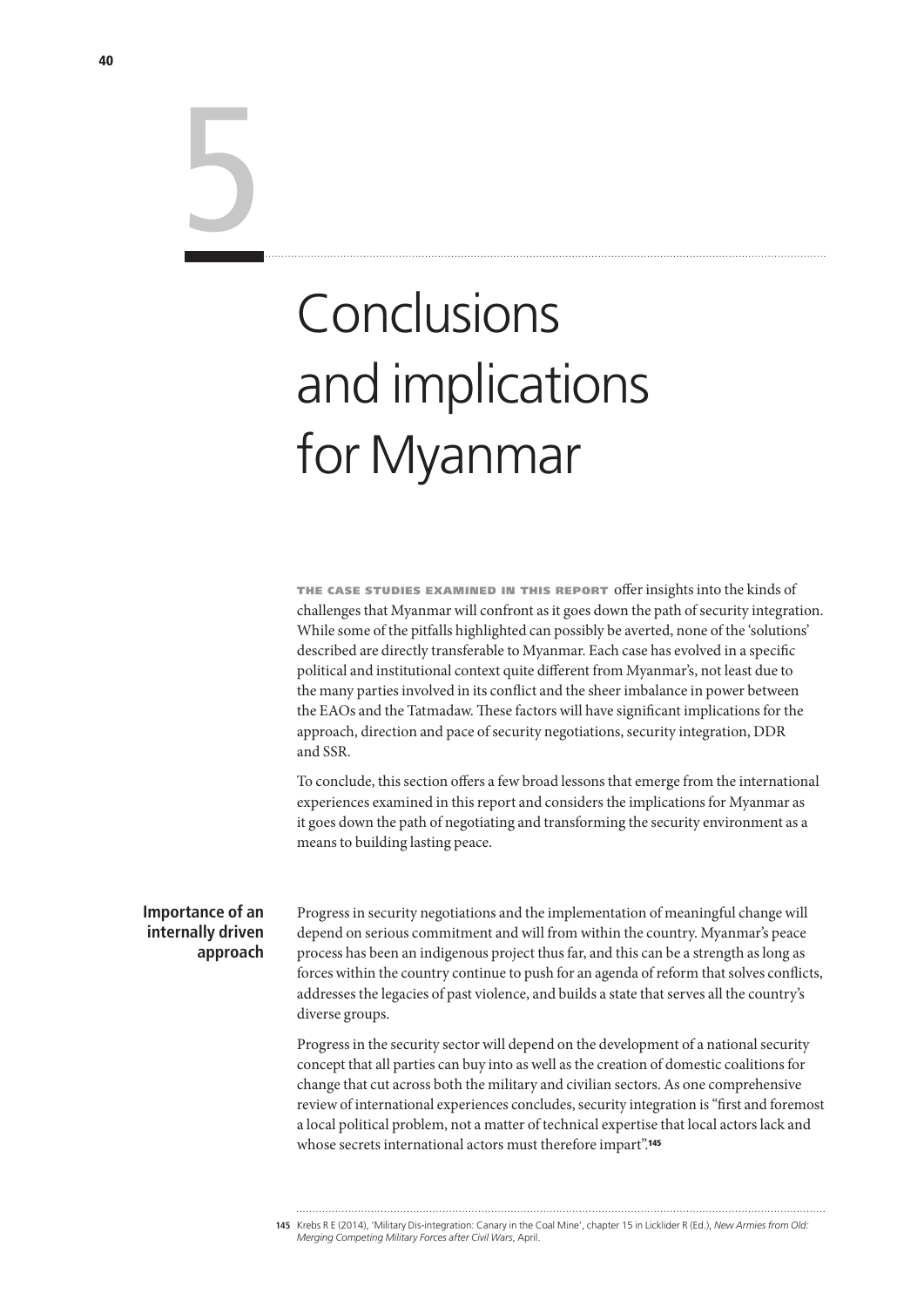|                                                 | The concepts of DDR and SSR can serve as a useful framework for thinking about the<br>challenges of building an inclusive security sector in Myanmar, but it does not provide<br>a clear guide for action. In fact, there is a risk that in the absence of robust domestic<br>constituencies for change, focusing only on the concepts of DDR and SSR may make<br>building consensus more difficult.                                                                                                                                                                                                                                                |
|-------------------------------------------------|-----------------------------------------------------------------------------------------------------------------------------------------------------------------------------------------------------------------------------------------------------------------------------------------------------------------------------------------------------------------------------------------------------------------------------------------------------------------------------------------------------------------------------------------------------------------------------------------------------------------------------------------------------|
|                                                 | In countries where SSR has been 'handed down' from international bodies, such as<br>in the context of large international peace support operations, the momentum for<br>change has often slowed down and initial gains have sometimes been reversed after<br>international actors have pulled out. Myanmar's locally-driven peace process provides<br>an opportunity for domestic actors to build the internal institutions, capacity and<br>political pressure for a more sustainable - albeit long and painstaking - locally owned<br>process of change in the security sector.                                                                   |
| <b>Timeframe for security</b><br>integration    | In contexts that are not 'ripe' for SSR in the sense of the full-blown governance reforms<br>often associated with this policy agenda, a two-speed approach may be required. This<br>would aim to create space for political dialogue and to stabilise the security situation<br>while conditions for longer-term reform are gradually created.                                                                                                                                                                                                                                                                                                     |
|                                                 | In Myanmar, the NLD and the EAOs would like to see profound changes - nothing<br>short of a transformation of the security institutions, political mind-sets, and decision-<br>making cultures that have become heavily militarised over the past 60 years, and that<br>have allowed the Tatmadaw to assume dominant control over the political system and<br>national economy. These changes are likely to take a generation or more to achieve.                                                                                                                                                                                                   |
|                                                 | An additional set of challenges will come into play as Myanmar undertakes security<br>integration in the context of a shift to a federal political system. In most of the countries<br>examined in this report, development of federal security systems has been an<br>evolutionary rather than a revolutionary process. That is to say, rather than a 'big bang'<br>approach to creating federal structures and decentralising security powers, this has<br>occurred over an extended period, allowing for adjustments to be made in response<br>to changing circumstances on the ground.                                                          |
|                                                 | In light of this, there may be risks in rushing Myanmar's security integration process.<br>The government's ambition of completing a Union peace accord by 2019 will leave little<br>time to change security dynamics in many parts of the country, much less to widely<br>consult on or negotiate key provisions. At the same time, there is a risk that if peace<br>negotiators do not soon start engaging seriously with the security integration agenda,<br>decisions that impact ethnic communities and the potential for lasting peace will<br>continue to be made by commanders rather than through compromise and consensus.                |
|                                                 | In the absence of a clear agreement on the structure of the federal security system, an<br>incremental approach to security integration might be preferable, allowing greater<br>space to mobilise the required political support and financial resources and build the<br>required institutional capacity among stakeholders. There may be benefit in mapping<br>out a staggered process of security integration, involving goals and actions for key<br>stages both before and after a Union Accord, with each step of the process accompanied<br>by transitional security arrangements that will give EAOs the confidence to stay the<br>course. |
| <b>Domestic</b><br>constituencies for<br>change | Crucial to the success of security transitions is the cultivation of a civilian policy<br>community - focused on defence and security - that can engage in security discussions,<br>build partnerships across the civilian-military divide, and help to strengthen domestic                                                                                                                                                                                                                                                                                                                                                                         |

build partnerships across the civilian-military divide, and help to strengthen domestic coalitions which can 'demand' change. Experience suggests that over time this can encourage closer collaboration between former adversaries in addressing a country's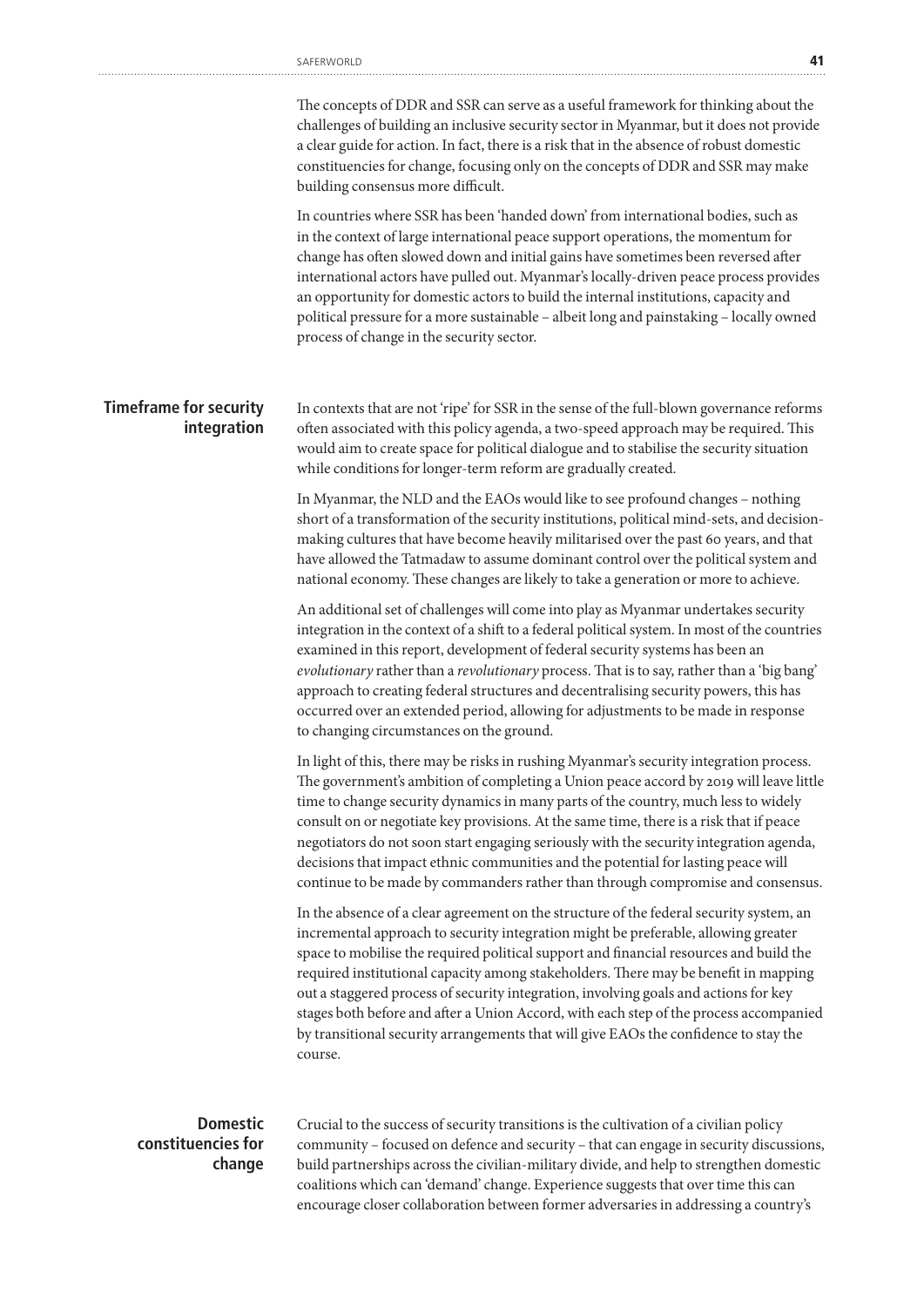reform challenges and help to open up policy debates on defence and security to a wider civilian audience.

This is a long-term undertaking, but without progress in this area there cannot be a realistic expectation of achieving meaningful democratic security sector governance in Myanmar. Encouragingly, with the transition to civilian government under Thein Sein and now with the NLD in power, Myanmar is witnessing for the first time the emergence of a political sphere that is distinct from the military sphere.146 While progress may seem slow to many pro-democracy participants, this emergence offers growing space for interaction between different interest groups and an important entry point to include SSR in the national political discourse.

The process of reconciling conflicting security visions will take time and entail both advances and setbacks. Nonetheless, the stated and signed commitment of the government, Tatmadaw and EAOs to a democratic, federal state offers a common denominator around which this dialogue can, and must, continue.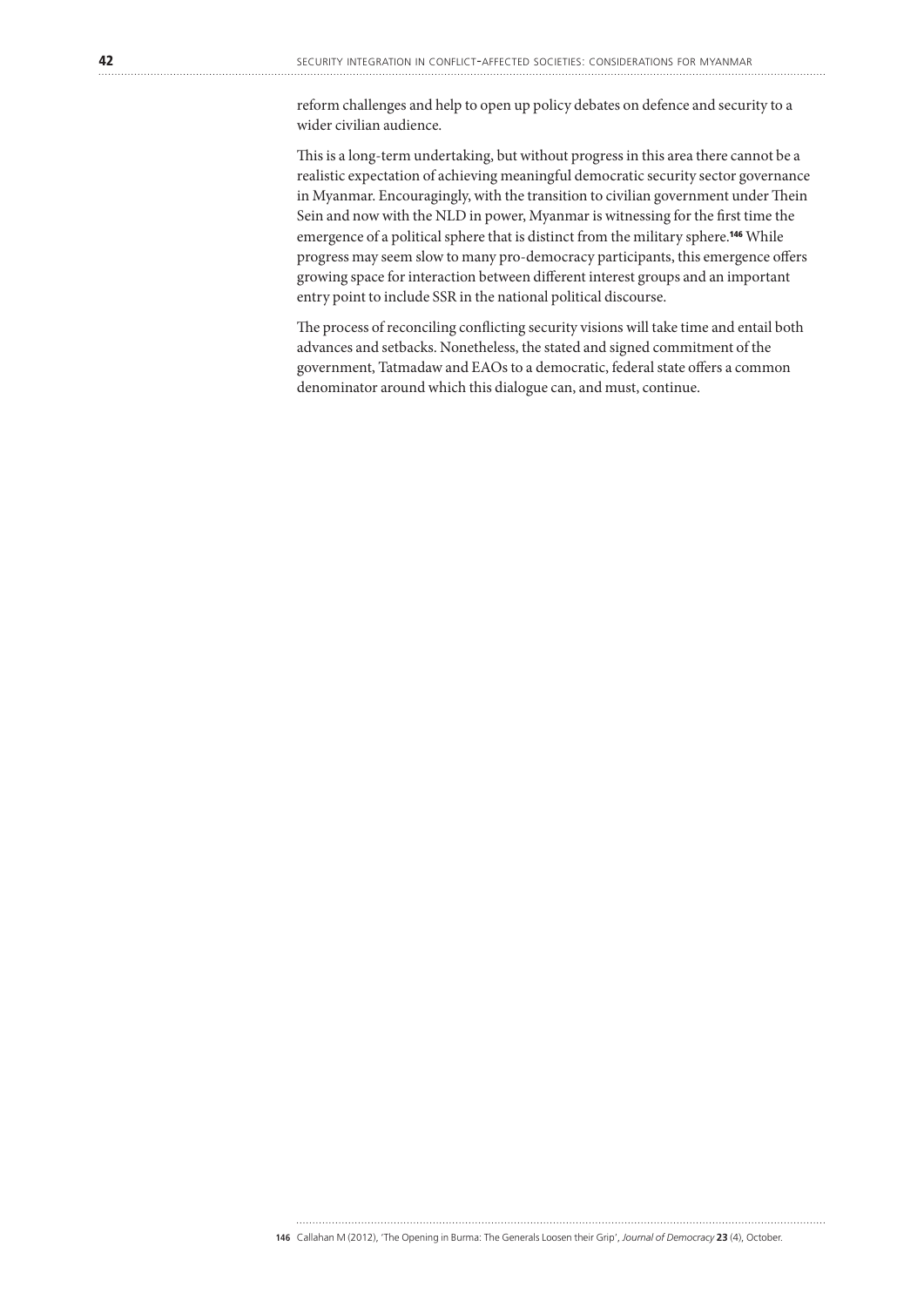### ANNEX 1: Armed Organisations in Myanmar (excluding government-backed militia)

| Party / political name                                                  | <b>Military wing name</b>                                              | <b>Ceasefire status</b><br>(August 2018)                                                                                            | <b>Political affiliations</b>                                                                                                                                                                     |
|-------------------------------------------------------------------------|------------------------------------------------------------------------|-------------------------------------------------------------------------------------------------------------------------------------|---------------------------------------------------------------------------------------------------------------------------------------------------------------------------------------------------|
| All Burma Students<br>Democratic Front (ABSDF)                          | Same name                                                              | <b>NCA</b> signatory                                                                                                                | Coordinates and co-negotiates<br>with other NCA signatories                                                                                                                                       |
| Arakan Liberation Party<br>(ALP)                                        | Arakan Liberation Army<br>(ALA)                                        | <b>NCA</b> signatory                                                                                                                | Coordinates and co-negotiates<br>with other NCA signatories;<br>member of the ANC                                                                                                                 |
| Arakan National Council<br>(ANC)                                        | No military wing                                                       | No ceasefire (but no military<br>presence)                                                                                          | A coalition of Arakanese<br>organisations, including the ALP;<br>member of the UNFC                                                                                                               |
| Chin National Front (CNF)                                               | Chin National Army (CNA)                                               | <b>NCA</b> signatory                                                                                                                | Coordinates and co-negotiates<br>with other NCA signatories;<br>former member and occasional<br>observer of the UNFC                                                                              |
| Kachin Independence<br>Organisation (KIO)                               | Kachin Independence<br>Army (KIA)                                      | No ceasefire; subject to a largely<br>ineffective agreement for<br>reducing hostilities (heavy armed<br>confrontations in practice) | Member of the Northern<br>Alliance - Burma (NA-B);<br>member of the Federal Political<br>Negotiation and Consultative<br>Committee (FPNCC); observer<br>and former founding member<br>of the UNFC |
| Karen National Union<br>(KNU)                                           | Karen National Liberation<br>Army (KNLA)                               | NCA signatory (but occasional<br>armed confrontations)                                                                              | Historic leader among EAOs;<br>coordinates and co-negotiates<br>with other NCA signatories;<br>political alliance with KKO/DKBA<br>and Karen Peace Council; former<br>member of the UNFC          |
| Karen Peace Council (KPC)<br>or KNU/KNLA-Peace<br>Council (KNU/KNLA-PC) | Same name                                                              | <b>NCA</b> signatory                                                                                                                | Coordinates and co-negotiates<br>with other NCA signatories;<br>political alliance with KNU and<br>Karen Peace Council                                                                            |
| Karenni National<br>Progressive Party (KNPP)                            | Karenni Army (KA)                                                      | Bilateral ceasefire only                                                                                                            | UNFC member; historic ally of<br>the KNU                                                                                                                                                          |
| Klohtoobaw Karen<br>Organisation (KKO)                                  | Democratic Karen<br>Benevolent Army (DKBA)                             | NCA signatory                                                                                                                       | Coordinates and co-negotiates<br>with other NCA signatories;<br>political alliance with KNU and<br>Karen Peace Council; former<br>member of the UNFC                                              |
| No political wing                                                       | Democratic Karen Buddhist<br>Army (splinter faction<br>formed in 2016) | No ceasefire                                                                                                                        | Joint operations and political<br>coordination with the Northern<br>Alliance and FPNCC                                                                                                            |
| Lahu Democratic Union<br>(LDU)                                          | No standing military                                                   | <b>NCA</b> signatory                                                                                                                | Member of the UNFC and<br>starting coordination with other<br>NCA signatories (as of August<br>2018, subject to changing<br>dynamics)                                                             |
| Myanmar National Truth<br>and Justice Party (MNTJP)                     | Myanmar National<br>Democratic Alliance Army<br>(MNDAA)                | No ceasefire (intermittent heavy<br>armed confrontations)                                                                           | Member of the FPNCC; long ally<br>of the UWSP and NDAA; former<br>member of the UNFC                                                                                                              |
| National Socialist Council<br>Nagaland - Khaplang<br>$(NSCN-K)$         | Same name                                                              | Bilateral ceasefire only                                                                                                            | In alliance with numerous armed<br>actors operating in northeast<br>India                                                                                                                         |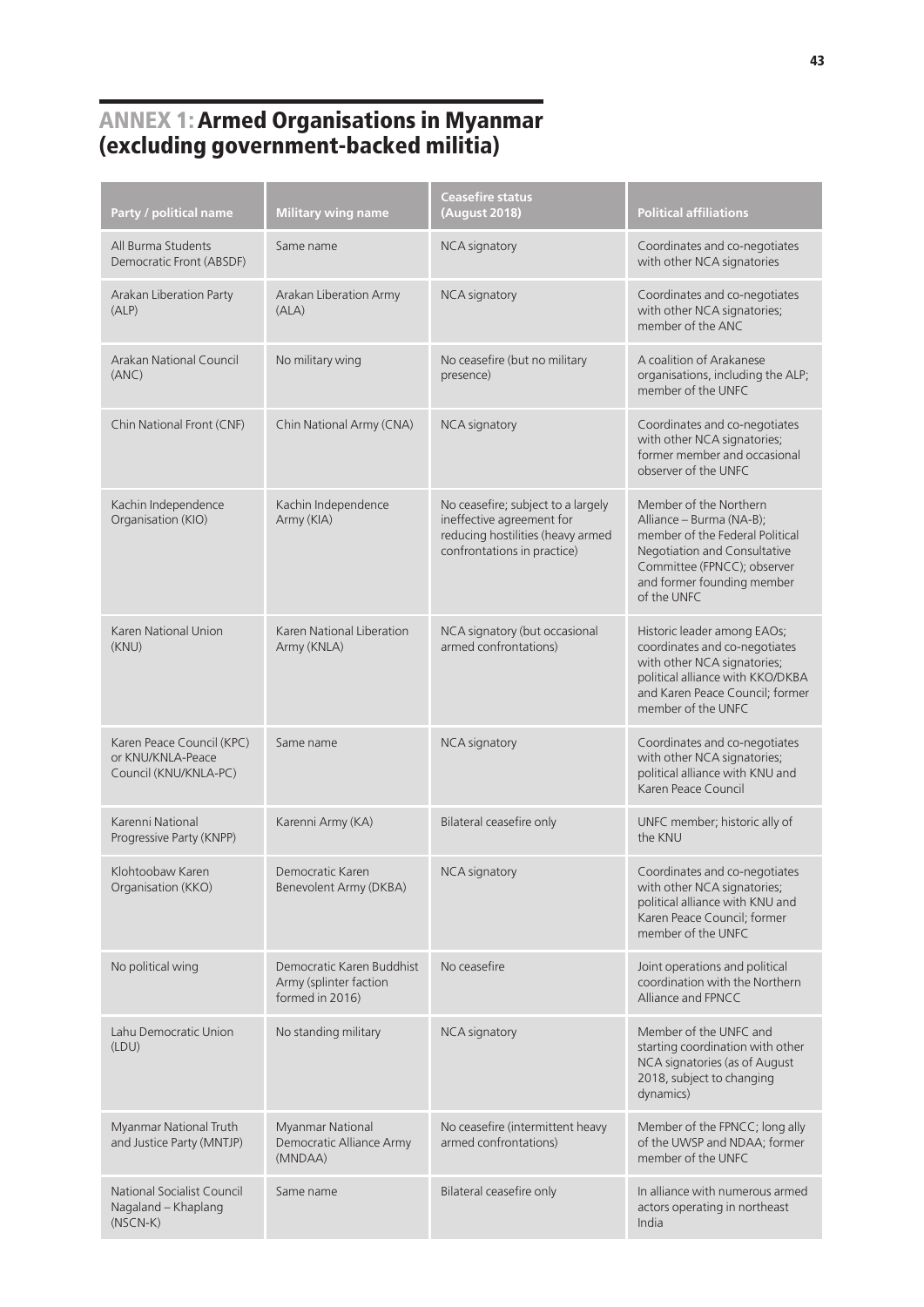| Party / political name                          | <b>Military wing name</b>                   | <b>Ceasefire status</b><br>(August 2018)                       | <b>Political affiliations</b>                                                                                                                 |
|-------------------------------------------------|---------------------------------------------|----------------------------------------------------------------|-----------------------------------------------------------------------------------------------------------------------------------------------|
| No separate political wing                      | National Democratic<br>Alliance Army (NDAA) | Bilateral ceasefire only                                       | Member of the FPNCC; long ally<br>of the UWSP and MNDAA                                                                                       |
| New Mon State Party<br>(NMSP)                   | Mon National Liberation<br>Army (MNLA)      | NCA signatory                                                  | Member of the UNFC and<br>starting coordination with other<br>NCA signatories (as of August<br>2018, subject to changing<br>dynamics)         |
| Pa-O National Liberation<br>Organisation (PNLO) | Pa-O National Liberation<br>Army (PNLA)     | <b>NCA</b> signatory                                           | Coordinates and co-negotiates<br>with other NCA signatories;<br>former member of the UNFC                                                     |
| Palaung State Liberation<br>Front (PSLF)        | Ta'ang National Liberation<br>Army (TNLA)   | No ceasefire (regular armed<br>confrontations)                 | Member of the NA-B; member of<br>the FPNCC; former member of<br>the UNFC                                                                      |
| Restoration Council of<br>Shan State (RCSS)     | Shan State Army (SSA)                       | NCA signatory (but occasional<br>armed confrontations)         | Coordinates and co-negotiates<br>with other NCA signatories;<br>member of the Committee for<br>Shan State Unity                               |
| Shan State Progress Party<br>(SSPP)             | Shan State Army (SSA)                       | Bilateral ceasefire only (but<br>regular armed confrontations) | Member of the FPNCC; former<br>member of the UNFC; informal<br>coordination with the NA-B;<br>member of the Committee for<br>Shan State Unity |
| United League of Arakan<br>(ULA)                | Arakan Army (AA)                            | No ceasefire (intermittent armed<br>confrontations)            | Member of the NA-B; member of<br>the FPNCC                                                                                                    |
| United Wa State Party<br>(UWSP)                 | United Wa State Army<br>(UWSA)              | <b>Bilateral ceasefire</b>                                     | Founder and leader of the FPNCC                                                                                                               |
| Wa National Organisation<br>(WNO)               | Wa National Army (WNA)                      | No ceasefire (but almost no<br>military presence)              | Former member of the UNFC;<br>reported to be planning merger<br>with the UWSP                                                                 |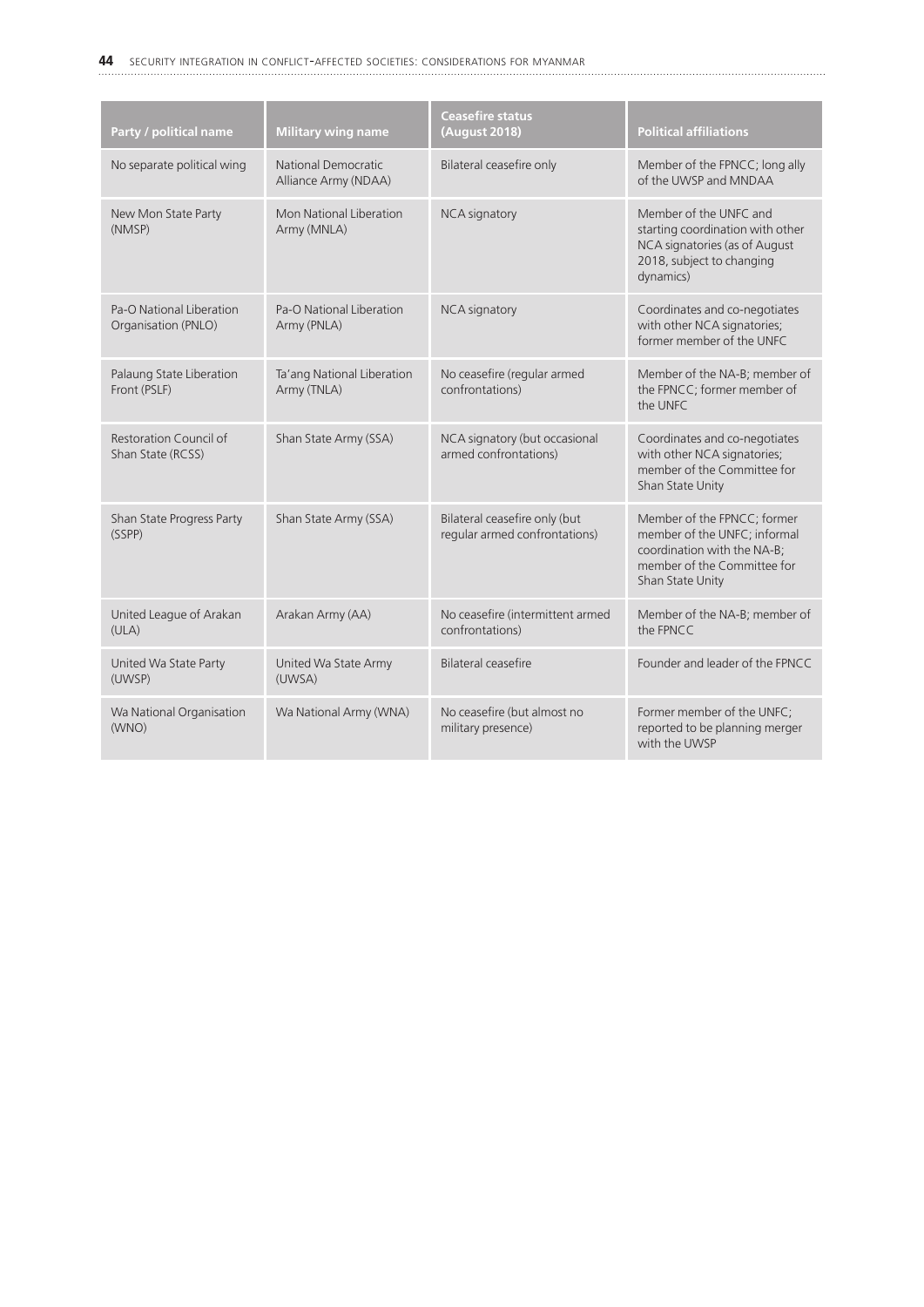### ANNEX 2: Bibliography

- Addo P (2008), *Security Sector Reform Provisions in West African Peace Agreements* (unpublished manuscript).
- Adriano F and Parks T (2013), 'The Contested Corners of Asia: Subnational Conflict and International Development Assistance. The Case of Mindanao, Philippines', Asia Foundation, https://asiafoundation.org/resources/pdfs/MindanaoCaseStudyFullReport.pdf.
- Aldana, R, 'A Reflection on Transitional Justice in Guatemala 15 Years After the Peace Agreements' (2012), https://papers.ssrn.com/sol3/papers.cfm?abstract\_id=1927583
- Allisson M E (2015), 'The Guatemalan National Revolutionary Unit: The Long Collapse', http://www.tandfonline.com/doi/full/10.1080/13510347.2016.1159557?src=recsys.
- Anderlini S N (2004), 'Negotiating the Transition to Democracy and Reforming the Security Sector: The Vital Contributions of South African Women', Women Waging Peace Policy Commission, August.
- Ashley D (1998), 'Between War and Peace: Cambodia 1991–98', in Hendrickson D (Ed.), 'Safeguarding Peace: Cambodia's Constitutional Challenge', *Accord: An International Review of Peace Initiatives*, Issue 5, November.
- Ball N (2014), 'Putting Governance at the Heart of Security Sector Reform: Lessons from the Burundi-Netherlands Security Sector Development Programme' (The Hague: Clingendael Institute).
- Brommelhorster J and Paes W-C (Eds.) (2003) *The Military as an Economic Actor: Soldiers in Business* (Palgrave: MacMillan).
- Bruce D (2011), 'Unfinished Business: The Architecture of Police Accountability in South Africa', African Policing Civilian Oversight Forum *Policy Paper 2*, November.
- Buchanan J (2016), 'Militias in Myanmar', report published by the Asia Foundation: Yangon.
- Callahan M (2012), 'The Opening in Burma: The Generals Loosen Their Grip', in *Journal of Democracy* 23 (4), October, pp 120–131.
- Cawthra G and Luckham R (Eds.) (2003), *Governing Insecurity: Democratic Control of Military and Security Establishments in Transitional Democracies* (London: Zed Books).
- Colleta N J and Muggah R (2009), 'Context Matters: Interim Stabilisation and Second Generation Approaches to Security Promotion', *Conflict, Security & Development*, **9** (4), December, pp 425–454.
- DCAF (2015), 'Gender Equality and Good Security Sector Governance: Gender Equality for State and Human Security', *SSR Backgrounder*.
- DCAF-ISSAT (2015), 'Zimbabwe Peace and Security Programme: Lessons Identified'.
- Dombrowski K R (2006), 'Reforming Intelligence: South Africa after Apartheid', *Journal of Democracy* **17** (3), pp 43–57.
- Dudouet V, Giessmann H J and Planta K (2012), 'From Combatants to Peacebuilders: A Case for Inclusive Participatory and Holistic Security Transitions', Berghof Foundation Policy Report.
- Egreteau R (2017), 'Negotiating Parliamentary Oversight of the Security Sector in Myanmar', *Perspective* Issue No. 37, Yusof Ishak Institute, June.
- Fumerton M and Wladimir van Wilgenburg (2015), 'Kurdistan's Political Armies: The Challenge of Unifying the Peshmerga Forces' (Beirut: Carnegie Middle East Center), 16 December, available at: http://carnegie-mec.org/2015/12/16/kurdistan-s-political-armies-challenge-ofunifying-peshmerga-forces/in5p.
- Glebbeek M-L (2001), 'Police Reform and the Peace Process in Guatemala: The Fifth Promotion of the National Civilian Police', *Bulletin of Latin American Research* 20 (4).
- Graduate Institute of Geneva, 'Case Study Series: Women in Peace and Transition Processes: Guatemala (1994–1999)', May 2017, http://www.inclusivepeace.org/sites/default/files/IPTI-Case-Study-Women-Guatemala-1994-1999.pdf.
- Gündüz C and Torralba R (2014), 'Evaluation of the Nonviolent Peace-force Project with the Civilian Protection Component of the International Monitoring Team in Mindanao, Philippines', Final Report, 6 May.
- Harborne B, Dorotinsky W and Bisca P (Eds.) (2017), *Securing Development: Public Finance and the Security Sector – A Guide to Public Expenditure Reviews in the Security and Criminal Justice Sectors*, World Bank Group.
- Hataley T and Leuprecht C (2014), 'Asymmetric Decentralization of the Administration of Public Safety in the Canadian Federal Political System', *Canadian Public Administration* 57 (4), December, pp 507–526.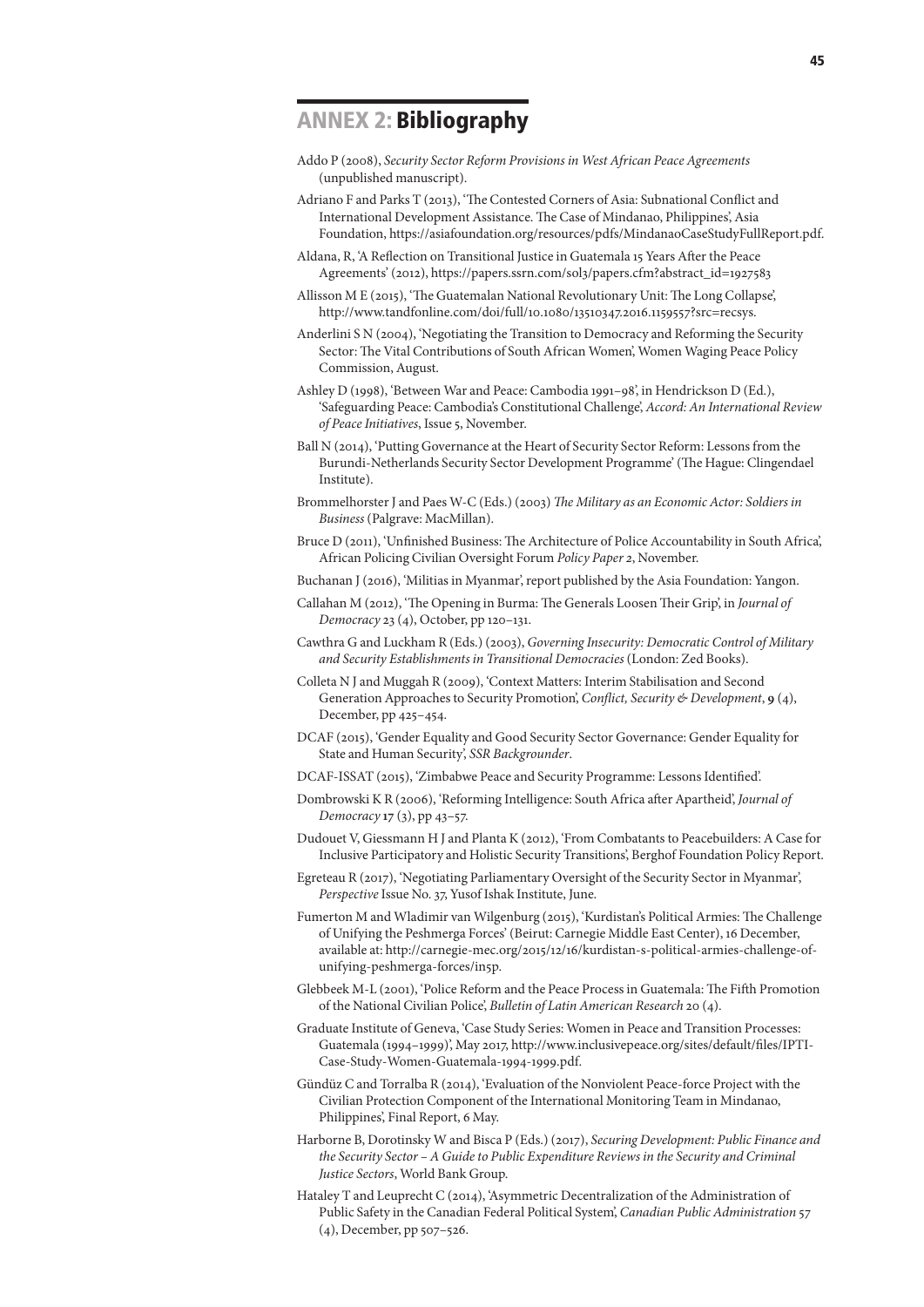- Hendrickson D (Ed.) (2007), 'The Uganda Defence Review: Learning from Experience', King's College London and Makerere University, http://alcafricanos.com/csdg/www. securityanddevelopment.org/pdf/ugandadefence.pdf.
- Hendrickson D (Ed.) (2014), 'The Burundi Defence Review, 2011–14: Charting a New Path for Peace, Stability and Security', ALC Monograph Series, No. 32A, King's College London. http://www.africanleadershipcentre.org/images/ALC\_Monographs/ALC\_ Monograph\_32A.pdf
- Higgs J (2000), 'Creating the South African National Defence Force', *Joint Force Quarterly*, Summer Issue 25, p 45, https://wikileaks.org/gifiles/attach/166/166752\_Creating%20the%20 South%20African.pdf
- HRW (2017), 'World Report 2017: Burma: Events of 2016', https://www.hrw.org/worldreport/2017/country-chapters/burma.
- Hutchful E (Ed.) (2009), 'Security Sector Reform Provisions in Peace Agreements', African Security Sector Network.

ICTJ, 'What is Transitional Justice?', https://www.ictj.org/about/transitional-justice.

- Joshi G P, 'Police Accountability in India', Commonwealth Human Rights Initiative, New Delhi, http://humanrightsinitiative.org/old/programs/aj/police/papers/gpj/police\_accountability\_ in\_india.pdf.
- Khen S I and Haung Nyoi M Y (2014), 'Looking at the Current Peace Process in Myanmar through a Gender Lens', Issue No 1, *Catalyzing Reflection on Dialogue Processes among Parties in Myanmar*, swisspeace, January.
- Knight M (2009), 'Security Sector Reform: Post-Conflict Integration', report commissioned by the GFN-SSR, August.
- Krebs R R, 'Military Dis-integration: Canary in the Coal Mine', chapter 15 in Licklider R (Ed.) (2014), *New Armies from Old: Merging Competing Military Forces after Civil Wars*, April.
- Lala A (2008), *Mozambique Case Study: Security Sector Reform Provisions in Peace Agreements* (unpublished manuscript).
- Lala A (2008), *South African Case Study: Security Sector Reform Provisions in Peace Agreements* (unpublished manuscript).
- Leon Escribano C R and Gonzalez Chavez M P (2008), *Security Sector Reform Provisions in Peace Agreements: Central America Case Study: El Salvador and Guatemala*, (unpublished manuscript).
- Leuprecht C (2012), 'Public Safety in Federal Systems: A Primer', *L'Europe en Formation: 1* (*No. 363*), pp 417–434.
- Licklider R (Ed.) (2014), *New Armies from Old: Merging Competing Military Forces after Civil Wars*, April.
- Licklider R (2014), 'South Africa', in Licklider R (Ed.), *New Armies from Old: Merging Competing Military Forces after Civil Wars*, April.
- Licklider R (2014), 'So What?', chapter 16 in Licklider R (Ed.), *New Armies from Old: Merging Competing Military Forces after Civil Wars*, April.
- Luckham R (2018) (forthcoming), 'From Disarmament and Development to Inclusive Peace and Security: Insights from Four Decades of IDS Analysis and Research', IDS Bulletin.
- Mason S J A (2016), 'Why Security Sector Reform Has to be Negotiated', in CSS Analyses in Security Policy, No. 194, June, Center for Security Studies, ETH Zurich.
- McCartan B and Jolliffe K (2016), *Ethnic Armed Actors and Justice Provision in Myanmar*, Asia Foundation, https://asiafoundation.org/2017/01/11/understanding-justice-myanmarsethnic-armed-actors/
- Mobekk, E (2006) Transitional Justice and Security Sector Reform: Enabling Sustainable Peace, http://gsdrc.org/document-library/transitional-justice-and-security-sector-reformenabling-sustainable-peace/.
- Myanmar (2015), 'The Republic of the Union of Myanmar Defence White Paper' (2015) Naypyitaw, p 16.
- Nathan L (2007), 'Inclusive SSR Design: The South Africa White Paper on Defence', in 'No Ownership, No Commitment: A Guide to Local Ownership of Security Sector Reform', Birmingham University, http://epapers.bham.ac.uk/1530/1/Nathan\_-2007-\_No\_Ownership. pdf.
- Nathan L (2007), 'No Ownership, No Commitment: A Guide to Local Ownership of Security Sector Reform', University of Birmingham, October.

'New Policing Model for the Somali Police Force', Baidoa Somalia, 24 June 2016.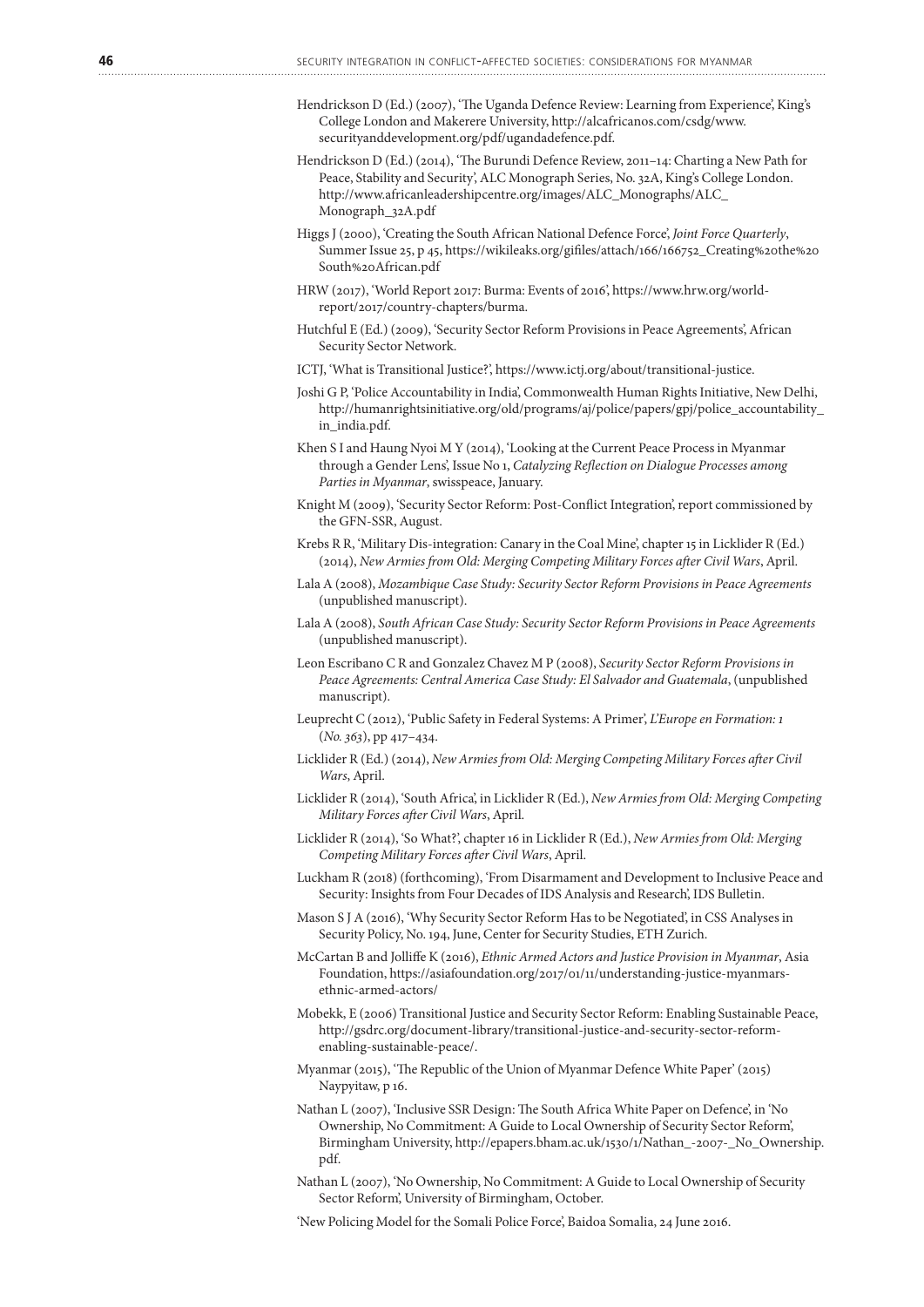- Owen O (2014), 'The Nigeria Police Force: Predicaments and Possibilities', *NRN Working Paper 15*, University of Cambridge, July.
- Payne I and Basnyat B (2017), 'Nepal's Federalism Is in Jeopardy', *The Diplomat*, https://thediplomat.com/2017/07/nepals-federalism-is-in-jeopardy/, July 28.
- Philipson L (2005), 'Engaging Armed Groups: The Challenges of Asymmetries', *Accord* Issue 16, available at: http://www.c-r.org/accord/engaging-armed-groups/engaging-armed-groupschallenge-asymmetries.
- Pruit W R (2010), 'The Progress of Democratic Policing in Post-Apartheid South Africa', *African Journal of Criminology and Justice Studies*, 4 (1).
- Public International Law and Policy Group (2013), *The Ceasefire Drafter's Handbook: An Introduction and Template for Negotiators, Mediators, and Stakeholders*, May.
- Roché S (2011), 'Federalism and Police Systems', DCAF.
- Rupiya M (1998), 'Historical Context: War and Peace in Mozambique', in *Accord: An International Review of Peace Initiatives* – The Mozambican Peace Process in Perspective.
- Saferworld (2017), 'Security Integration in Myanmar: Past Experiences and Future Visions', July, https://www.saferworld.org.uk/resources/news-and-analysis/post/722-securityintegration-at-the-heart-of-myanmaras-peace-process.
- Sandy J (2008), *Lessons from Liberia and Sierra Leone, Security Sector Reform Provisions in Peace Agreements* (unpublished manuscript).
- Santos Jr S (2010) 'MNLF Integration into the AFP and the PNP: Successful Cooptation or Failed Transformation?' in Rodriguez D (2010) *Primed and Purposeful: Armed Groups and Human Security Efforts in the Philippines* (Geneva: South-South Network for Non-State Armed Group Engagement and Small Arms Survey), http://www.smallarmssurvey.org/ publications/by-type/book-series/primed-and-purposeful.html.
- Schiavo-Campo S and Judd M (2005), 'The Mindanao Conflict in the Philippines: Roots, Costs, and Potential Peace Dividend', *World Bank Social Development Papers: Conflict Prevention & Reconstruction*, Paper No. 24, http://documents.worldbank.org/curated/ en/2005/02/5692980/mindanao-conflict-philippines-roots-costs-potential-peace-dividend.
- Sedra M (2017), *Security Sector Reform in Conflict-Affected Countries: The Evolution of a Model*, Routledge.
- Sharma, M (2016), 'Transitional Justice in Nepal: Low Priority, Partial Peace', in 'Two Steps Forward, One Step Back: The Nepal Peace Process', *Accord*, Issue 26, Conciliation Resources.
- Sharma S (2016), 'Army and Security Forces after 2006', in 'Two Steps Forward, One Step Back: The Nepal Peace Process', *Accord*, Issue 26, Conciliation Resources.
- Stott N (2002), 'From the SADF to the SANDF: Safeguarding South Africa for a Better Life for All?' *Violence and Transition Series*, Vol. 7.
- Sukma, R (2013), 'The Military and Democratic Reform in Indonesia', in Blair D (Ed.) (2013), 'Military Engagement: Influencing Armed Forces Worldwide to Support Democratic Transitions', Vol II Regional and Country Studies (Washington, D.C.: Brookings Institution Press).
- swisspeace, 'Civil Society Contributions to Myanmar's Peace Process', *Catalyzing Reflection*, 3/2014, http://www.swisspeace.ch/fileadmin/user\_upload/Media/Publications/Catalyzing\_ Reflections\_3\_2014.pdf.
- Taylor R (2017), 'Myanmar's Military and the Dilemma of Federalism', Perspective Issue No. 7, Yusof Ishak Institute, February.
- Van der Merwe, H and Lamb, G (2009), Transitional Justice and DDR: The Case of South Africa, Research Unit, International Center for Transitional Justice, June.
- Williams D C and Williams S H (2017), 'What's Good and Bad about the 2008 Constitution of the Republic of the Union of Myanmar', Center for Constitutional Democracy, Indiana University, September 20.
- Williams R (2006), 'South African Guerrilla Armies: The Impact of Guerrilla Armies on the Creation of South Africa's Armed Forces', Monograph 127 (Pretoria: ISS), pp 37–50.
- Wilson T (2016), 'Strategic Choices in Myanmar's Transition and Myanmar's National Security Policies', *Asia & the Pacific Policy Studies* 3 (1), January, pp 62–71.
- 'Women, Peace and Security Policymaking in Myanmar: Context Analysis and Recommendations', Edition 1/2015, December, Alliance for Gender Inclusion in the Peace Process, https://www.inclusivesecurity.org/wp-content/uploads/2016/04/AGIPP-Policybrief-1-Eng.pdf.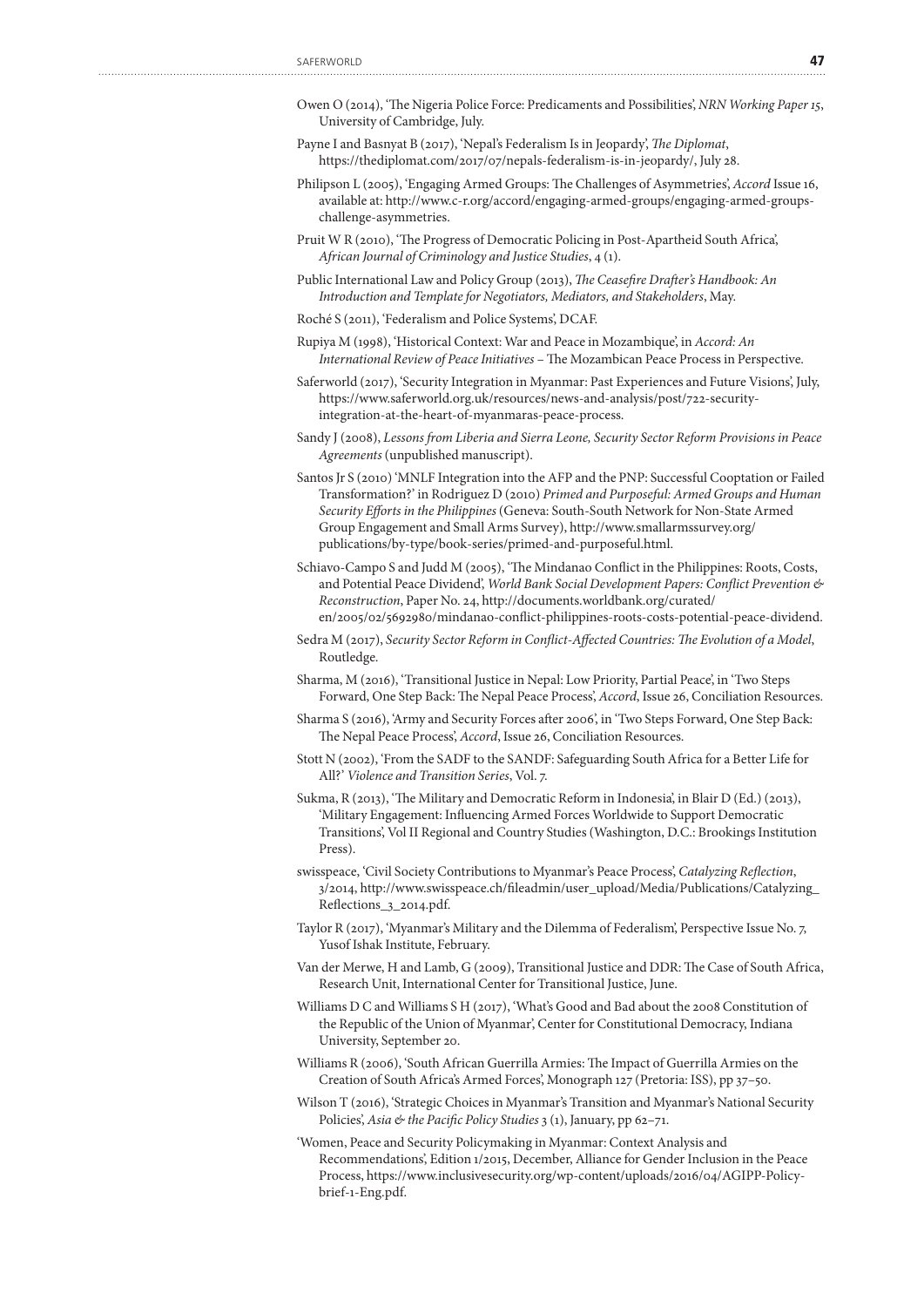### ANNEX 3: Suggested reading

- DCAF, 'SSR Backgrounder: Gender Equality and Good Security Sector Governance', ssrbackgrounders.org.
- Dudouet V, Giessmann H J and Planta K (2012), 'From Combatants to Peacebuilders: A Case for Inclusive Participatory and Holistic Security Transitions', Berghof Foundation Policy Report.
- Hutchful E (Ed.) (2009), 'Security Sector Reform Provisions in Peace Agreements', African Security Sector Network.
- Licklider R (Ed.) (2014), *New Armies from Old: Merging Competing Military Forces after Civil Wars*, April.
- Nathan L (2007), 'No Ownership, No Commitment: A Guide to Local Ownership of Security Sector Reform', University of Birmingham, October.
- Saferworld (2017), 'Security Integration in Myanmar: Past Experiences and Future Visions'.
- United Nations (2013), 'Securing States and Societies: Strengthening the United Nations Comprehensive Support to Security Sector Reform', Report of the Secretary-General.